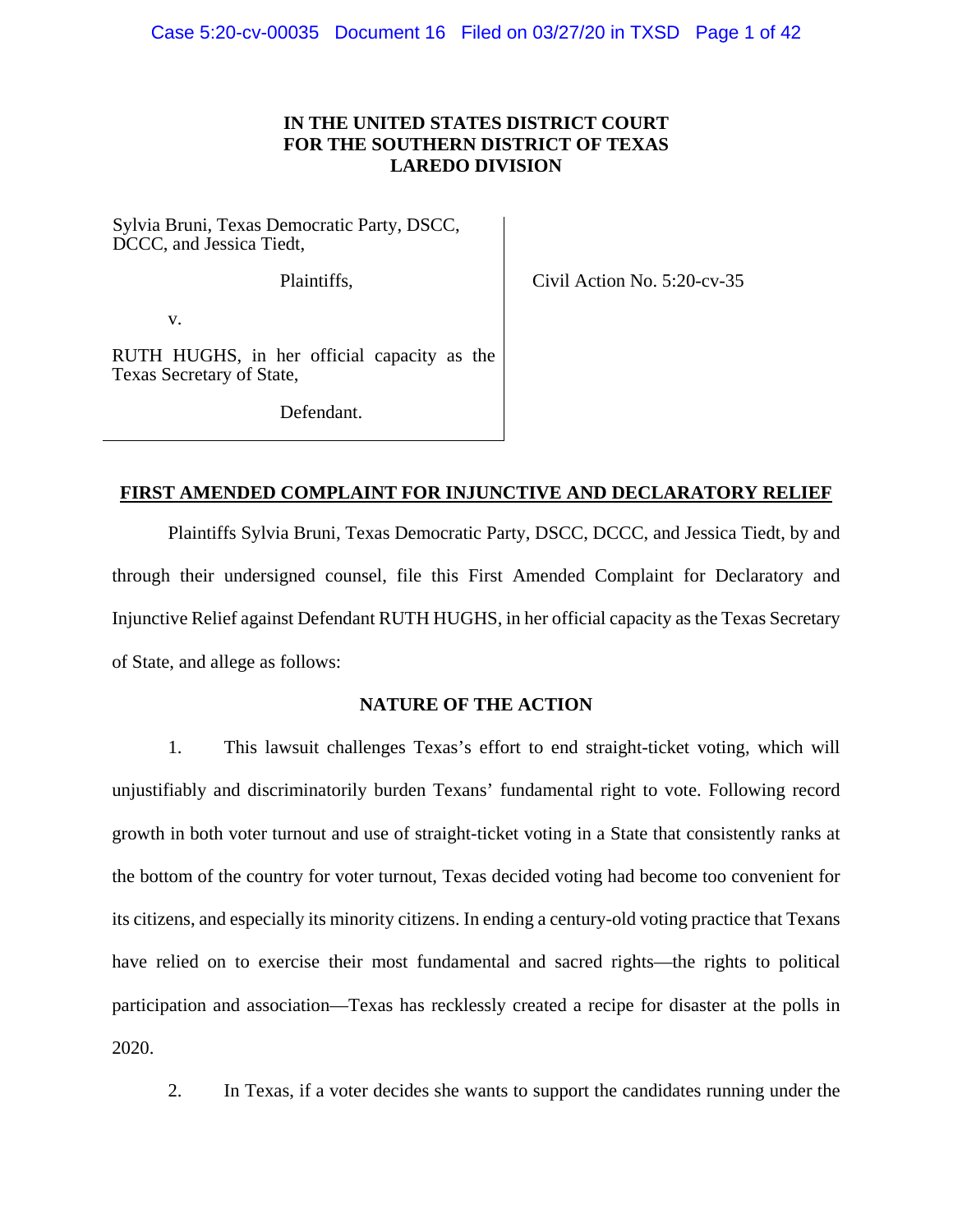### Case 5:20-cv-00035 Document 16 Filed on 03/27/20 in TXSD Page 2 of 42

banner of a party that voter supports, straight-ticket or one-punch voting ("STV") gives her the option of making an initial selection corresponding to that party, which automatically chooses the candidate in each race who runs as that party's candidate. The voter may then modify her choices for any individual office.

3. STV plays a critical role in Texas's elections: during Texas's 2018 general election, approximately two-thirds of voters—*more than 5.6 million Texans*—cast their votes using STV. Voters and election administrators have come to rely on STV as an integral component of the voting process that reduces voting time and minimizes wait times at polling places. STV's efficiency is particularly important because Texas is larger than most states by size and population and its electoral ballots are among the longest in the country—in Texas's largest counties, voters are regularly asked to make decisions in as many as 80 races or referendum issues. Thus, for the past century, STV has allowed Texans to efficiently and deliberately vote for the candidates of their choice.

4. STV also ensures that voters fully complete their ballots. Without the option of voting straight-ticket, the excessive length of Texas's ballots creates a significant risk that voters will fail to cast votes in every down-ballot race, an effect often referred to as "roll-off." A product of voter fatigue, roll-off is most likely in jurisdictions with longer ballots and among voters with less educational attainment.

5. Even with the overwhelming use of STV in Texas and the significant amount of time it saves voters when casting a ballot, Texans often encounter unreasonably long polling-place lines. During the 2018 election, for example, Texas voters encountered hours-long waits both on Election Day and during the early-voting period. And with turnout in the upcoming November 2020 general election expected to be the highest in decades, if not a century, Texas's long polling-

- 2 -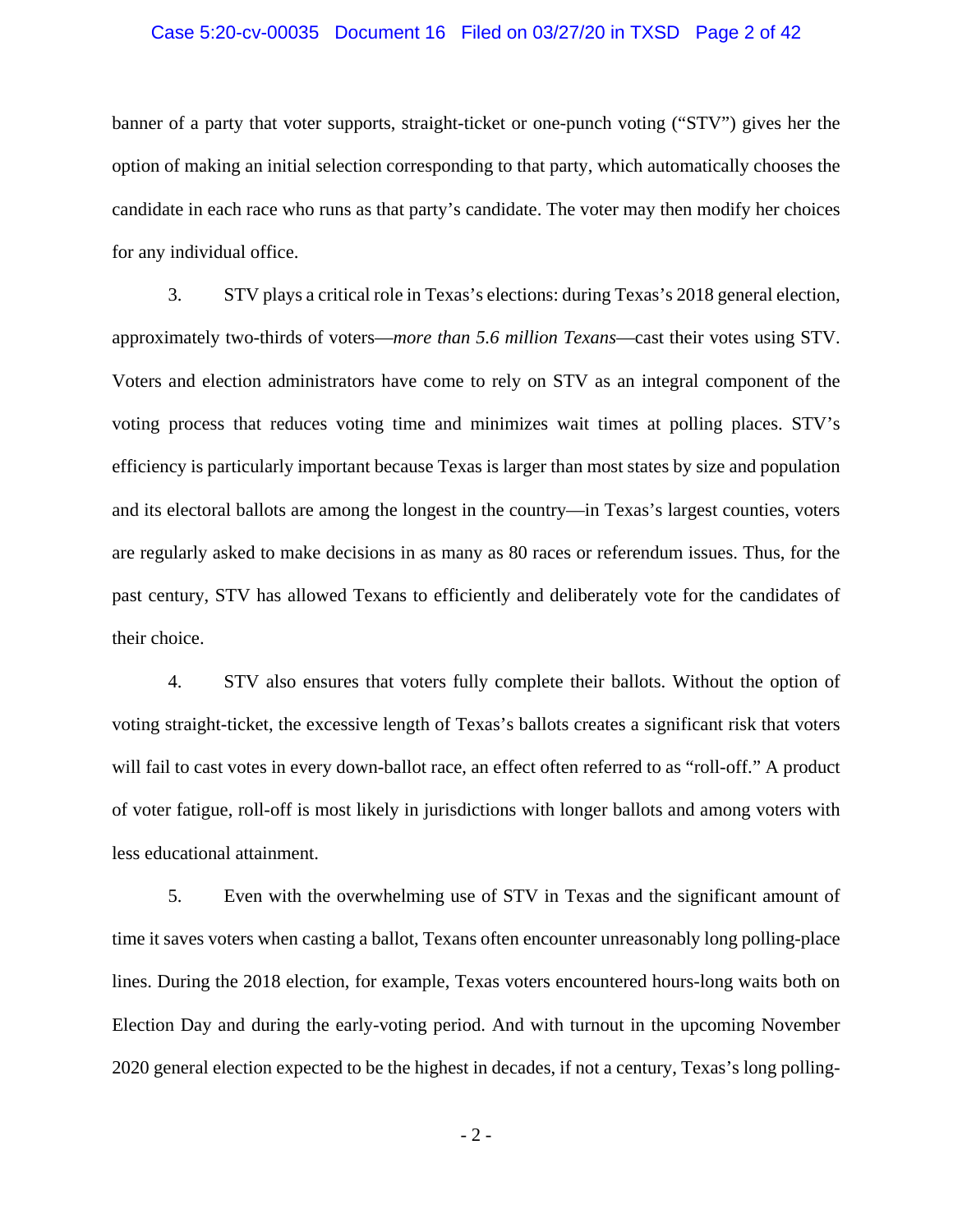### Case 5:20-cv-00035 Document 16 Filed on 03/27/20 in TXSD Page 3 of 42

place lines are poised to get much worse.

6. Texas's longest polling-place lines exist in its most populous counties, whose populations are disproportionately African-American and Hispanic. As a result, even when STV is available, African-American and Hispanic voters in Texas must, on average, wait longer to exercise their fundamental right to vote than non-minority voters.

7. Despite all of this, on September 1, 2020, Secretary of State Hughs will order the elimination of the STV option from all Texas ballots pursuant to House Bill 25 ("HB 25"). HB 25 was passed on a party line vote with almost every Democrat opposing the bill and almost every Republican supporting it. Nearly all minority members of the Texas Legislature opposed HB 25, which the Legislature passed over repeated and strenuous objections that it would disproportionately burden minority voters with longer lines and confusion at the polls.

8. HB 25 will be a disaster for Texas's elections. If HB 25 takes effect, each of the more than 5.6 million Texans who relied on STV in the last election will take significantly more time to complete their ballots at their polling place. As a result, already lengthy polling-place lines will grow, forcing Texans who wish to exercise their fundamental right to vote to first endure unreasonably long wait times. Just this week, Texans across the state—especially those in areas with high minority populations—endured hours-long waits to cast their primary ballots. Texas itself has recognized that increases in polling-place lines harm voters and discourage them from exercising their right to vote. *See Cotham v. Garza*, 905 F. Supp. 389, 399 (S.D. Tex. 1995). Despite this, Texas has done nothing to prepare its election system to avoid the predictable longer lines that will result from the repeal of STV.

9. The severe burdens of increased polling-place lines caused by HB 25 will uniquely and disparately impact minority voters. African-American and Hispanic Texans utilize STV at a

- 3 -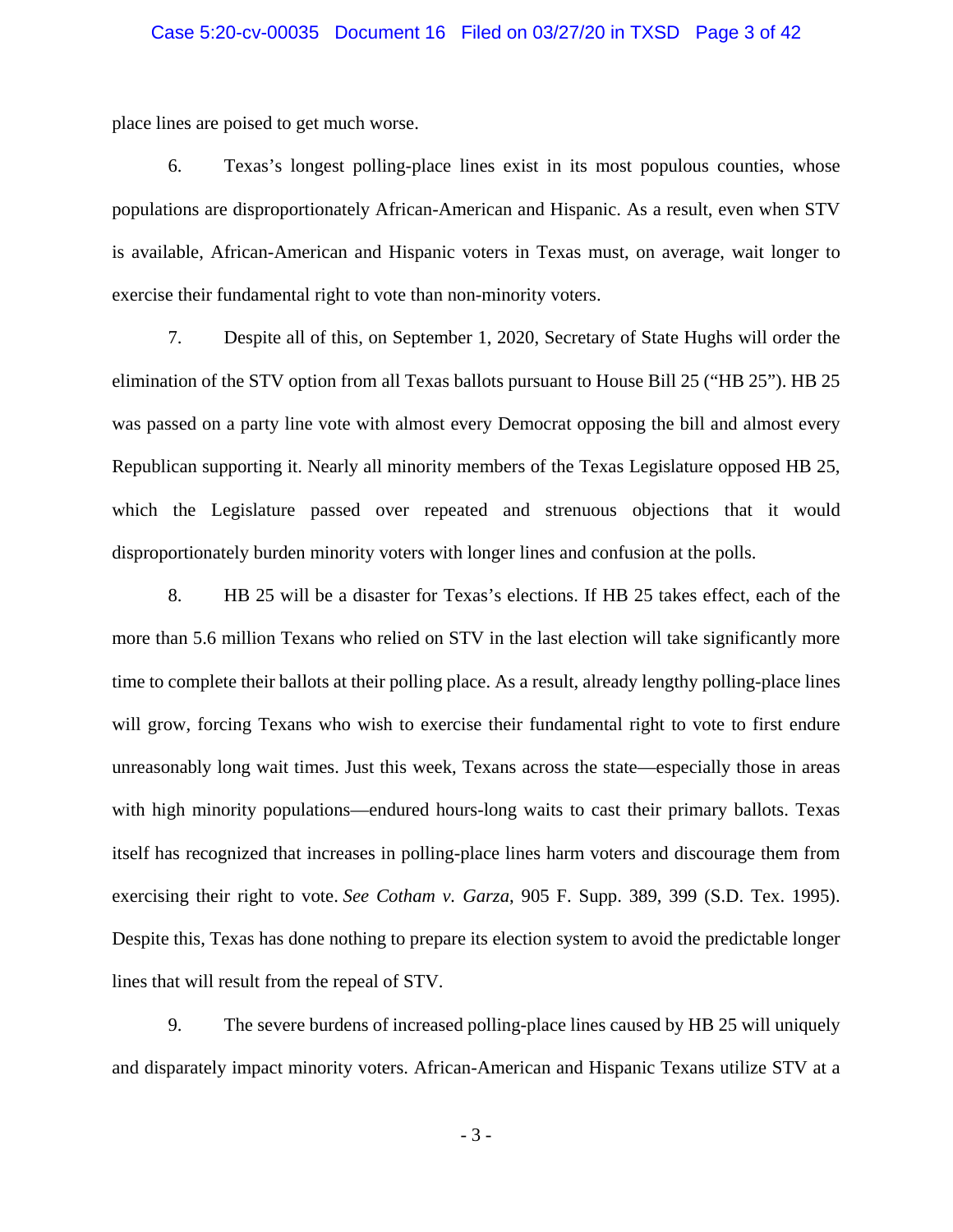### Case 5:20-cv-00035 Document 16 Filed on 03/27/20 in TXSD Page 4 of 42

higher rate than white Texans, and they live in more densely populated areas of the state. The combination of a higher proportion of voters switching away from STV and heavily-populated areas will result in longer lines for these voters. Making matters worse, due to their bearing the socioeconomic effects of a pervasive history of discrimination, African-American and Hispanic Texans are more likely to live in poverty, work jobs that are less flexible and accommodating, have less access to transportation, and have less access to child care assistance. As a result, on average, African-American and Hispanic Texans have significantly less ability to wait in line at a polling place. Each of these factors compounds the other, making it even harder for minority voters to participate in Texas's elections.

10. HB 25's elimination of STV will also cause significantly more Texans, particularly minority voters, to fail to complete their ballots. These same voters—who tend to live in Texas's most populous counties where ballots are the longest, and who, due to Texas's extensive history of racial and ethnic discrimination, on average have lower educational attainment—are at a heightened risk of roll-off.

11. In addition to burdening all individual voters, HB 25's elimination of STV would also impose a significant and disparate burden on the Democratic Party and its supporters. Because more African-Americans and Hispanic Texans utilize STV than whites in Texas, and because African-American and Hispanic Texans overwhelmingly support the Democratic Party over the Republican Party, roll-off is significantly more likely to occur among Democratic voters. As a result, HB 25 will directly harm Texas Democrats' fundamental right to associate with one another and elect the candidates of their choice.

12. None of these detriments are justified by a legitimate governmental interest. Though HB 25's proponents claimed it would lead to a more educated electorate, no evidence was

- 4 -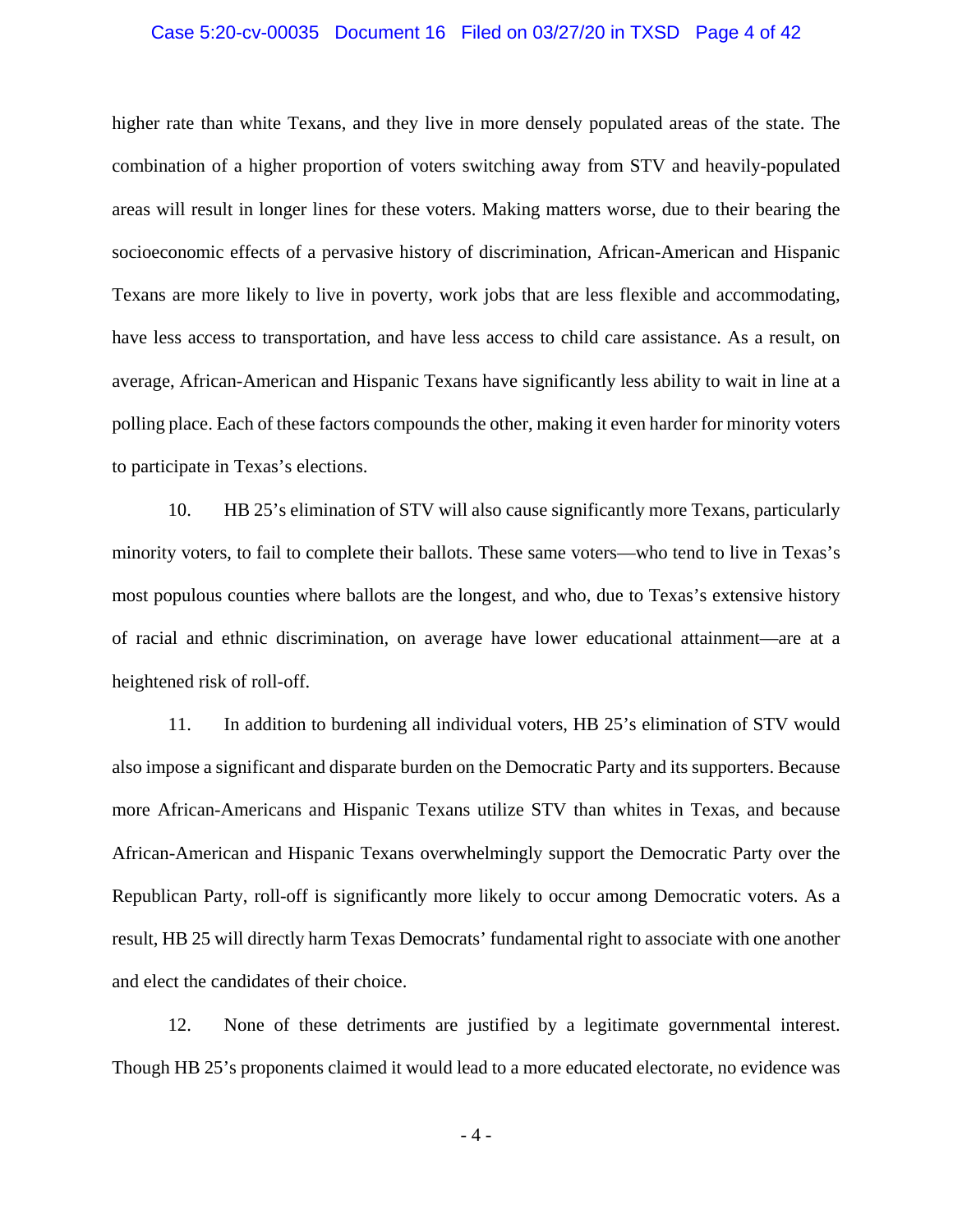### Case 5:20-cv-00035 Document 16 Filed on 03/27/20 in TXSD Page 5 of 42

offered to support this claim; indeed, numerous legislators raised concerns that elimination of STV would not achieve this purported purpose at all. Republican proponents of the bill admitted they did not conduct any inquiry into whether HB 25 would actually achieve their purported goals and that they were unaware of any evidence from Texas or anywhere else that indicated that elimination of STV leads to a more informed electorate.

13. Instead, Republican proponents of HB 25 ignored repeated warnings that HB 25 would cause reduced voter engagement, long lines at the polls, and a disparate impact on minority voters. These concerns were neither evaluated nor answered. In fact, Republican legislators admitted they had not conducted any inquiry into whether HB 25 would disparately impact minorities, especially African Americans and Hispanics, and claimed ignorance when repeatedly reminded that minority voters use STV at far higher rates than white voters.

14. In light of these facts, HB 25 violates a bevy of constitutional and statutory rights. HB 25 violates the First and Fourteenth Amendments to the U.S. Constitution because it unduly burdens Texans' right to vote and the rights of voters who support the Democratic Party to associate and elect their candidates. HB 25 violates Section 2 of the Voting Rights Act because it disproportionately burdens minority voters. And HB 25 violates the Fourteenth and Fifteenth Amendments to the U.S. Constitution and Section 2 of the Voting Rights Act because a substantial motivating factor behind its passage was an intent to depress electoral participation by racial and ethnic minorities.

#### **JURISDICTION AND VENUE**

15. Plaintiffs bring this action under 42 U.S.C. §§ 1983 and 1988 to redress the deprivation, under color of state law, of rights secured by the United States Constitution and the Voting Rights Act, 52 U.S.C. § 10301.

- 5 - 16. This Court has original jurisdiction over the subject matter of this action pursuant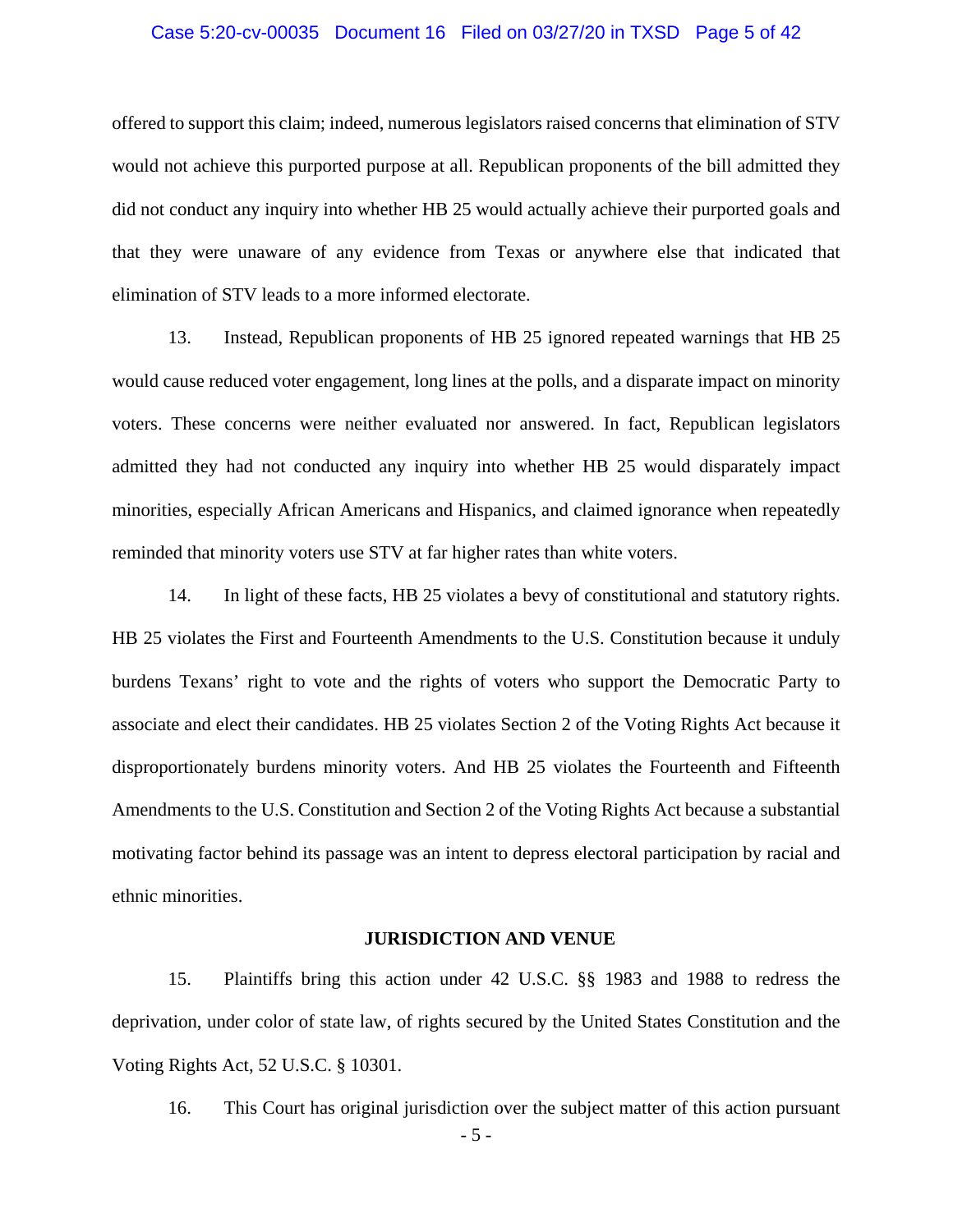### Case 5:20-cv-00035 Document 16 Filed on 03/27/20 in TXSD Page 6 of 42

to 28 U.S.C. §§ 1331 and 1343, because the matters in controversy arise under the Constitution and laws of the United States, and involve the assertion of a deprivation, under color of state law, of a right under the Constitution of the United States and an Act of Congress providing for equal rights of citizens or of all persons within the United States.

17. This Court has personal jurisdiction over the Defendant, the Texas Secretary of State, who is sued in her official capacity.

18. Under 28 U.S.C. § 1391(b)(2), venue is proper in the Laredo Division of the U.S. District Court for the Southern District of Texas because a substantial part of the events that give rise to Plaintiffs' claims occurred here.

19. This Court has authority to enter a declaratory judgment in this action under 28 U.S.C. §§ 2201 and 2202.

### **PARTIES**

20. Plaintiff Sylvia Bruni was elected to be the Chair of the Webb County Democratic Party, the countywide organization representing Democratic candidates and voters throughout Webb County, on March 3, 2020. Ms. Bruni's goal is to elect Democratic Party candidates to public office throughout Webb County and Texas. To accomplish this, Ms. Bruni supports Democratic Party candidates through fundraising and organizing work, including providing Get Out the Vote ("GOTV") assistance and actively supporting the development of programs benefiting Democratic Party candidates. Ms. Bruni plans to continue to engage in fundraising, GOTV assistance, and the development of programs to elect Democratic Party candidates in Webb County and Texas. If allowed to take effect, HB 25 will directly harm Ms. Bruni in several ways. By imposing severe burdens on the right to vote through increased polling-place lines, HB 25 will directly harm Ms. Bruni by frustrating her goal of, and efforts in, turning out voters in Webb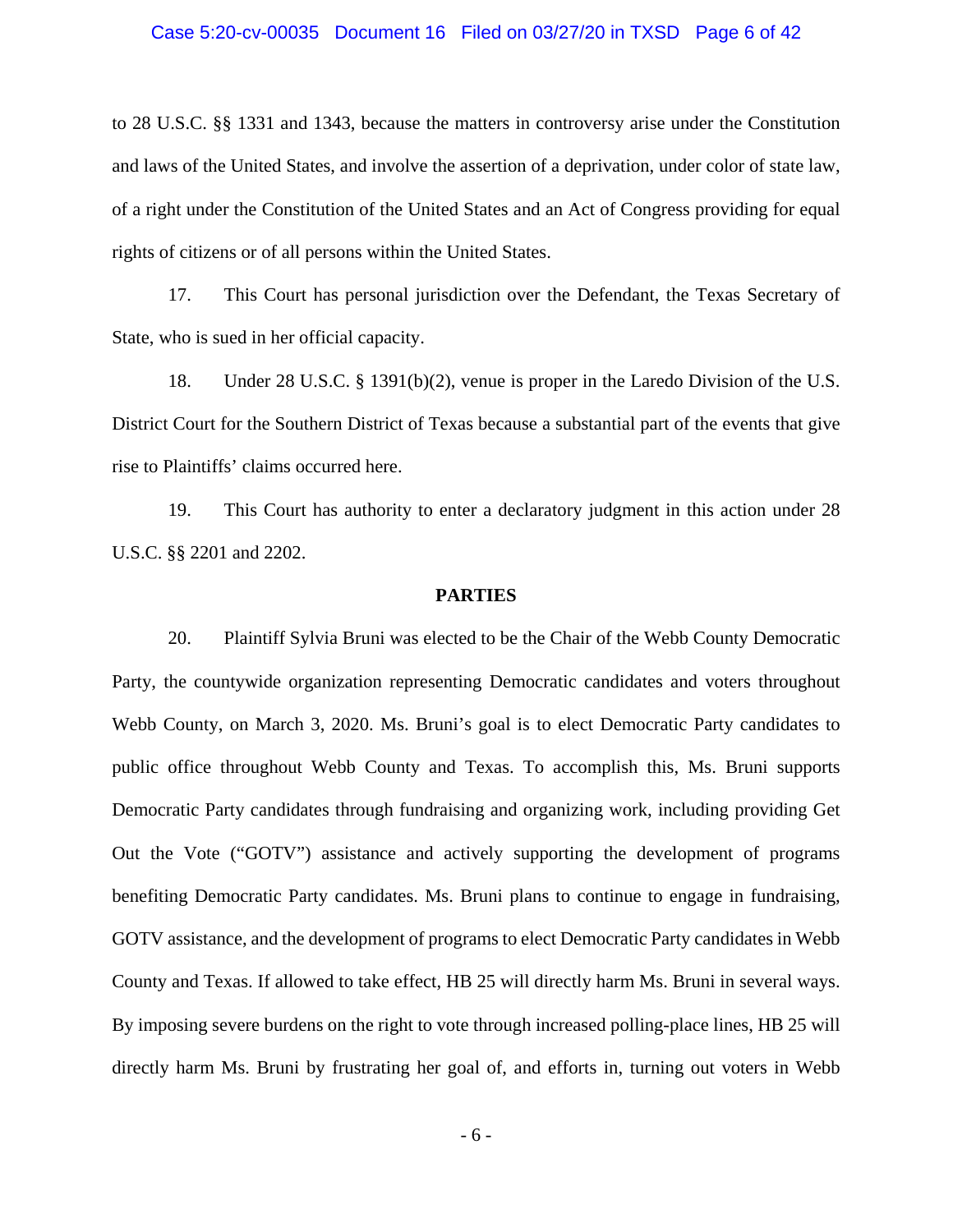### Case 5:20-cv-00035 Document 16 Filed on 03/27/20 in TXSD Page 7 of 42

County who support Democratic Party candidates. The confusion HB 25 will cause among Texas voters by unsettling a century-old reliance on STV will also directly harm Ms. Bruni by frustrating her goal of, and efforts in, turning out voters who support Democratic Party candidates in Webb County. Ms. Bruni is aware of the effects that HB 25 will cause, and to combat these effects in the 2020 general election in Texas, she will divert and expend additional time and resources in voter education and turnout efforts in Webb County at the expense of her other efforts in Webb County.

21. Plaintiff DSCC is the national senatorial committee of the Democratic Party as defined by 52 U.S.C. § 30101(14). Its mission is to elect candidates of the Democratic Party to the U.S. Senate across the country, including those running in Texas. DSCC works to accomplish its mission by, among other things, assisting state parties throughout the country, including in Texas. In 2018, DSCC made millions of dollars in contributions and expenditures to persuade and mobilize voters to support Senate candidates who affiliate with the Democratic Party. In 2020, there will be a Senate election in Texas, and DSCC will work to elect the Democratic candidate for U.S. Senate. DSCC intends to and will make substantial contributions and expenditures to support the Democratic candidate for U.S. Senate in Texas in 2020. If allowed to take effect, HB 25 will directly harm DSCC in several ways. By imposing severe burdens on the right to vote through increased polling-place lines, HB 25 will directly harm DSCC by frustrating its mission of, and efforts in, turning out Texas voters who support the Democratic candidate for U.S. Senate. The confusion HB 25 will cause among Texas voters by unsettling a century-old reliance on STV will also directly harm DSCC by frustrating its mission of, and efforts in, turning out Texas voters who support the Democratic candidate. DSCC is aware of these effects that HB 25 will cause, and to combat the effects of HB 25 in the 2020 general election for U.S. Senate in Texas, DSCC will divert and expend additional funds and resources for voter education and turnout efforts in Texas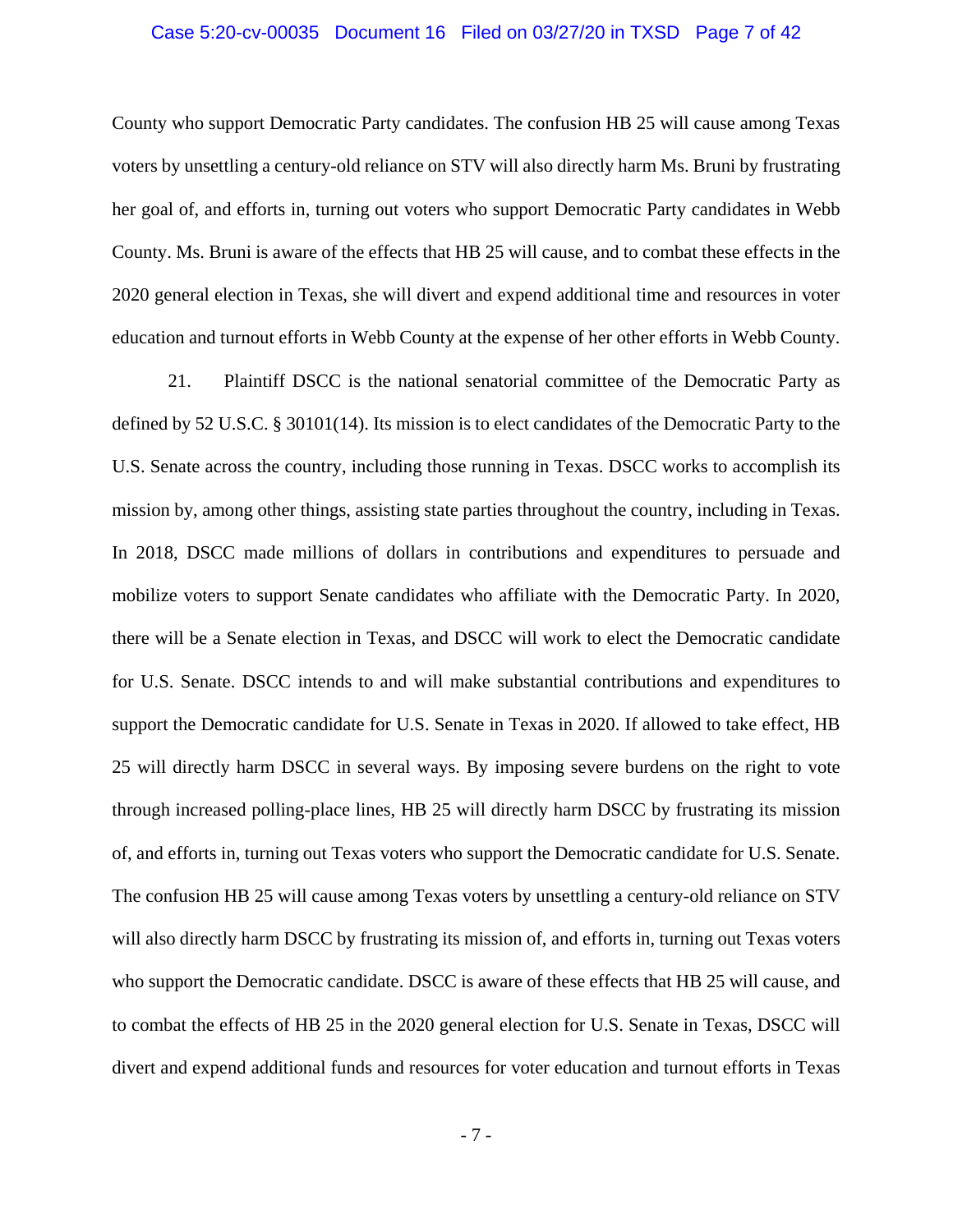### Case 5:20-cv-00035 Document 16 Filed on 03/27/20 in TXSD Page 8 of 42

at the expense of its other efforts in Texas and in other states. Because HB 25 will also impose disproportionate burdens on voters who support Democratic candidates, it will directly prevent DSCC, its members, volunteers, and constituents from fully exercising their associational rights to band together and elect candidates of their choice. HB 25 will also directly harm DSCC by decreasing the electoral prospects of the candidates DSCC supports and represents.

22. Plaintiff DCCC is the national congressional committee of the Democratic Party as defined by 52 U.S.C. § 30101(14). Its mission is to elect candidates of the Democratic Party to the U.S. House of Representatives from across the country, including those running in Texas's 36 congressional districts. DCCC works to accomplish its mission by, among other things, assisting state parties throughout the country, including in Texas. In 2018, DCCC made millions of dollars in contributions and expenditures to persuade and mobilize voters to support congressional candidates who affiliate with the Democratic Party. For 2020, DCCC has identified multiple specific congressional districts in Texas as targeted races, in which it will expend significant resources to support the Democratic candidates. Overall, in 2020, DCCC expects to make contributions and expenditures in the millions of dollars to persuade and mobilize voters to support Democratic candidates in congressional elections around the country, including in Texas. If allowed to take effect, HB 25 will directly harm DCCC in several ways. By imposing severe burdens on the right to vote through increased polling-place lines, HB 25 will directly harm DCCC by frustrating its mission of, and efforts in, turning out Texas voters who support Democratic candidates for Congress. The confusion HB 25 will cause among Texas voters by unsettling a century-old reliance on STV will also directly harm DCCC by frustrating its mission of, and efforts in, turning out Texas voters who support Democratic candidates for Congress. DCCC is aware of these effects that HB 25 will cause, and to combat the effects of HB 25 in the 2020 general election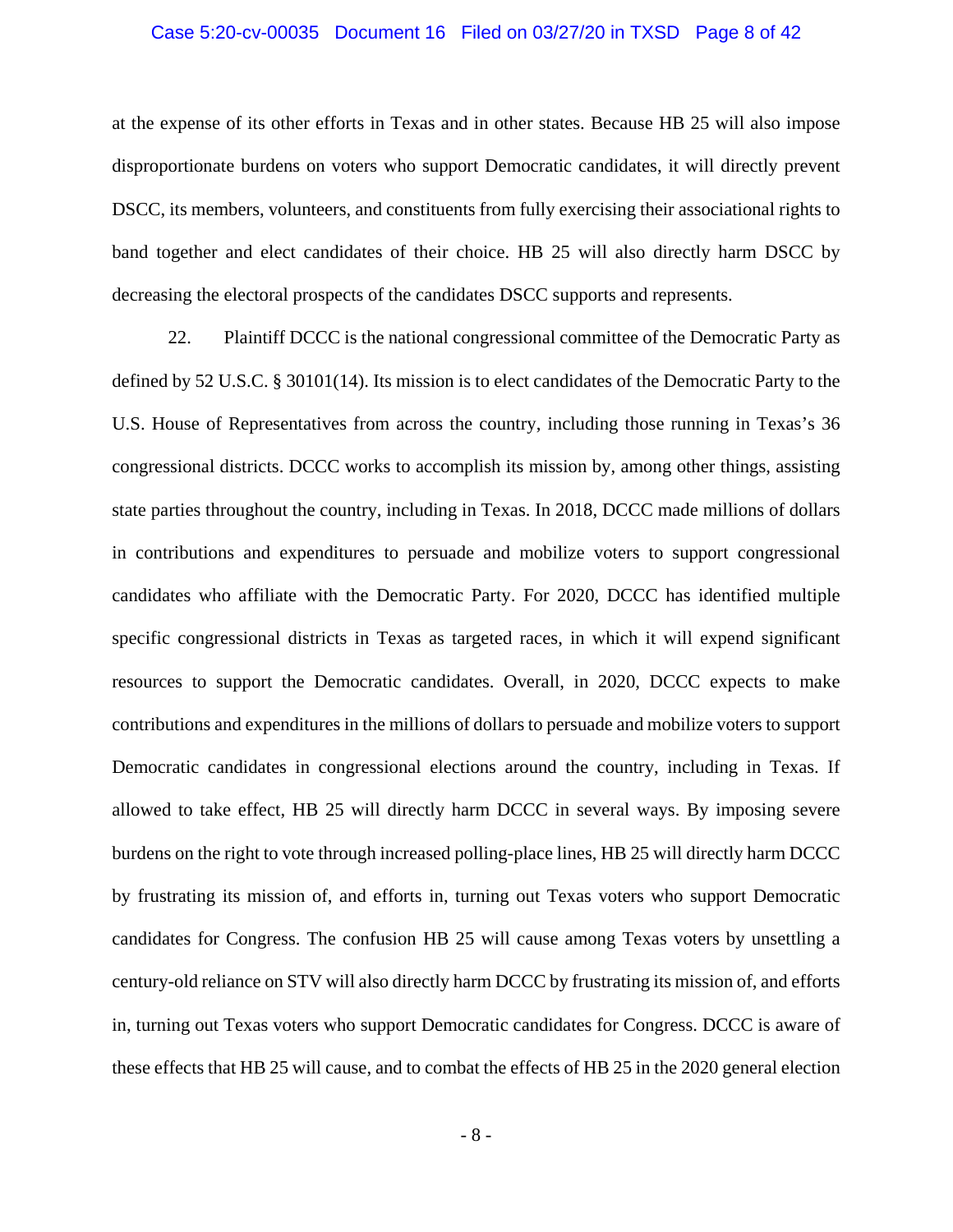### Case 5:20-cv-00035 Document 16 Filed on 03/27/20 in TXSD Page 9 of 42

for Texas's congressional seats, DCCC will divert and expend additional funds and resources in voter education and turnout efforts in Texas at the expense of its other efforts in Texas and in other states. Because HB 25 will also impose disproportionate burdens on voters who support Democratic candidates, it will directly prevent DCCC, its members, volunteers, and constituents from fully exercising their associational rights to band together and elect candidates of their choice. HB 25 will also directly harm DCCC by decreasing the electoral prospects of the candidates DCCC supports and represents.

23. Plaintiff Texas Democratic Party ("TDP") is the statewide organization representing Democratic candidates and voters throughout the State of Texas within the meaning of 52 U.S.C. § 30101(15). TDP's purpose is to elect Democratic Party candidates to public office throughout Texas. To accomplish its purpose, TDP engages in vitally important activities, including supporting Democratic Party candidates in national, state, and local elections through fundraising and organizing; protecting the legal rights of voters; and ensuring that all voters have a meaningful opportunity to cast ballots in Texas. TDP has millions of members and constituents from across the State, including Texans who regularly support candidates affiliated with the Democratic Party and Democratic Party candidates. TDP works to accomplish its mission by, among other things, working closely with Democratic candidates and assisting county parties by making expenditures on candidates' behalves, providing GOTV assistance, and actively supporting the development of programs benefiting Democratic Party candidates. TDP has previously engaged in, and plans to continue to engage in, expenditures on behalf of Democratic Party candidates, GOTV assistance, and the development of programs to elect Democratic Party candidates in Texas. If allowed to take effect, HB 25 will directly harm TDP in several ways. By imposing severe burdens on the right to vote through increased polling-place lines, HB 25 will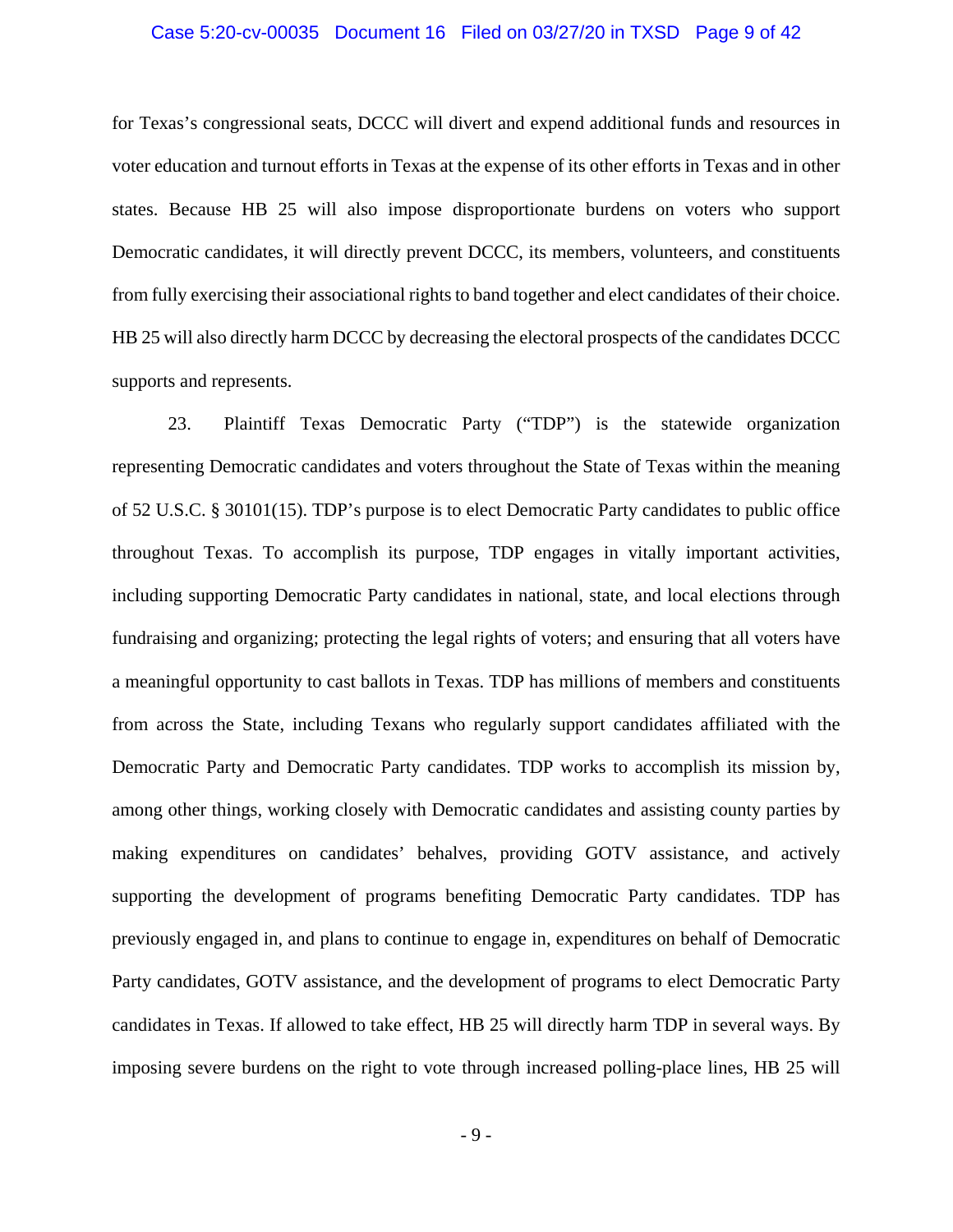### Case 5:20-cv-00035 Document 16 Filed on 03/27/20 in TXSD Page 10 of 42

directly harm TDP by frustrating its mission of, and efforts in, turning out Texas voters who support Democratic Party candidates in Texas. The confusion HB 25 will cause among Texas voters by unsettling a century-old reliance on STV will also directly harm TDP by frustrating its mission of, and efforts in, turning out Texas voters who support Democratic Party candidates in Texas. TDP is aware of the effects that HB 25 will cause, and to combat these effects in the 2020 general election in Texas, TDP will divert and expend additional funds and resources in voter education and turnout efforts in Texas at the expense of its other efforts in Texas. Because HB 25 will also impose disproportionate burdens on voters who support Democratic candidates, it will directly prevent TDP, its members, volunteers, and constituents from fully exercising their associational rights to band together and elect candidates of their choice. HB 25 will also directly harm TDP by decreasing the electoral prospects of the candidates TDP supports and represents.

24. Plaintiff Jessica Tiedt is a candidate for the Texas State House of Representatives for District 20. Ms. Tiedt's goal is to be elected to the Texas State House of Representatives and to elect Democratic Party candidates to public office throughout Texas. To accomplish this, Ms. Tiedt and her campaign will engage in fundraising and organizing work, including running GOTV programs and actively encouraging voters to support Ms. Tiedt and other Democratic Party candidates. If allowed to take effect, HB 25 will directly harm Ms. Tiedt in several ways. By imposing severe burdens on the right to vote through increased polling-place lines, HB 25 will directly harm Ms. Tiedt by frustrating her goal of, and efforts in, turning out voters in District 20 who support her and other Democratic Party candidates. The confusion HB 25 will cause among Texas voters by unsettling a century-old reliance on STV will also directly harm Ms. Tiedt by frustrating her goal of, and efforts in, turning out voters who support her and other Democratic Party candidates in District 20. The increase in the number of voters who do not make a selection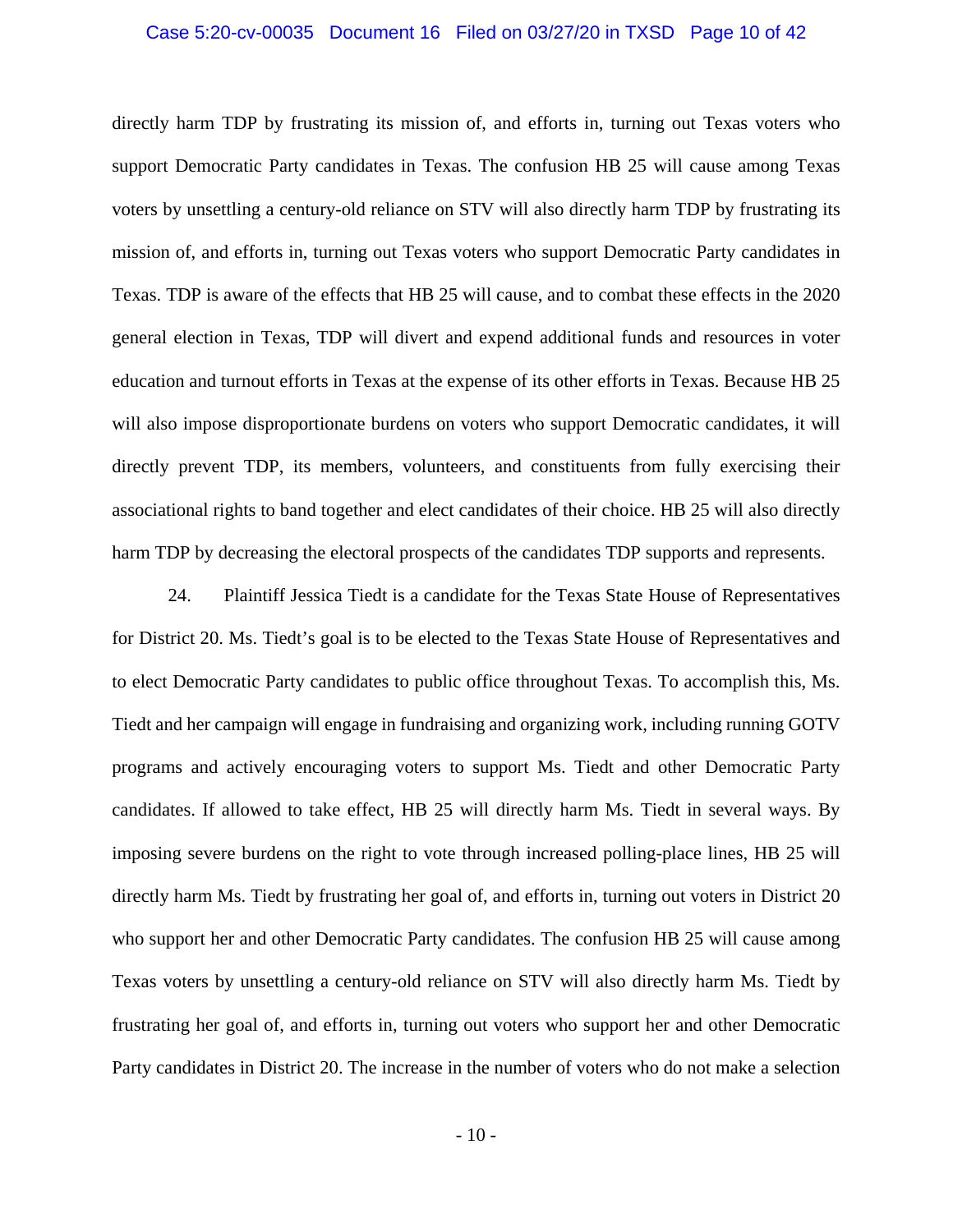### Case 5:20-cv-00035 Document 16 Filed on 03/27/20 in TXSD Page 11 of 42

in every election down the ballot caused by HB 25 will also directly harm Ms. Tiedt, who is herself a down-ballot candidate, by frustrating her goal of, and efforts in, ensuring voters in District 20 who support her and other Democratic Party candidates complete their entire ballot. Ms. Tiedt is aware of the effects that HB 25 will cause, and to combat these effects in the 2020 general election in Texas, she will divert and expend additional time and resources in voter education and turnout efforts in District 20 at the expense of her other efforts in District 20.

25. Defendant Ruth Hughs is the current Texas Secretary of State and is named as a Defendant in her official capacity. The Texas Secretary of State is Texas's chief elections officer and, as such, is responsible for the administration and implementation of election laws in Texas, including HB 25. *See* Tex. Elec. Code § 31.001(a). Among many other duties, the Secretary is specifically responsible for prescribing "the form of the ballot." *Id.* § 105.002(c). If HB 25 takes effect, the Secretary will act under color of state law to implement its provisions.

### **FACTUAL ALLEGATIONS**

### **I. Use of Straight-Ticket Voting in Texas**

26. Straight-ticket voting ("STV") or one-punch voting has been available to Texans since the turn of the twentieth century. Today, STV is utilized by a vast majority of Texans, and for good reason—Texas's elections involve some of the longest ballots in the country. In the State's most populous counties, voters are sometimes faced with the task of making decisions in over 80 races or referendum questions. STV provides an efficient way for voters to indicate their electoral preferences. As one Senator who opposed HB 25 observed, "straight-ticket voting saves valuable time, especially when the ballot is long." Tex. Senate Journal, 85th Legislature, Reg. Sess., Sen. Zaffirini Statement Regarding HB 25, p. 2086, (May 18, 2017) ("Sen. Zaffirini Statement"), https://journals.senate.texas.gov/sjrnl/85r/pdf/85RSJ05-18-F.PDF#page=12.

27. In 2018 in the 48 most populous Texas counties—comprising 86 percent of the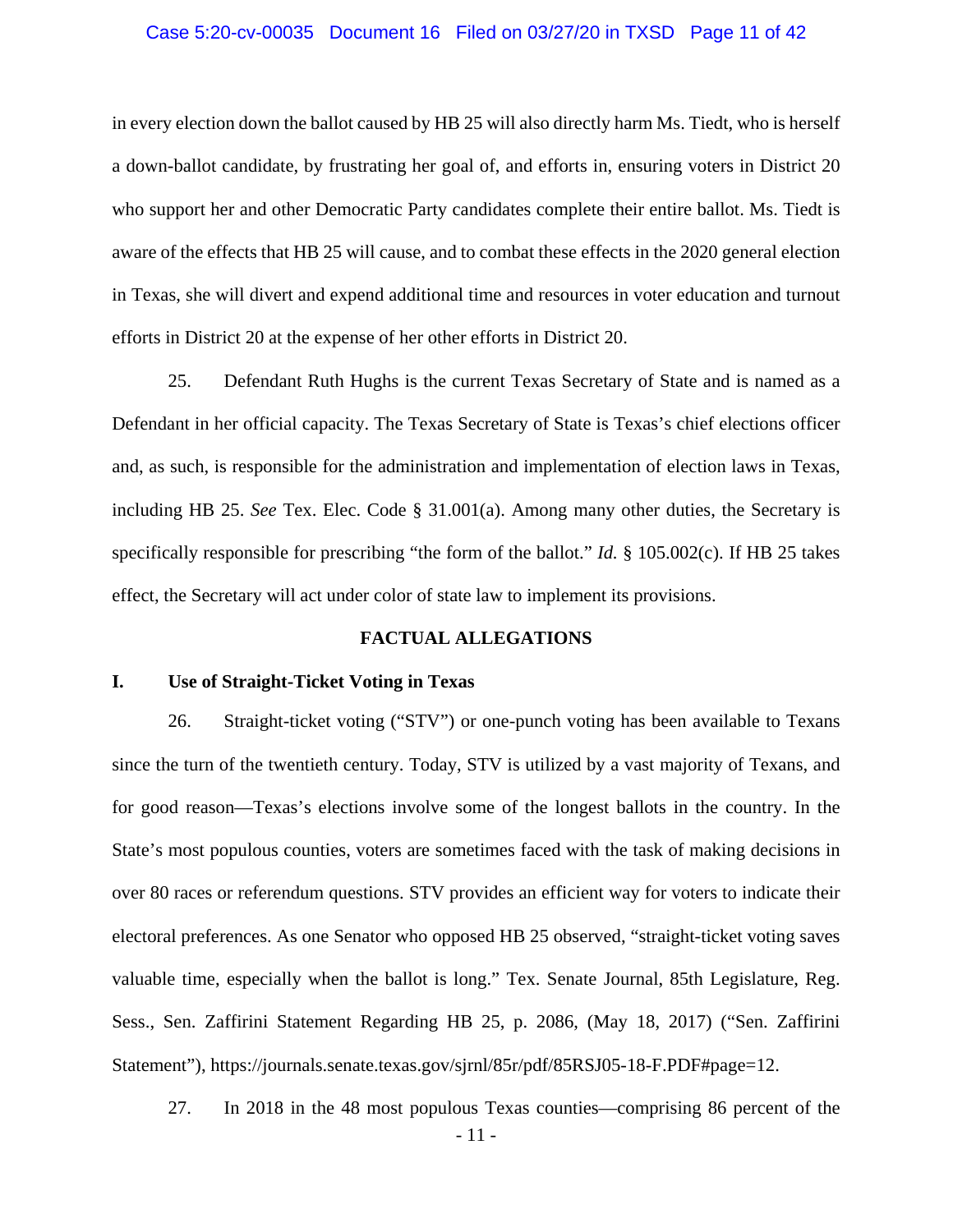### Case 5:20-cv-00035 Document 16 Filed on 03/27/20 in TXSD Page 12 of 42

State's population—over two-thirds of voters used STV to cast their votes. That is, more than *5.6 million* Texans utilized STV during the last election.

28. STV in Texas is most popular among minority voters. The STV utilization rate among African-American and Hispanic voters is consistently higher than the average STV utilization rate in a given county. For example, in the 2018 election, 80 percent of voters in the five Harris County precincts with the largest percentage of African-American and Hispanic populations utilized STV, compared to about two-thirds of voters countywide.

29. One crucial benefit of STV is that it prevents "roll-off" in partisan races. Roll-off occurs when a voter casts a ballot, but fails to make a selection in all entries on that ballot. Rolloff occurs most commonly among voters with lower levels of educational attainment. One of the most significant causes of roll-off is voter fatigue, which often occurs when voters must complete lengthy ballots. The availability of the STV option reduces the risk of voter fatigue and roll-off by reducing the number of separate races in which a voter must select a candidate. Without the STV option, voters must take significantly more time to complete their ballots, which increases the risk of voter fatigue and roll-off. Given the long length of Texas's ballots, there is a significant risk of roll-off in Texas elections, particularly in partisan races further down the ballot and especially among voters with lower levels of educational attainment.

### **II. Long Lines During Elections in Texas**

30. Texans consistently report long lines at polling places. Waiting in line to vote is costly, and often prevents eligible voters from participating in elections. Most Texans, and especially those with lower socioeconomic status, inflexible job schedules, less access to transportation, and less access to child care, simply cannot afford to wait hours in line at their polling place. A nationwide study following the 2008 election estimated that approximately 11 percent of Americans who chose not to vote did so because of long lines. Indeed, Texas itself has

- 12 -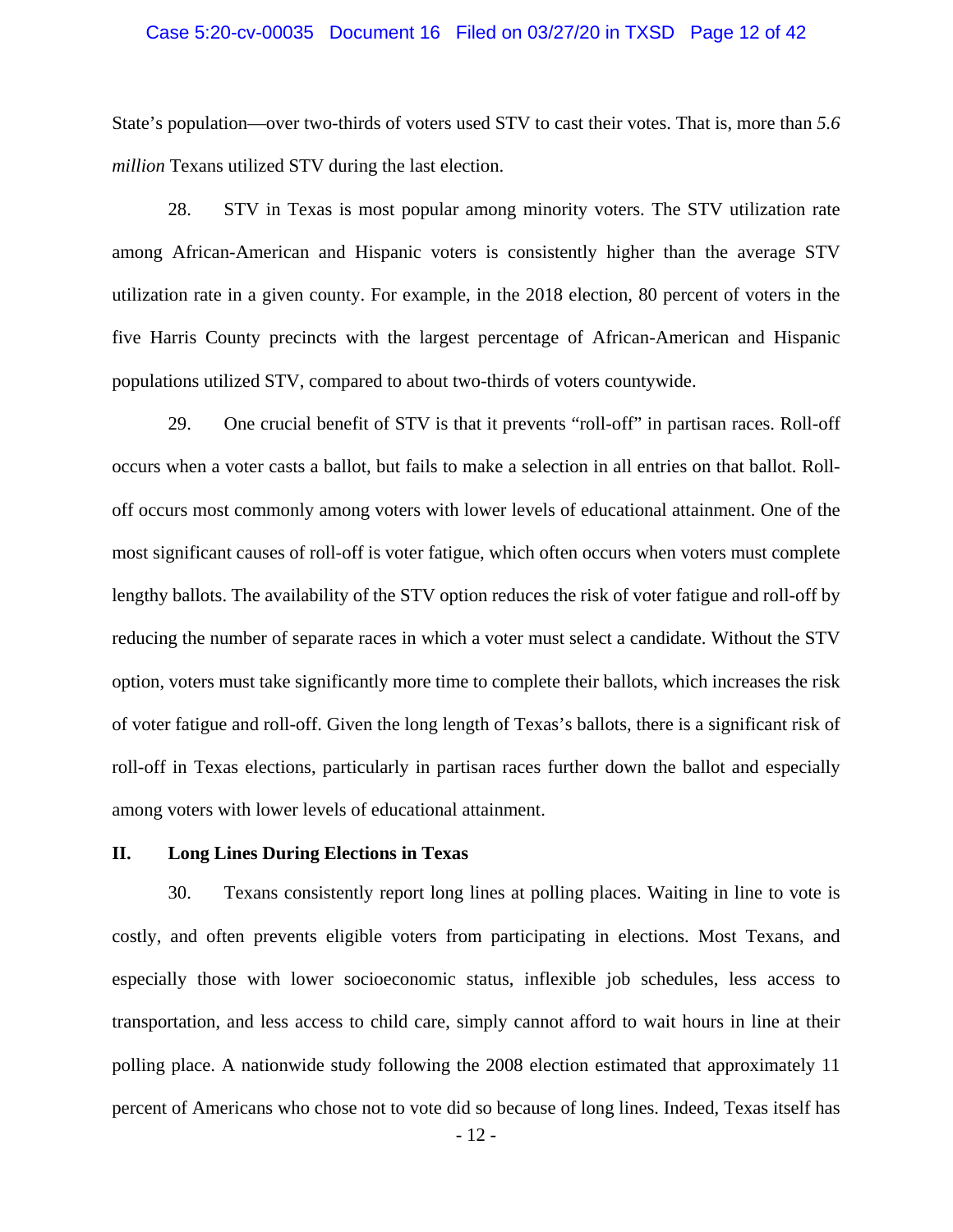#### Case 5:20-cv-00035 Document 16 Filed on 03/27/20 in TXSD Page 13 of 42

recognized that increases in how long it takes a voter to mark a ballot will discourage others from exercising their right to vote. *Cotham*, 905 F. Supp. at 399.

31. Recognizing the cost long polling-place lines produce, the Obama administration established the Presidential Commission on Election Administration to study the problem of long polling-place lines and other election administration issues. In its final report, the Commission concluded that, "*as a general rule, no voter should have to wait more than half an hour in order to have an opportunity to vote*." The American Voter Experience: Report and Recommendations of the Presidential Commission on Election Administration 14 (Jan. 2014), http://web.mit.edu/supportthevoter/www/files/2014/01/Amer-Voting-Exper-final-draft-01-09-14- 508.pdf, (emphasis in original).

32. But Texans routinely wait longer than thirty minutes to cast their ballot. For example, on Election Day for the 2018 general election, Travis County residents reported waiting hours to vote. Katie Hall & Kelsey Bradshaw, *Record Midterm Turnout Brings Long Waits at Travis, Williamson Ballots*, Statesman (Nov. 7, 2018), https://www.statesman.com/news/201811 06/record-midterm-turnout-brings-long-waits-at-travis-williamson-ballots. A voter at the Austin City Hall precinct reported seeing at least a dozen voters "give up on their plans to cast a ballot and go back to work." *Id.* In Houston, voters faced hours-long lines, forcing many to give up their fundamental right to vote—a result that prompted a federal judge to order nine polling locations to remain open after the official closing time. Tess Owen, *Some Texans Had to Wait So Long to Vote That They Gave Up. A Lawsuit Is Giving Them a Second Chance*, Vice News (Nov. 6, 2018), https://www.vice.com/en\_us/article/nepwng/some-texans-had-to-wait-so-long-to-vote-they-gaveup-a-lawsuit-is-trying-to-give-them-a-second-chance.

33. Long lines at the polls in Texas are not limited to Election Day. During early voting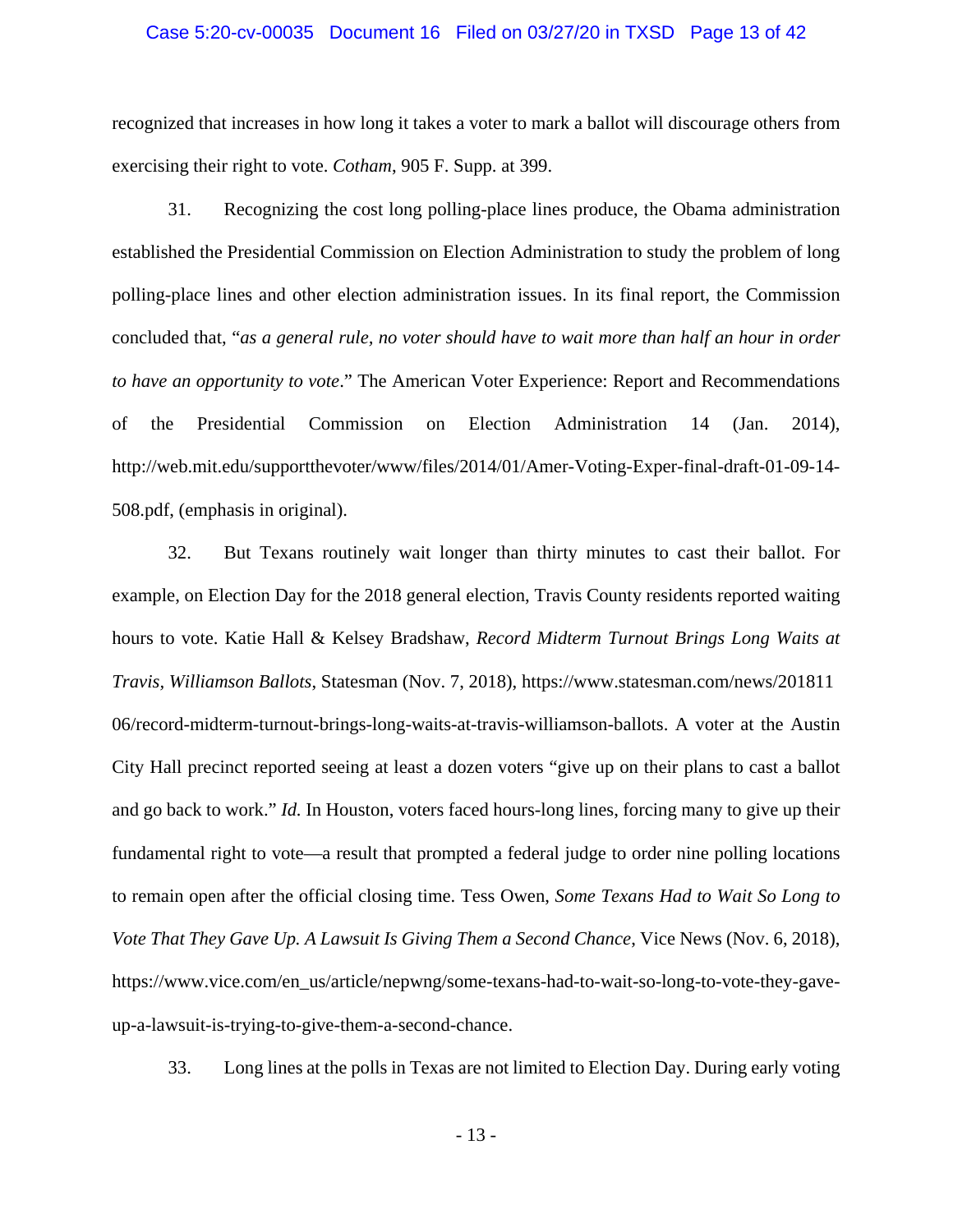#### Case 5:20-cv-00035 Document 16 Filed on 03/27/20 in TXSD Page 14 of 42

for the 2016 general election, Texans reported waiting hours to cast a vote. Jim Malewitz, *In Some Counties, Early Voting Means Long Lines*, Texas Tribune (Oct. 24, 2016), https://www.texastribune.org/2016/10/24/some-texas-counties-long-lines-complicate-early-vo/. And during early voting for the 2018 general election, Travis County residents reported waiting up to 2 hours to vote. Sarah Navoy, *Travis County Fixes "Glitch" in Online Wait Times Tool Ahead of Election Day*, CBS Austin (Nov. 5, 2018), https://cbsaustin.com/news/local/traviscounty-fixes-glitch-in-online-wait-times-tool-ahead-of-election-day.

34. And on March 3, 2020, Texans across the State stood in line for hours to cast their primary ballots, forcing many to forego their right to vote. By 10:30 p.m.—over three hours after the polls were supposed to close—nearly half of polling places in Harris County, one of Texas's most diverse counties, remained open due to long lines. Garrett Haake (@GarrettHaake), Twitter (Mar. 3, 2020, 10:22 PM), https://twitter.com/GarrettHaake/status/

1235057980086898688. At 11:15 p.m., more than 100 people were still waiting in line to vote at a polling place at Texas Southern University, a historically black college in Houston. Jen Rice (@jen\_rice\_), Twitter (Mar. 4, 2020, 11:15 PM), https://twitter.com/jen\_rice\_/status/123507133 6860413952. The last two voters to cast their ballots there finished voting after 1:00 a.m., after waiting over six hours to vote. Jen Rice (@jen\_rice\_), Twitter (Mar. 4, 2020 1:30 AM), https://twitter.com/jen\_rice\_/status/1235106957381349377. Throughout the State, African-American and Latino voters unable to endure these lines left the polls without voting. Nicole Narea, *Black and Latino voters were hit hardest by long lines in the Texas Democratic Primary*, Vox (Mar. 3, 2020), https://www.vox.com/2020/3/3/21164014/long-lines-wait-texas-primarydemocratic-harris. Similar long lines were reported in other parts of Houston, as well as Dallas, Austin, and other parts of the State. *E.g.,* Alexa Ura, *Texas voting lines last hours after polls close*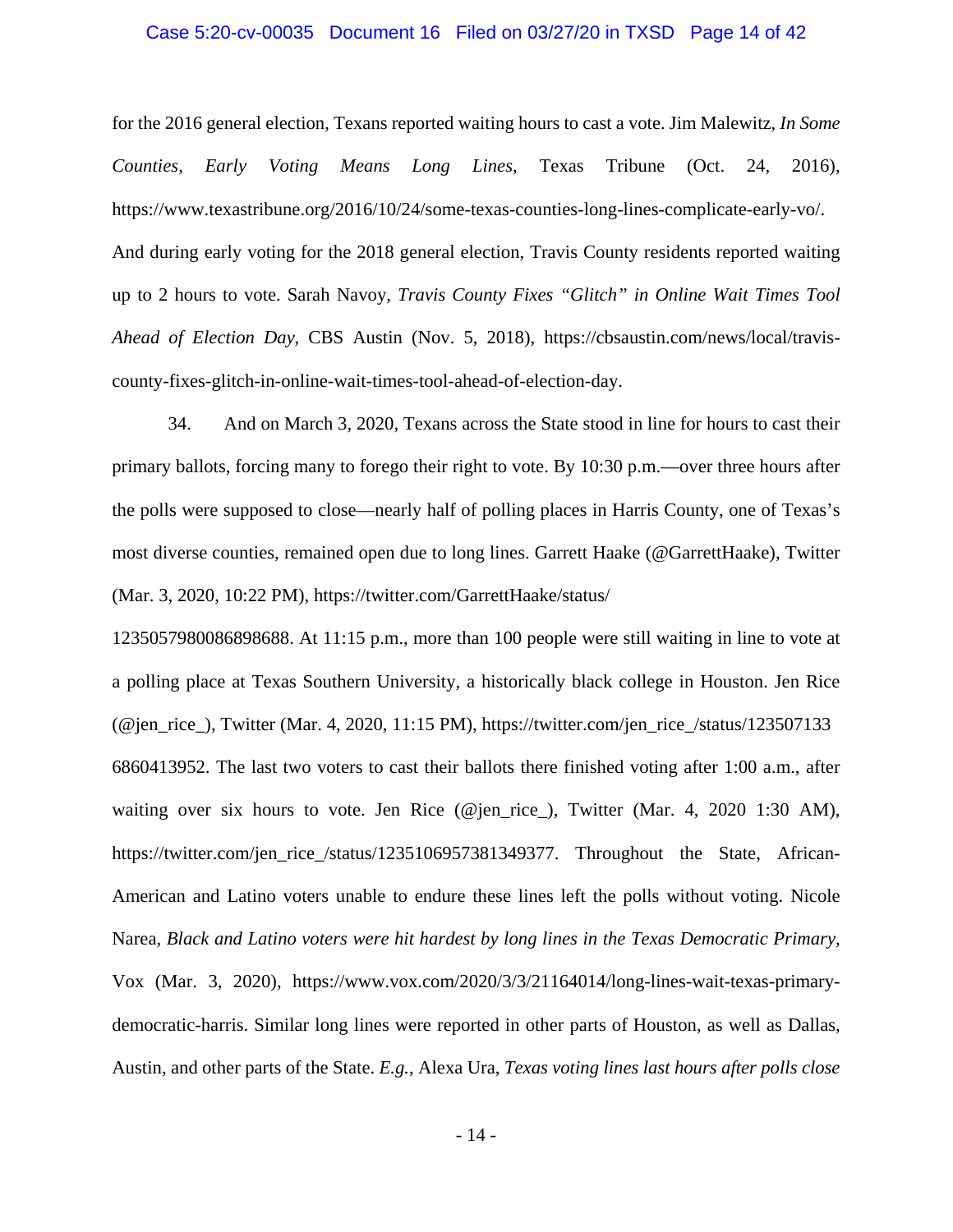### Case 5:20-cv-00035 Document 16 Filed on 03/27/20 in TXSD Page 15 of 42

*on Super Tuesday*, Texas Tribune (Mar. 3, 2020), https://www.texastribune.org/2020/03/03/texasvoting-lines-extend-hours-past-polls-closing-super-tuesday/; Julia Craven, *Black and Latino Texas Voters Get Stuck in Long Super Tuesday Lines*, Slate (Mar. 4, 2020), https://slate.com/newsand-politics/2020/03/three-hour-waits-extend-texas-super-tuesday-voting-past-poll-closingtime.html.

35. A significant contributor to long lines is that Texas prohibits voters from casting absentee (or "mail-in") ballots unless they fall within one of four extremely limited circumstances: (1) the voter will be absent from her county during Election Day or the early voting period, (2) the voter is disabled in such a way that "prevents the voter from appearing at the polling place on election day without a likelihood of needing personal assistance or of injuring the voter's health," (3) the voter is over 65 years of age, or (4) the voter is confined in jail but otherwise eligible to vote. Tex. Elec. Code §§ 82.001–82.004. As a result, the vast majority of Texans must cast a ballot in person at a polling place to exercise their fundamental right to vote.

36. The burdens imposed by Texas's long polling-place lines are disproportionately large for African-American and Hispanic voters. Lines are longest in the most populous areas of the State, where African-American and Hispanic voters disproportionately live. Moreover, given the long and pervasive history of discrimination against these groups in Texas, African-American and Hispanic voters are more likely to, among other things, (1) live in poverty, (2) have less flexible job schedules, (3) lack access to transportation, and (4) lack access to child care assistance. Such realities cause these voters to leave polling-place lines more quickly or to be more likely to be dissuaded from attempting to vote in the first place.

### **III. Passage of HB 25**

37. Despite Texans' widespread reliance on STV and Texas's existing problem of long polling-place lines, the Texas Legislature passed HB 25 largely along party lines, with only three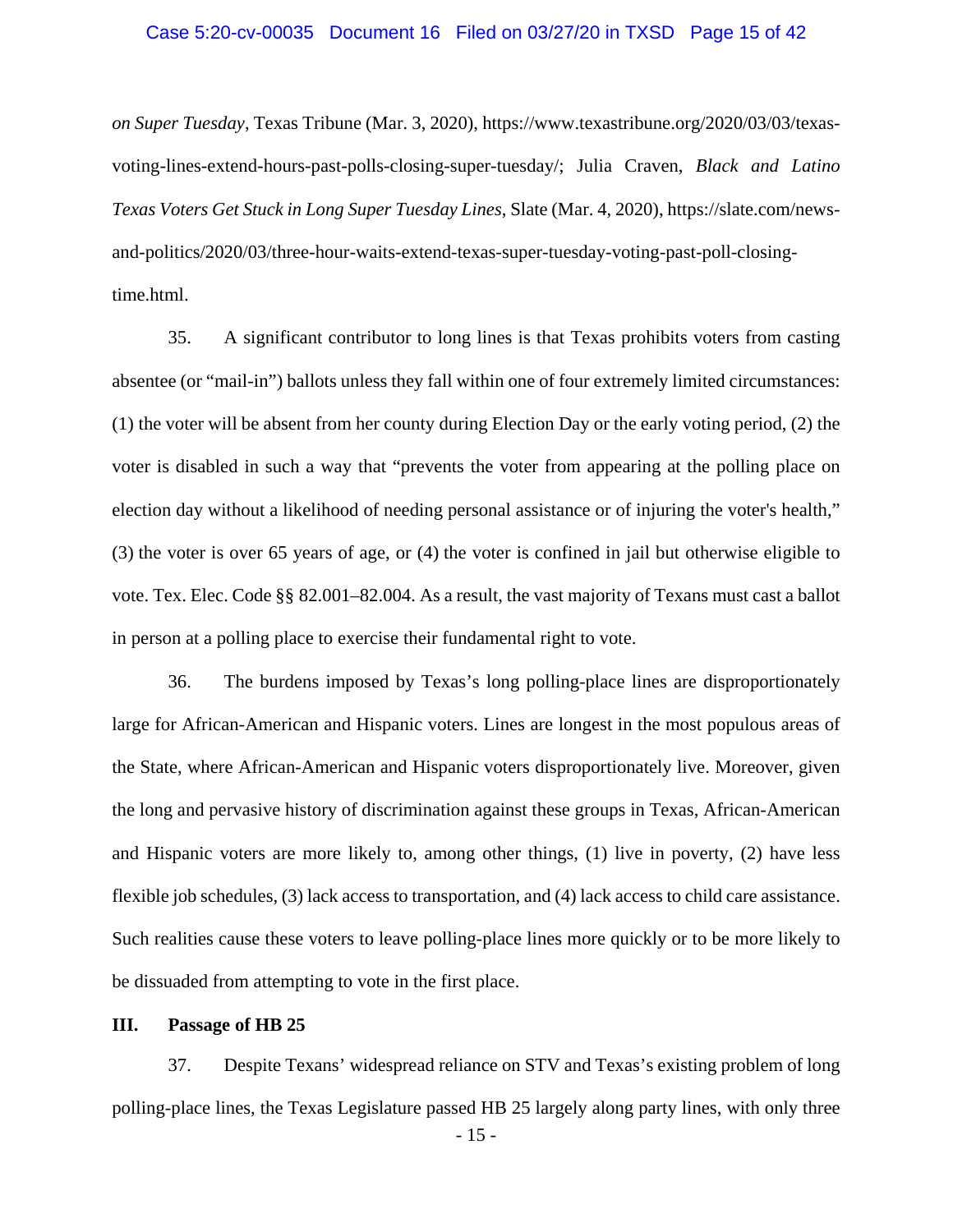### Case 5:20-cv-00035 Document 16 Filed on 03/27/20 in TXSD Page 16 of 42

Democrats supporting its passage. Almost every minority legislator voted against HB 25.

38. Even though HB 25 will upend a century of voting practices in Texas, the Legislature held just two public hearings on the bill. The Senate hearing was held before the Business & Commerce Committee, instead of the State Affairs Committee, which ordinarily hears election-related bills.

39. Prior to HB 25's passage, numerous legislators expressed grave concerns that repealing STV was unconstitutional, violated the Voting Rights Act, and disproportionately burdened Texans of color. Proponents of HB 25 turned a blind eye every time such concerns were raised, leaving them unanswered and unrefuted. For example, four opponents of HB 25 stated "[they] believe that this sudden and unprovoked elimination of a voter's right to vote straight ticket would be unconstitutional." Tex. House Journal, 85th Legislature, Reg. Sess., Statement regarding HB 25, at 2842 (May 6, 2017), https://journals.house.texas.gov/hjrnl/85r/pdf/85RDAY65FINAL .PDF#page=78. Many other legislators raised concerns that HB 25 violated the Voting Rights Act. Nevertheless, the Legislature, without any reasoning, rejected a proposed amendment to have the United States Department of Justice evaluate whether HB 25 violated the Voting Rights Act prior to its implementation. House Amendment 1, 85th Legislature, Reg. Sess. (May 6, 2017), https://journals.house.texas.gov/hjrnl/85r/pdf/85RDAY64FINAL.PDF#page=94. A similar amendment for review of HB 25's constitutionality was also rejected. House Amendment 2, 85th Legislature, Reg. Sess. (May 6, 2017), https://journals.house.texas.gov/hjrnl/85r/pdf/85RDAY64 FINAL.PDF#page=94. What is more, in rejecting these and all other proposed amendments, the Legislature deviated from its usual process. Normally, the author of a bill takes a position on any proposed amendment and explains her reasoning for doing so prior to a vote on that amendment. But Rep. Ron Simmons, R-Carrollton, HB 25's drafter and chief proponent, only followed this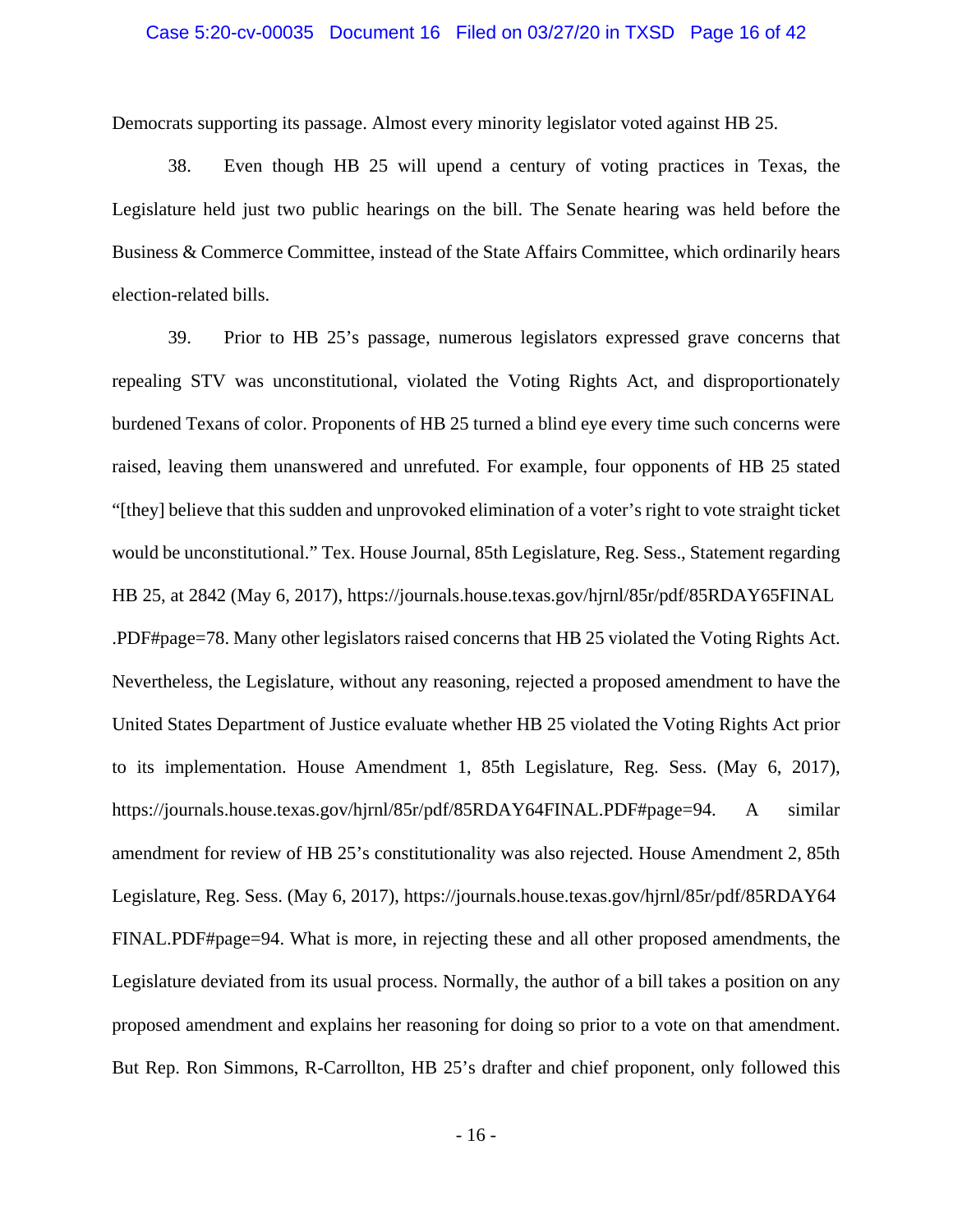### Case 5:20-cv-00035 Document 16 Filed on 03/27/20 in TXSD Page 17 of 42

process on one of a dozen proposed amendments, and only after other legislators commented on the irregularity of Rep. Simmons' silence. Tex. House of Reps., Floor Debate on HB 25, 85th Legislature, Reg. Sess. (May 5, 2017) ("House Debate 1"), https://tlchouse.granicus.com/Media Player.php?view\_id=39&clip\_id=13915.

40. Other opponents of HB 25 accurately protested that minority voters rely on STV at much higher rates than white voters. *Id*. Rep. Simmons repeatedly ignored such concerns. When asked to respond to this issue of disproportionate use of STV, Rep. Simmons claimed he was unaware of that fact. *Id.* Rep. Simmons also refused to provide an answer when asked if he would have offered the bill if he had been aware that it would disenfranchise African Americans and Hispanic voters. *Id.* In response to concerns that legislators had not considered whether HB 25 would violate the Voting Rights Act, Rep. Simmons first claimed that HB 25 "has nothing to do with race." *Id.* However, he ultimately admitted that neither he nor anyone else had actually examined whether repealing STV would disparately impact minorities, and that no disparate impact analysis or *any other study* on the bill had been conducted, despite widespread concern over the lack of analysis of HB 25's effects. *Id.*; Tex. House of Reps. Floor Debate on HB 25, 85th Legislature, Reg. Sess. (May 6, 2017) ("House Debate 2"), https://tlchouse.granicus.com/Media Player.php?view\_id=39&clip\_id=13915; Tex. Senate Bus. & Comm. Committee Hearing, 85th Legislature, Reg. Sess. (May 11, 2017) ("Senate Public Hearing"), https://tlcsenate.granicus.com/ MediaPlayer.php?view\_id=42&clip\_id=12472. And when asked about the fact that in just the three months preceding that House debate, federal courts had issued three separate, well-publicized rulings finding Texas had intentionally discriminated against African-American and Hispanic voters, Rep. Simmons replied that he was unaware of those rulings because he had "been busy down here." House Debate 1*.*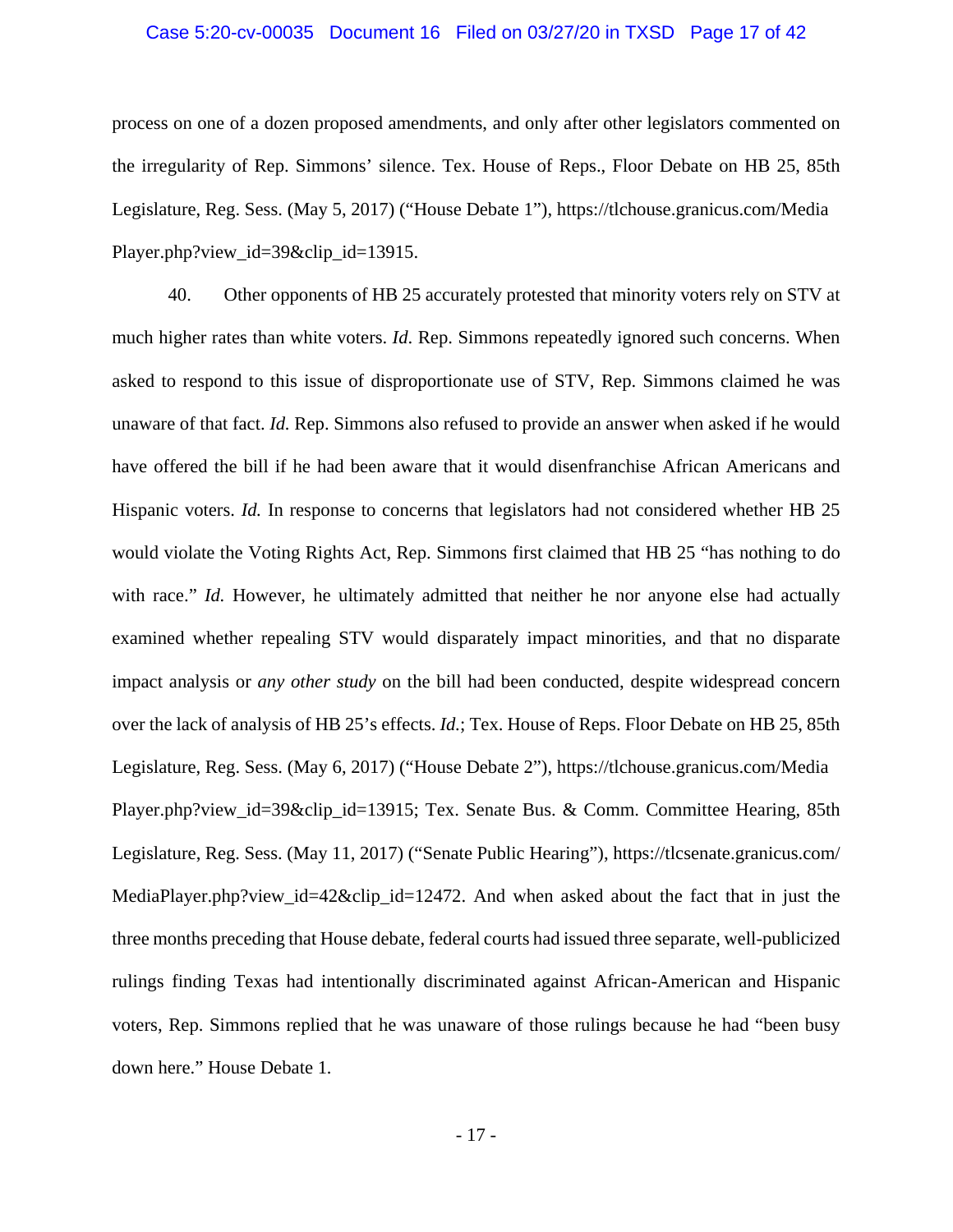#### Case 5:20-cv-00035 Document 16 Filed on 03/27/20 in TXSD Page 18 of 42

41. Despite HB 25's impact on minority voters in Texas, neither the author of the bill nor its proponents consulted any minority leaders while drafting or considering the bill. None of the following groups or their leaders were briefed or contacted about HB 25: the Mexican-American Legislative Caucus, the Black Legislative Caucus, NAACP, MALDEF, LULAC, the Urban League, Southwest Voter, and Mi Familia Vota. House Debate 1; Tex. Senate, Floor Debate on HB 25, 85th Legislature, Reg. Sess. (May 17, 2017) ("Senate Debate"), https://tlcsenate.granicus.com/MediaPlayer.php?view\_id=42&clip\_id=12549. At a public hearing, the NAACP opposed the bill. Senate Public Hearing.

42. Numerous legislators also raised concerns that HB 25 would increase lines at the polls. One legislator observed that

[l]ong waits at polling places already are huge problems in some parts of Texas, especially in urban areas where many voters line-up to vote for many races on the ballot. On the first day of early voting for the November, 2016, election, for example, long waits—sometimes hours—were reported in Bexar, Harris, Nueces, and Denton counties . . . . Lines and ballot fatigue can exhaust voters' patience, and eliminating the straight-party option would only make things worse and cause many either to skip down-ballot races altogether or not go to the polls at all. The effect would be to suppress voting and voter turnout.

Sen. Zaffirini Statement, p. 2086. HB 25's proponents offered no response. In fact, they admitted that they had not reviewed any studies regarding the potential for increased voting times, longer lines, and decreased voter turnout as a result of the repeal of STV.

43. Legislators also ignored concerns raised by election officials, including the Chairman of Harris County's Republican Party, who testified that STV's elimination will cause longer polling-place lines and require higher budgets for additional voting stations, and would hit largest counties the hardest. House Committee on Elections Hearing, 85th Legislature, Reg. Sess. (Mar. 13, 2017) ("House Public Hearing"), https://tlchouse.granicus.com/MediaPlayer.php?view  $id=40\&$ clip  $id=12966$ . Ignoring the realities of the increased costs to large, urban, and minority-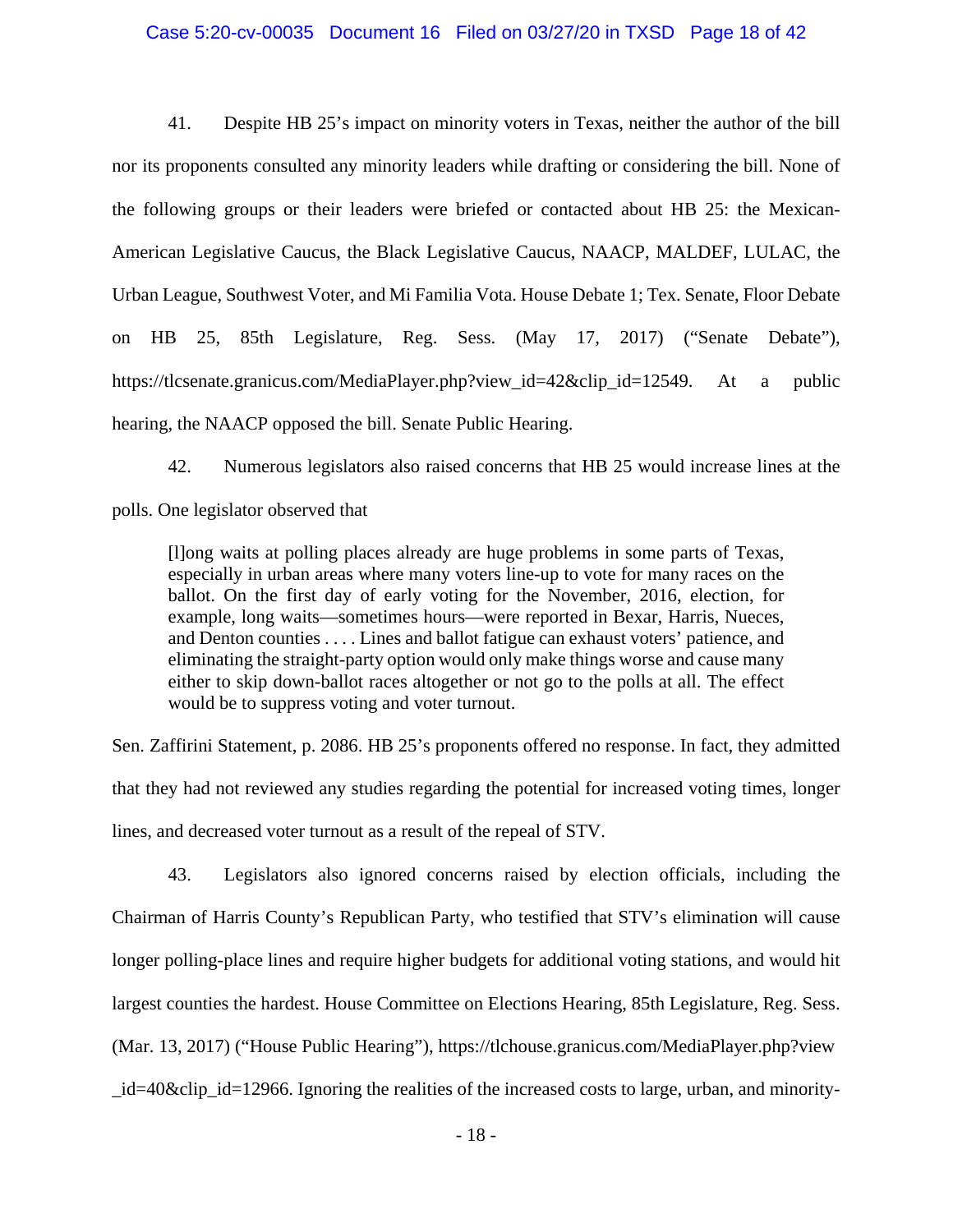### Case 5:20-cv-00035 Document 16 Filed on 03/27/20 in TXSD Page 19 of 42

heavy counties like Harris, the Legislature rejected a proposed amendment making elimination of STV contingent on counties determining that sufficient funding would be allotted to ensuring no increase in wait times at polls. House Amendment 5, 85th Legislature, Reg. Sess. (May 5, 2017), https://journals.house.texas.gov/hjrnl/85r/pdf/85RDAY64FINAL.PDF#page=94. Similarly, the Legislature rejected a proposed amendment that would have allowed for STV in counties where there are 25 or more total offices and measures on the ballot. House Amendment 2, 85th Legislature, Reg. Sess. (May 5, 2017), https://journals.house.texas.gov/hjrnl/85r/pdf/85RDAY64 FINAL.PDF#page=94.

44. Proponents of HB 25 also failed to consider Texas's uniquely lengthy ballots. When asked whether he was aware that Dallas and Harris Counties have anywhere from 65 to 100 offices on the ballot in each election, respectively, Rep. Simmons responded that he was not. Floor Debate 1. When confronted with the reality that voters in these types of counties would have to work through 100 different races to fully exercise their right to vote, Rep. Simmons implied that he was comfortable with voters not completing their ballots: "if that's how many places are on the ballot, they would, assuming they wanted to vote in every race . . . that's what they would do. Of course, it's obviously their choice as to how they want to handle that." *Id.*

45. HB 25 likewise failed to include *any* measures that would address HB 25's increased burdens on elections administrators, counties, and voters of color who will be forced to cope with long lines at the polls. For example, the Legislature could have (but did not) split large precincts, required additional voting machines, or provided more election funding. In fact, when asked who would cover increased costs of election administration resulting from HB 25, Rep. Simmons responded that he "was not advised as to what [those costs] would be or wouldn't be, so [he] d[id]n't know one way or the other." House Debate 1. He likewise had no response when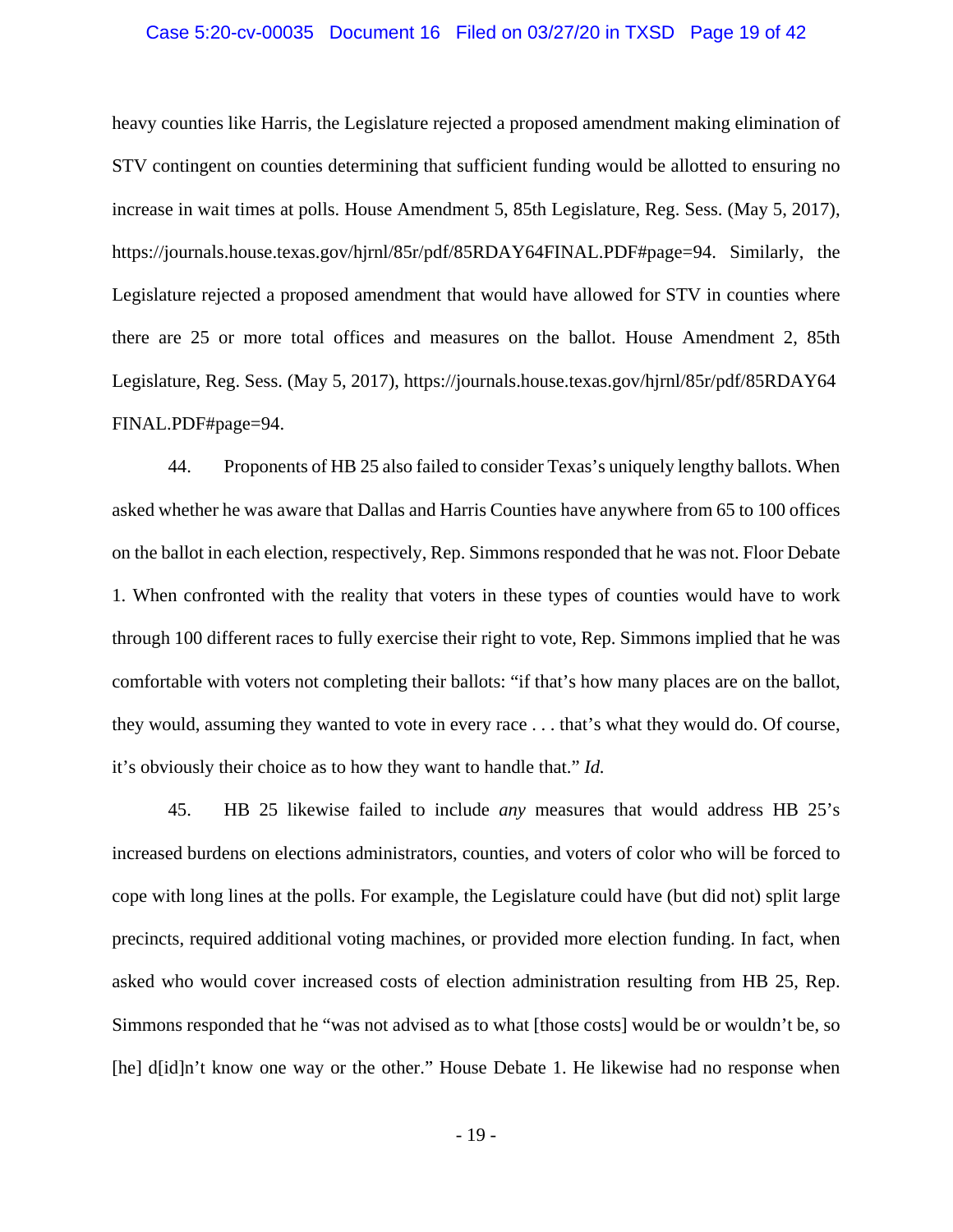### Case 5:20-cv-00035 Document 16 Filed on 03/27/20 in TXSD Page 20 of 42

presented with evidence that costs in Dallas County alone would go up by nearly \$1 million as a result of HB 25. *Id.*

46. These concerns have now become reality. Election officials who requested funding to cope with the longer lines HB 25 will cause have been told they are out of luck. For example, Hunt County Elections Administrator Mina Cook was informed that the State has no money for additional voting machines needed to handle anticipated increased lines as a result of the elimination of STV. John Austin, *Changes Coming for Straight-Ticket Ballots,* Cleburne Times-Review (Oct. 7, 2018), https://www.cleburnetimesreview.com/news/changes-coming-for-straightticket-ballots/article\_808e9396-c8e1-11e8-bf55-cbc94eaab3d2.html.

47. After hearing the dire warnings regarding HB 25's impact on minority voters, the Legislature's silence, intentional ignorance, and utter refusal to take any measures to lessen the disproportionate impact upon African-American and Hispanic voters—even when given the opportunity to do so—demonstrates that a substantial motivation behind HB 25's passage was the intent to depress minority turnout in Texas's elections.

48. Aside from HB 25's impact on minorities, the Legislature also supported HB 25 due to the disproportionate harms it will impose on voters who support Democratic candidates, and particularly the detriments it will cause to Democratic candidates in down-ballot races.

49. Texas Republicans chose to pass HB 25 following consistent growth in Democratic use of STV and consistent decline in Republican use of STV, which resulted in electoral gains for Democratic candidates. During floor debates on the bill, Democratic legislators observed that HB 25 was proposed only after a Democratic "sweep" in Harris County. House Debate 1.

50. Between 2004 and 2016 in every one of Texas's seven largest counties, which account for about 50 percent of Texas's current population, straight-ticket votes for the Democratic

- 20 -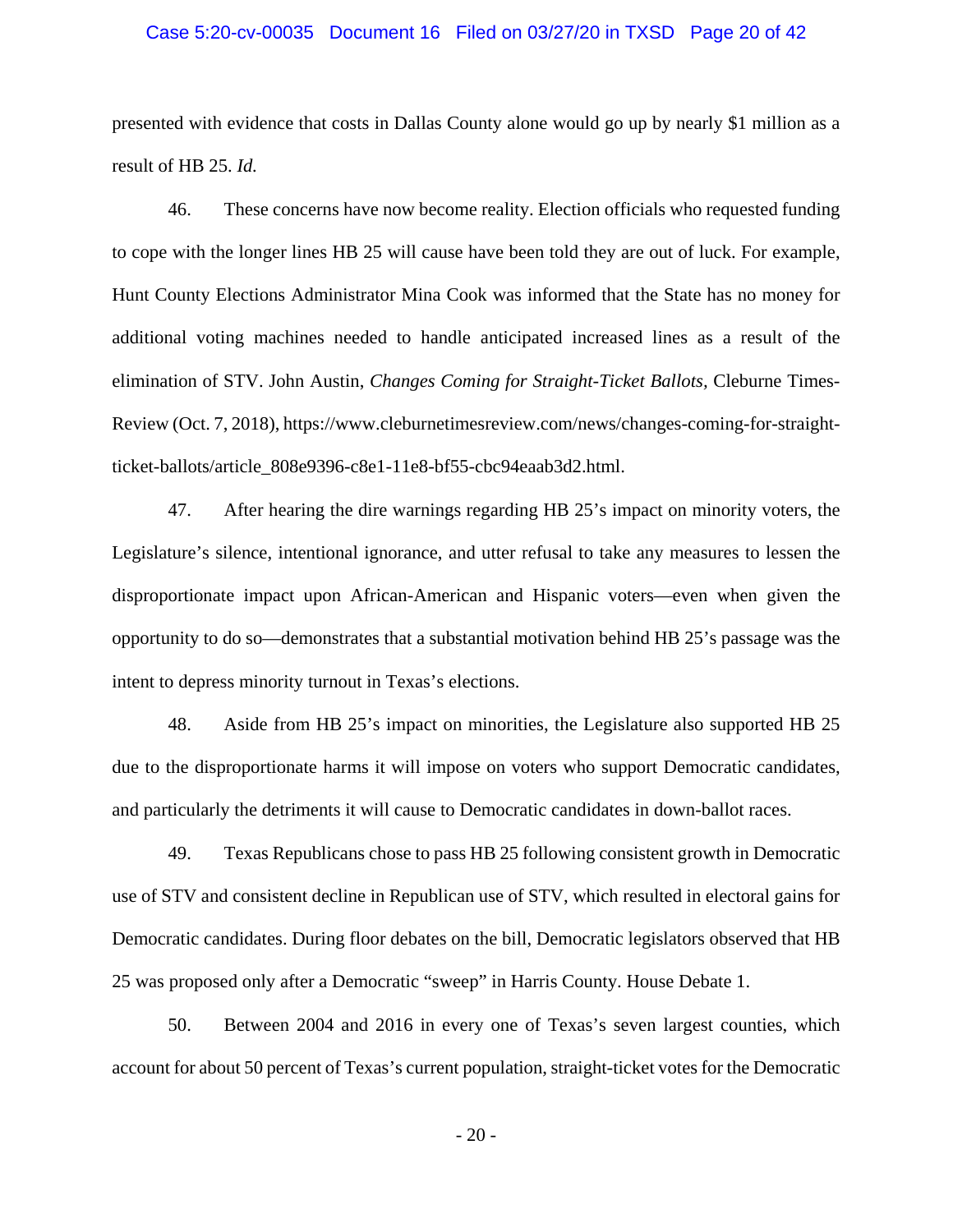### Case 5:20-cv-00035 Document 16 Filed on 03/27/20 in TXSD Page 21 of 42

Party increased, while straight-ticket votes for the Republican Party fell. For example, in 2004, of all votes cast in Harris County, 34 percent were Republican straight-ticket votes and 29.9 percent were Democratic straight-ticket votes. By 2016, these numbers had flipped—30 percent of ballots cast were Republican straight-ticket and 35.3 percent were Democratic straight-ticket. The shifts in Dallas County were even more drastic. In 2004, 31.2 percent of ballots cast were Republican straight-ticket and 33.1 percent were Democratic straight-ticket. In 2016, Republican straightticket ballots fell to 23.8 percent and Democratic straight-ticket ballots grew to 41.3 percent of all ballots cast in Dallas County. The same happened in Bexar County. In 2004, 28.7 percent of ballots cast were Republican straight-ticket and 26.8 percent were Democratic straight-ticket. In 2016, Republican straight-ticket votes dropped to 23 percent and Democratic straight-ticket votes rose to 32.6 percent. Similar trends occurred in Texas's other largest counties, including Tarrant, Travis, Collin, and Denton.

51. Proponents of HB 25 publicly testified that it would benefit Republicans by counteracting STV's pro-Democratic effect in the State's larger counties, where Democratic and minority voters are concentrated. One proponent of HB 25 from Bexar County explained that she supported the bill because "Republican judges in [] large population areas [] get swept out of office because of the straight party Democrat voting." House Public Hearing. A former Harris County Republican judge claimed that STV was "why [she's] no longer a judge" and "the only reason we all lost" in 2016. *Id.*

52. Following his defeat in the race for Harris County Judge, a longtime Republican elected official tweeted "[k]eeping the straight ticket option for 1 more election cycle turned out to be a disaster for all Republicans." Ed Emmett (@EdEmmett), Twitter (Nov. 6, 2018, 1:10 PM), https://twitter.com/EdEmmett/status/1060233047646367745. Harris County GOP Chairman

- 21 -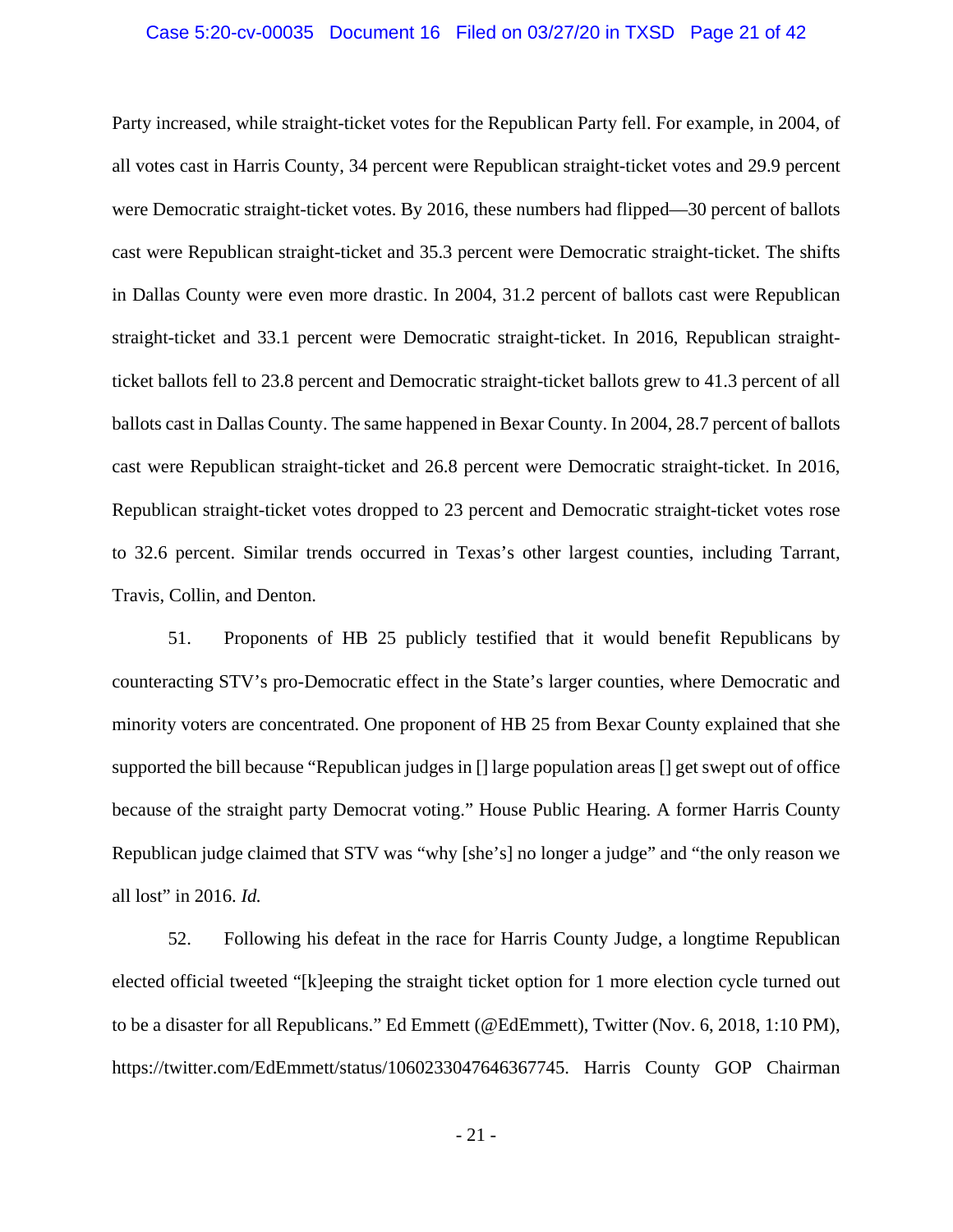### Case 5:20-cv-00035 Document 16 Filed on 03/27/20 in TXSD Page 22 of 42

echoed these sentiments and lamented the fact that Republicans had failed to repeal STV sooner: "I've been warning about it for years. . . At the last minute, [lawmakers] put [STV] back in for 2018, and I told some legislators then, '2018 will not be the same as 2014.'" Emma Platoff, *Straight-Ticket Voting Ends in 2020. For Some Down-Ballot Republicans, That Wasn't Soon Enough*, Tex. Tribune (Nov. 16, 2018), https://www.texastribune.org/2018/11/16/straight-ticketvoting-ed-emmett-harris-county-texas/. The Communications Director for the Harris County Republican Party, Vlad Davidiuk, chimed in:

I am mad. . . [m]ad at the avoidable losses wreaked across Texas by the Beto Wave of straight-ticket votes. That straight-ticket wave turned Fort Bend County Democrat, defeated Republicans on appellate courts across Texas, elected Democrats across the state to Congress and the Legislature, and swept every countywide vote in Harris County . . . . [T]o the detriment of Republicans across Texas, straight-ticket voting was left in place for one last election.

Jef Rouner, *Harris County GOP Blames Straight Ticket Losses and 'Communist' Votes*, HoustonPress (Nov. 9, 2018), https://www.houstonpress.com/news/the-last-year-of-straightticket-voting-hurt-republicans-says-gop-11025566.

53. Now that HB 25 is set to take effect for the 2020 election, these same Republicans are optimistic about their party's odds. Harris County Republican Party chairman, Paul Simpson, declared that the end of STV will allow GOP candidates to prevail in Harris County. Jeremy Wallace, *Shell Shocked In 2016 and 2018, Harris County Republicans Are Planning a Comeback*, Houston Chronicle (Sept. 6, 2019), https://www.houstonchronicle.com/news/politics/texas/article/ Shell-shocked-in-2016-and-2018-Harris-County-14421510.php. The article reported that "[w]ith the Texas Legislature eliminating [STV] in 2020, the GOP is convinced more Republicans will win both judicial seats and legislative races."

54. Mark Jones, a political science professor at Rice University explained that in counties like Harris, Dallas, and Bexar, Texas Republicans believe that the elimination of STV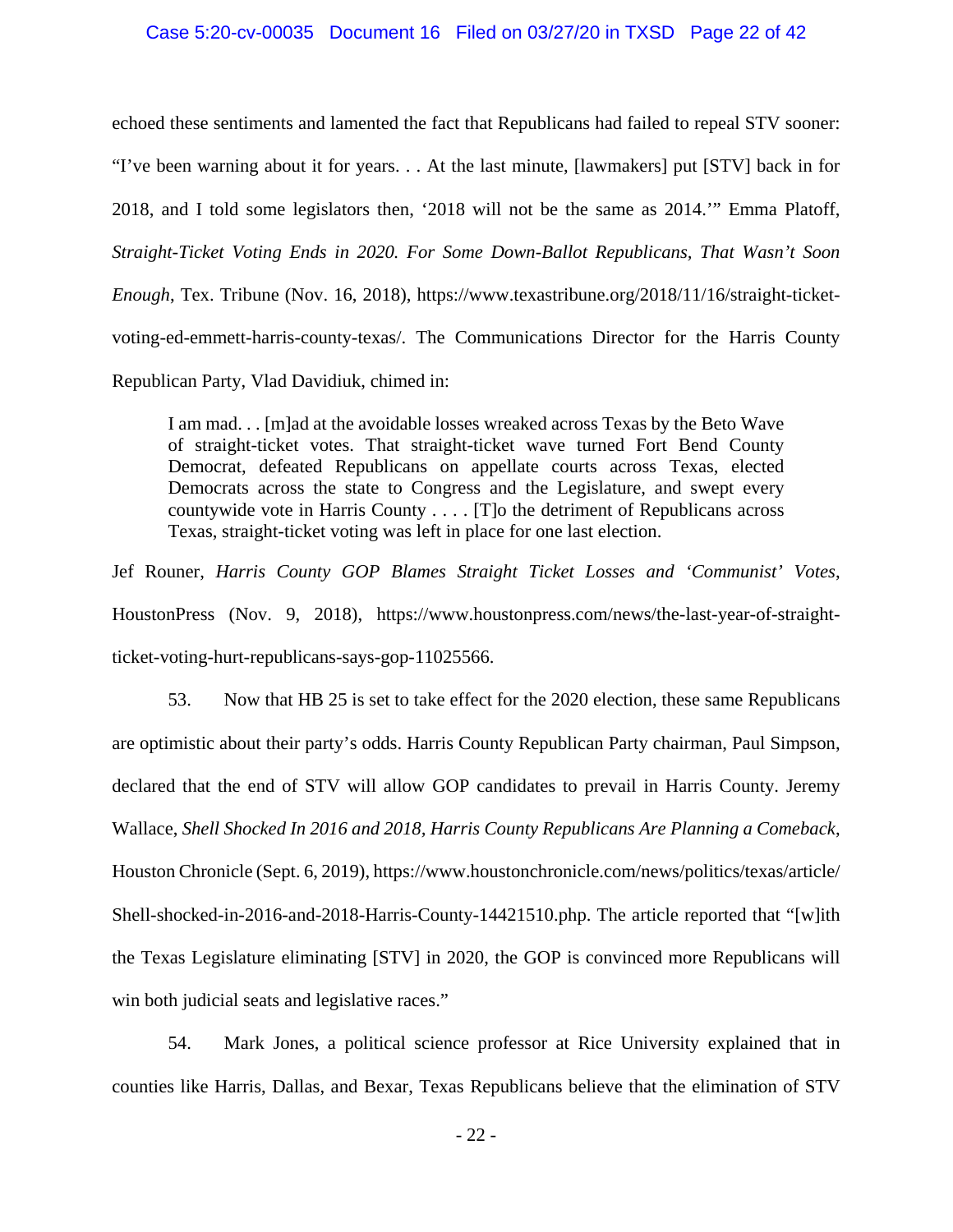### Case 5:20-cv-00035 Document 16 Filed on 03/27/20 in TXSD Page 23 of 42

will "allow them to remain competitive in county-wide races." John Austin, *Changes Coming For Straight-Ticket Ballots*, Cleburne Times Review (Oct. 7, 2018), https://www.cleburnetimesreview .com/news/changes-coming-for-straight-ticket-ballots/article\_808e9396-c8e1-11e8-bf55-

cbc94eaab3d2.html. One reason for this is that Texas Republicans "believe their voters will be more likely to make their way down the ballot" than Democratic voters. *Id.* As the article explained, eliminating STV "has to do with the fact that big cities such as Houston, Dallas and San Antonio are increasingly purple" and "[t]hat means straight-ticket votes in those elections stand to hurt some Republicans." *Id.*

# **IV. HB 25 will lead to longer lines at the polls and increased roll-off, severely burdening Texans' rights, especially African-American and Hispanic Texans and Democratic voters.**

55. If allowed to go into effect, HB 25's elimination of STV in Texas will wreak havoc in the upcoming general election, which is widely expected to have the highest turnout in decades, if not a century.

56. Without the availability of STV, more than *5.6 million Texans* who utilized STV in 2018 will be forced to spend significantly more time completing their ballots. Given Texas's existing problem of long polling-place lines during both Election Day *and* the early-voting period, removing the STV option will exponentially increase the time Texans will have to wait to exercise their fundamental right to vote.

57. This resulting growth of polling-place lines will significantly burden Texans' right to vote. If HB 25 takes effect, a substantial number of additional voters will leave polling-place lines without voting because they must return to work or other obligations. A substantial number of other additional voters will choose not to attempt to vote at all. The State has recognized this effect in prior litigation. *Cotham*, 905 F. Supp. at 399.

- 23 - 58. What is more, confidence in the accuracy of Texas's elections will decrease. When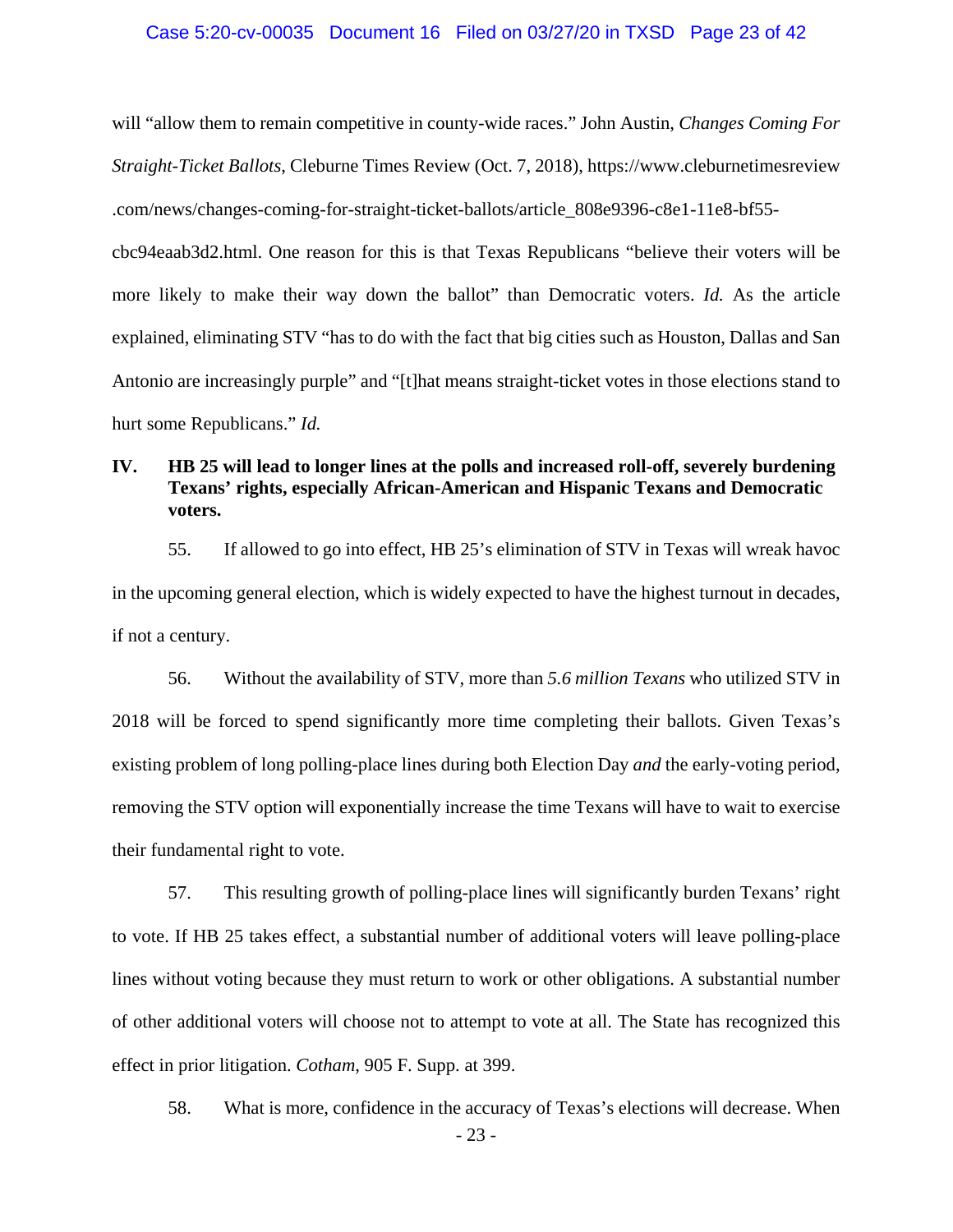### Case 5:20-cv-00035 Document 16 Filed on 03/27/20 in TXSD Page 24 of 42

voters experience long polling-place lines, they lose confidence that votes are being accurately counted. Charles Stewart III & Stephen Ansolabehere, *Waiting in Line to Vote*, CalTech/MIT Voting Tech. Project 3 (July 28, 2013), http://vote.caltech.edu/working-papers/114. More broadly, the mere existence of long lines causes all voters—"even among those who do not personally experience long lines"—to lose confidence in the accuracy of their elections. *Id.* at 4.

59. The elimination of STV will disparately impact Texas's minority voters. HB 25 will cause the greatest increase in polling-place waits in Texas's high-density urban areas with large racial and ethnic minority populations. Minority Texans also utilize STV at a disproportionately high rate compared to white Texans. Increases in lines caused by HB 25 will thus be greater in these areas compared to less populated, less diverse areas of Texas. The disproportionately higher number of voters in these areas who will be shifting from STV to making individual selections for each race on the ballot will cause a further disparity in wait times at the polls. Thus, HB 25 will impose a disproportionately high burden on minority voters.

60. This is precisely what voters experienced in North Carolina after it removed the straight-ticket option from its ballots in 2013. In the following election, polling-place lines were greatest in areas with the highest population density and highest rate of prior STV utilization.

61. As a general matter, long lines also disparately impact minority voters. As discussed, because African-American and Hispanic voters in Texas bear the socioeconomic effects caused by a long history of racial and ethnic discrimination, they have less ability to withstand long polling-place lines. Thus, as polling-place lines grow, the relative burden on African-American and Hispanic voters increases at a higher rate than the burden on non-minority voters.

62. In addition to increasing polling-place lines, HB 25 will also cause significantly more roll-off throughout the state. As voters are asked to complete Texas's lengthy ballots, voter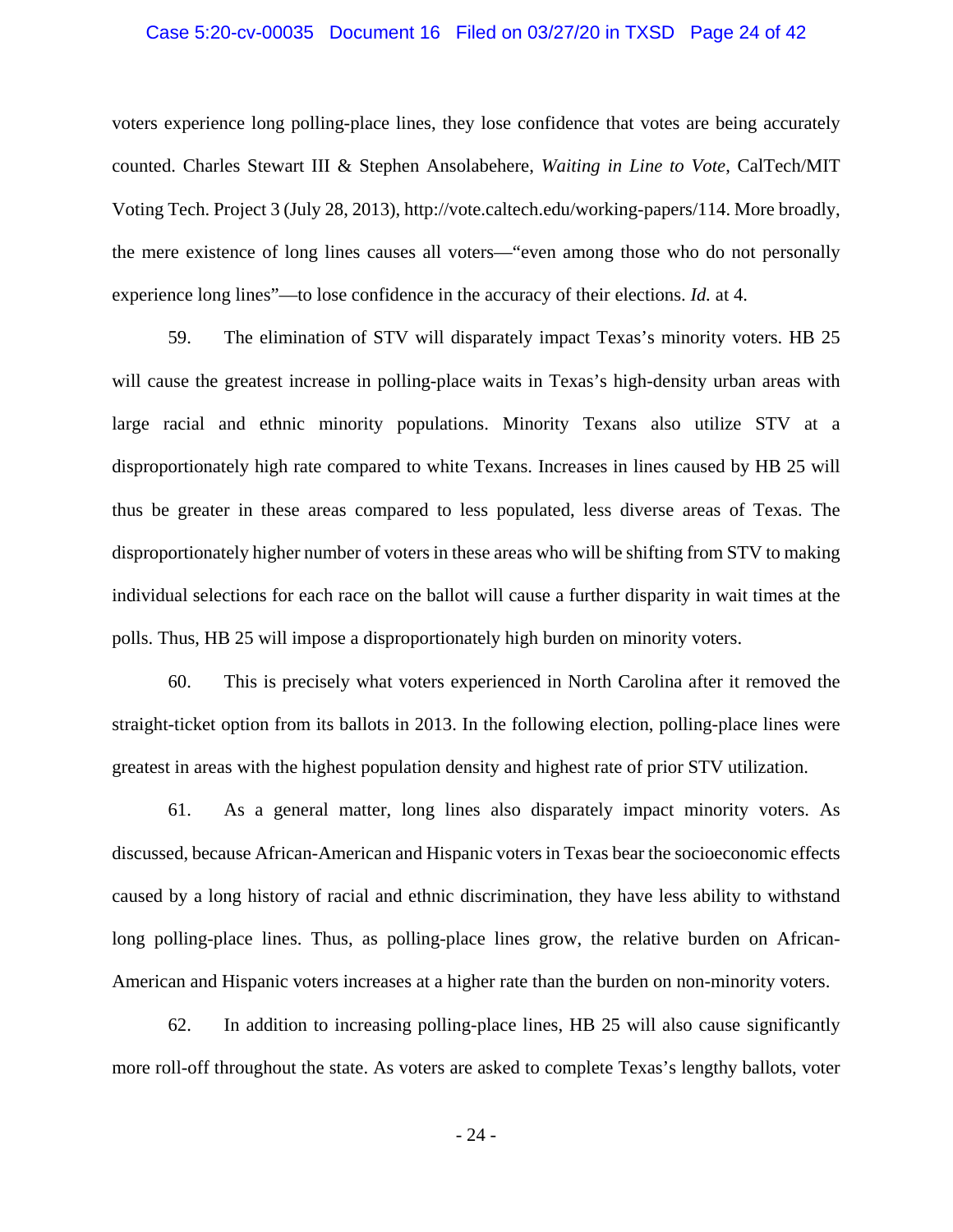### Case 5:20-cv-00035 Document 16 Filed on 03/27/20 in TXSD Page 25 of 42

fatigue and roll-off will increase. This will especially impact partisan races further down the ballot. As noted above, the history of discrimination against African Americans and Hispanics in Texas has produced, on average, lower educational attainment among those groups compared to white Texans. For example, the 2017 1-Year American Community Survey ("ACS") estimated that 6 percent of non-Hispanic white Texans lacked a high school diploma or equivalent, compared to 10.5 percent of African-American Texans and 33.8 percent of Hispanic Texans. Moreover, 38.6 percent of non-Hispanic white Texans held a bachelor's degree or higher, compared to 24.2 percent of African-American Texans and 14.5 percent of Hispanic Texans. Because of the inverse relationship between education attainment and roll-off, eliminating the STV option will increase roll-off among minority voters at a much higher rate than among non-minority voters, disproportionately burdening African-American and Hispanic Texans in yet another way.

63. Further, given the overwhelmingly prevalent use of STV throughout the State, the elimination of STV is likely to cause voter confusion. Voters who have relied on STV for decades will now be forced to navigate a system with which they are unfamiliar. This effect will disparately impact minority voters who, as discussed above, on average have lower educational attainment as a result of historical discrimination. As further evidence that the Legislature intended to produce this outcome, it rejected a proposed amendment that would have required the Secretary of State to educate voters regarding the elimination of STV and allocated funds to do so. House Amendment 5, 85th Legislature, Reg. Sess., May 5, 2017, https://journals.house.texas.gov/hjrnl/85r/pdf/ 85RDAY64FINAL.PDF#page=94. Instead, HB 25 allocates no funding whatsoever to educating voters about the elimination of STV; the Secretary of State is not even obligated to notify counties or voters of the change until less than two months before early voting starts for the 2020 election. *See* Tex. Elec. Code § 31.012(b-1), (d).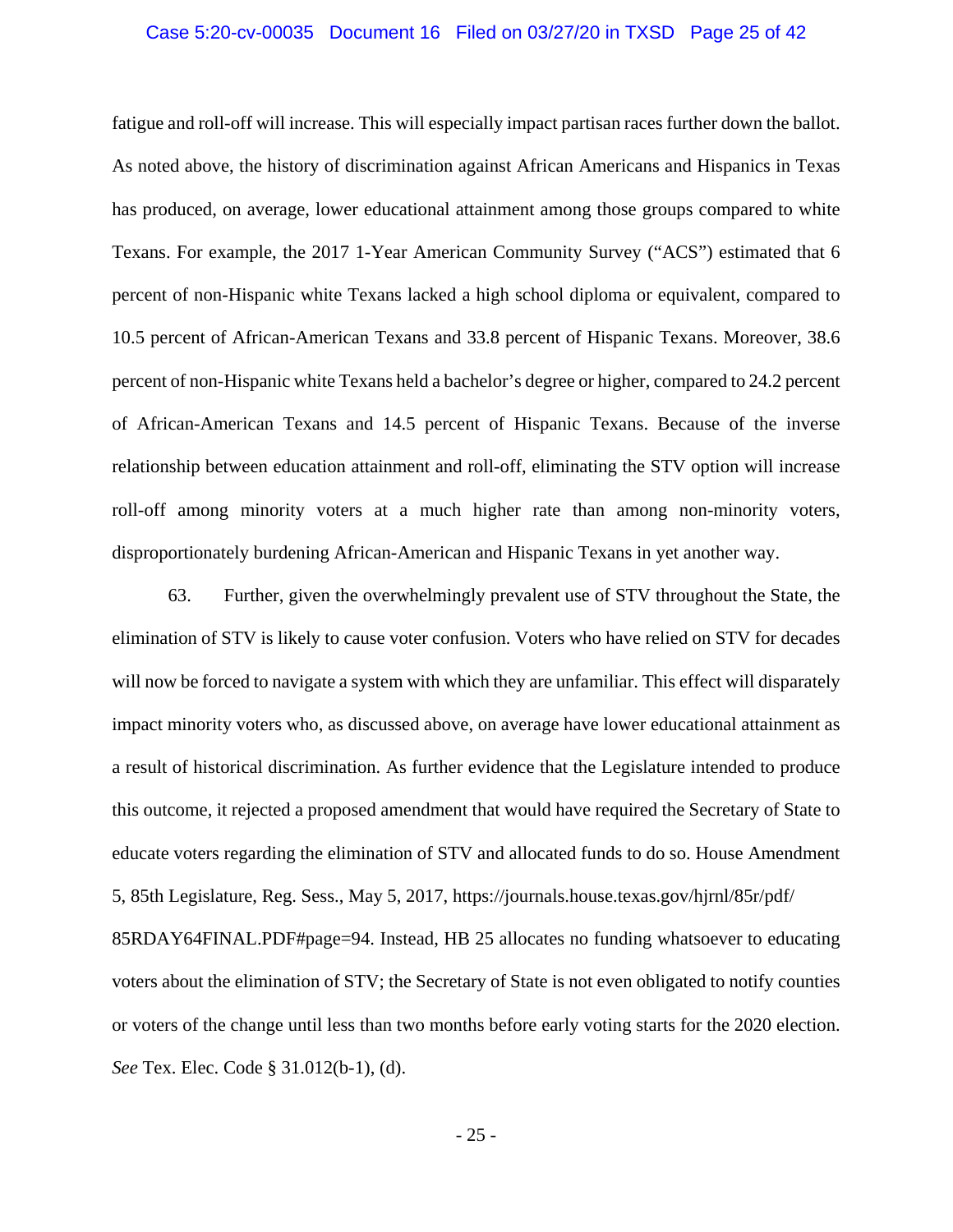### Case 5:20-cv-00035 Document 16 Filed on 03/27/20 in TXSD Page 26 of 42

64. As a result of these effects, HB 25 will also disparately burden voters who support the Democratic Party. Minority voters in Texas overwhelmingly support the Democratic Party. In 2018, African-American Texans preferred the Democratic candidate for the U.S. Senate over the Republican candidate by a margin of 89 percent to 11 percent. In 2016, African-American Texans preferred the Democratic candidate for president over the Republican candidate by a margin of 84 percent to 11 percent. Hispanic Texans also support the Democratic Party by large margins. In 2018, Hispanic Texans preferred the Democratic candidate for the U.S. Senate over the Republican candidate by a margin of 64 percent to 35 percent. In the 2016 presidential election, Hispanics preferred the Democratic candidate over the Republican candidate by a margin of 61 percent to 34 percent.

65. Thus, not only do Texas's long lines disproportionately harm minority voters, they also disproportionately harm voters who support the Democratic Party, Democratic candidates, and the Democratic Party itself. The disproportionate decrease in turnout and increase in roll-off among African-American and Hispanic Texans caused by HB 25 will in turn harm the electoral prospects of Democrats. As one African-American Democratic legislator, Sen. Royce West of Dallas, explained: "Frankly, I don't see any purpose for this legislation other than trying to dilute the vote of Democrats and, more specifically, minorities." House Debate 1.

### **V. The elimination of STV is not appropriately tailored to any state interest.**

66. These alarming effects of HB 25 are not justified by any legitimate, let alone compelling, governmental interest. Indeed, the detrimental effects described above were the motivation for HB 25's passage.

67. Though proponents of HB 25 claimed it would lead to a more educated and engaged electorate that would be better informed about races down the ballot, they failed to cite a single piece of evidence demonstrating *how* eliminating straight ticket voting would actually achieve

- 26 -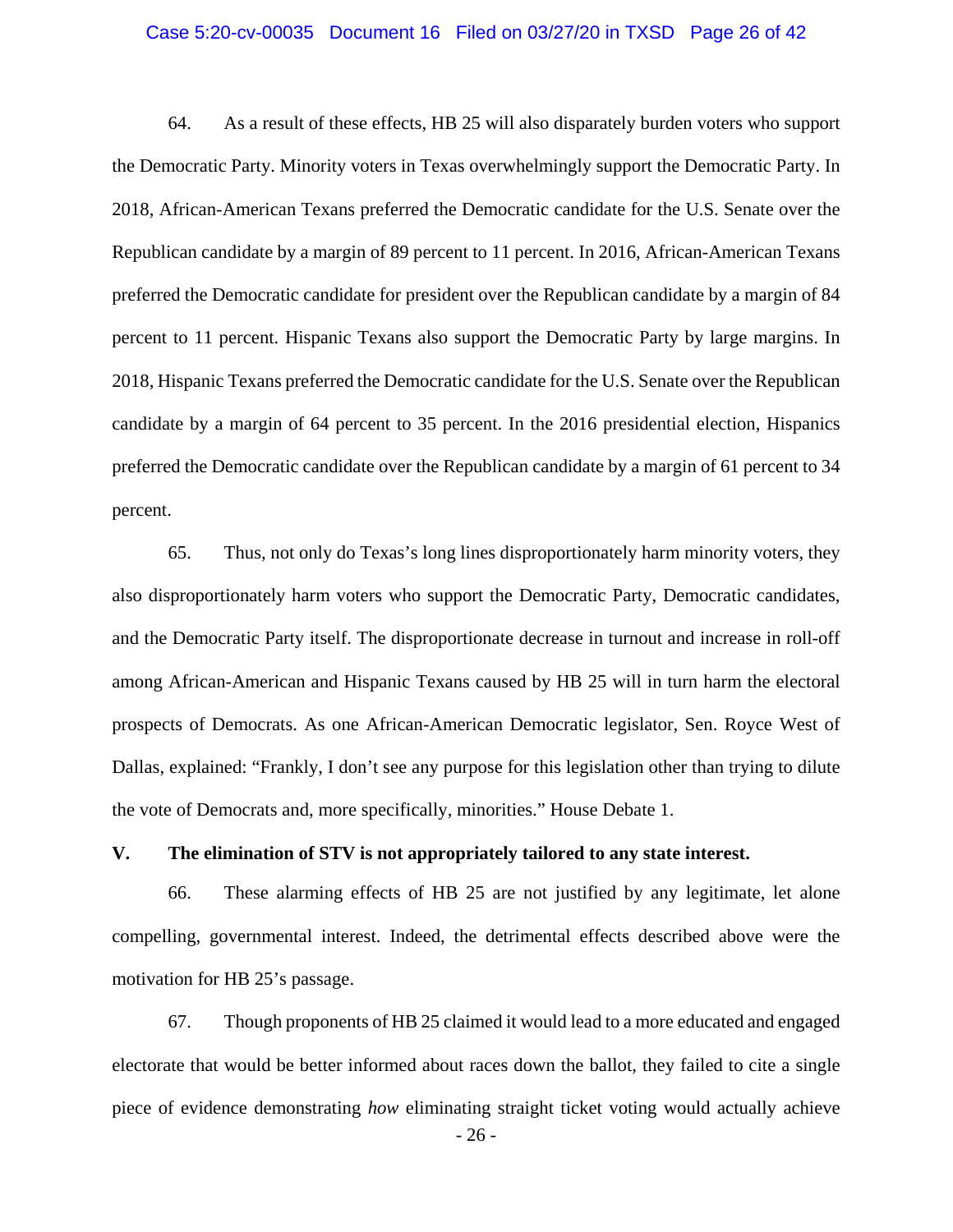### Case 5:20-cv-00035 Document 16 Filed on 03/27/20 in TXSD Page 27 of 42

these goals—let alone that it *would* actually result in such outcomes. Rep. Simmons, the author of the bill, admitted that he was not aware of a single study or any empirical data that supports his hypothesis that eliminating STV would lead to a more informed electorate. House Debate 1. Nor did proponents of HB 25 themselves engage in any efforts to confirm their beliefs. *Id.*

68. Even if encouraging voters to focus on down ballot races was a legitimate state interest, eliminating STV would not have that effect. For example, HB 25 does not require any additional information to be provided to voters about down-ballot candidates and offers no support for voter-education efforts.

69. Instead of serving legitimate or compelling state interests, the elimination of STV in Texas will burden the fundamental rights of all Texans to vote and associate, and will place disproportionate burdens on African-American and Hispanic Texans.

# **VI. African Americans and Hispanics have historically been excluded from Texas political life.**

70. HB 25, which disparately impacts African-American and Hispanic Texans, was enacted against a backdrop of centuries of discrimination and exclusion of minorities from Texas's political process.

71. "Texas has a long, well-documented history of discrimination that has touched upon the rights of African-Americans and Hispanics to register, to vote, or to participate otherwise in the electoral process. Devices such as the poll tax, an all-white primary system, and restrictive voter registration time periods are an unfortunate part of this State's minority voting rights history." *Patino v. City of Pasadena*, 230 F. Supp. 3d 667, 682-83 (S.D. Tex. 2017) (quoting *League of United Latin Am. Citizens v. Perry*, 548 U.S. 399, 439-40 (2006) (*LULAC*)).

72. This pattern of discrimination reaches back to the nineteenth century and continues to present day. After Reconstruction, Texas officials worked tirelessly to prevent minority voters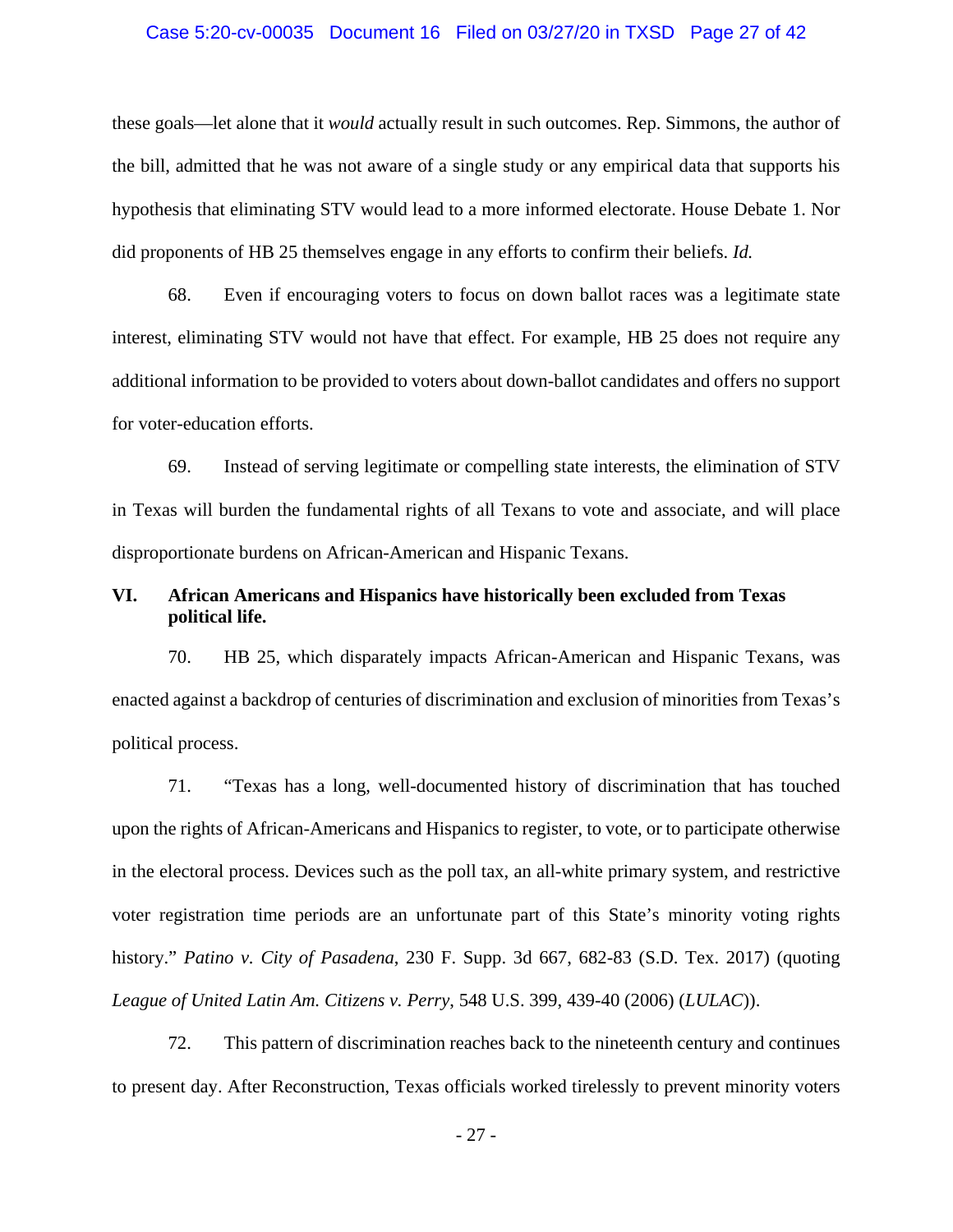### Case 5:20-cv-00035 Document 16 Filed on 03/27/20 in TXSD Page 28 of 42

from participating in the State's elections. As restrictive voter qualifications caused the Democratic Party to dominate Texas politics in the early twentieth century, Texas required the holding of primary elections, understanding that the Democratic Party would explicitly bar African-American and Hispanic voters from participating in its primary. Indeed, in 1923, Texas passed a law explicitly providing that "in no event shall a negro participate in a Democratic primary in the State of Texas and declaring ballots cast by negroes as void." Tex. S. 44, 38th Cong. (1923). After the U.S. Supreme Court invalidated that law, Texas maneuvered around that ruling by giving political parties the ability to set their own qualifications, and the Democratic Party swiftly banned African-American and Hispanic voters from its primaries.

73. Aside from its white-primary system, Texas disenfranchised African Americans and Hispanics by capitalizing on language barriers and the enormous disparity in literacy rates. Texas first allowed white Democratic election judges to "assist"—that is, influence—illiterate and non-English-speaking voters. Eventually, Texas just banned "illiterate" individuals and those who did not speak English from receiving any help at the polls. These restrictions remained in place until federal court intervention in 1970.

74. Texas also implemented a poll tax as a way of disenfranchising African-American and Hispanic voters, who were significantly more likely to be living in poverty. Texas's poll tax severely depressed registration and turnout among African Americans and Hispanics throughout much of the twentieth century.

75. After the Voting Rights Act was passed in 1965 and increased registration rates among African Americans and Hispanics, Texas quickly enacted counteractive measures. The next year, Texas enacted a requirement that every voter re-register every year, a measure intended to mimic the poll tax's burdens on minority voters. After a federal court found this annual-registration

- 28 -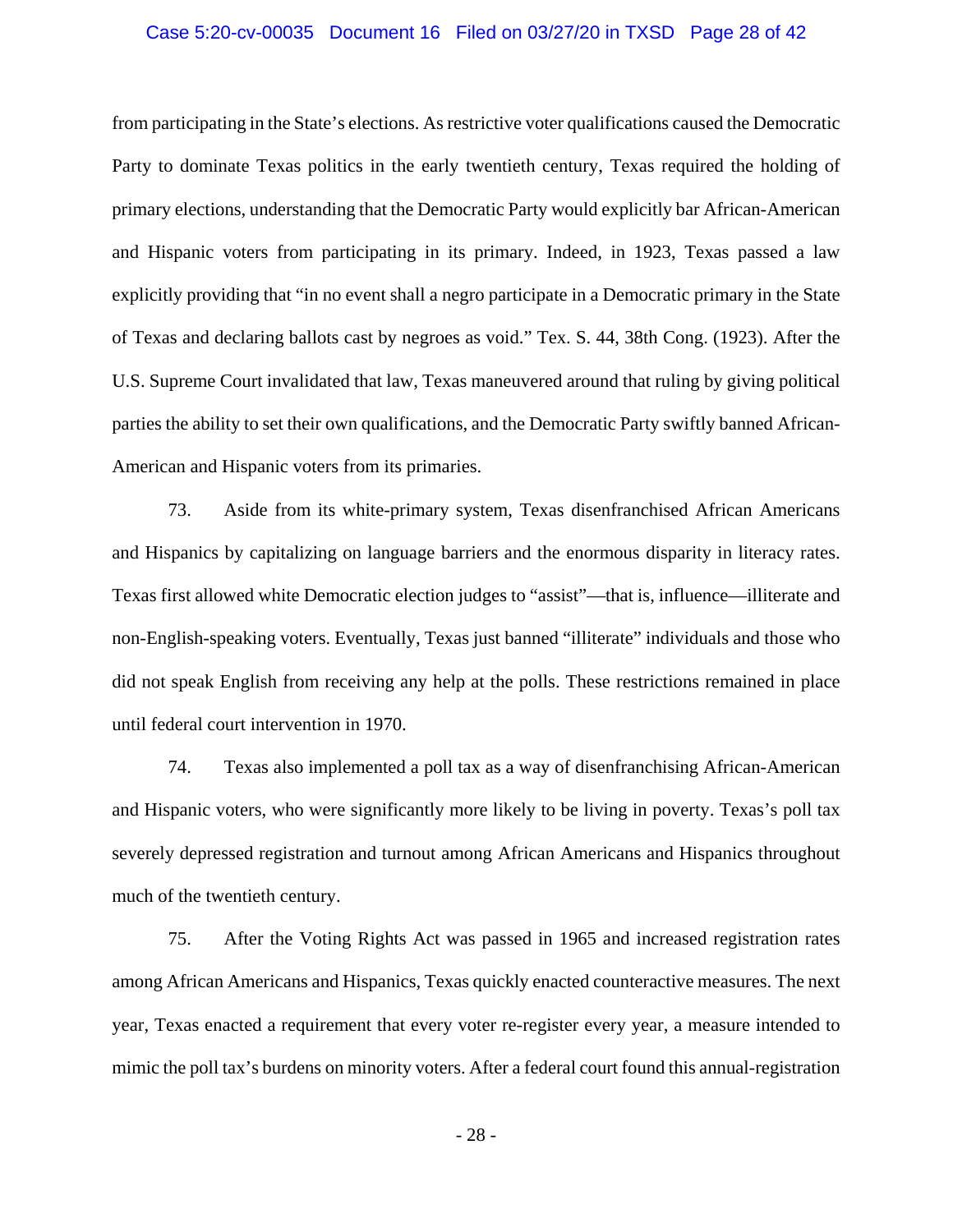### Case 5:20-cv-00035 Document 16 Filed on 03/27/20 in TXSD Page 29 of 42

requirement unconstitutional, Texas attempted to purge minority voters from its registration lists by passing a law requiring all voters in the state to re-register before voting in the future.

76. Texas has also utilized the redistricting process to dilute the power of votes cast by African Americans and Hispanics. In every redistricting cycle since 1970, a federal court has found that Texas diluted minority voting strength in violation of the Voting Rights Act or the U.S. Constitution. In 2006, the U.S. Supreme Court held that the State had enacted a congressional map that unlawfully diluted the voting strength of Hispanic voters in West Texas in direct response to those voters' growing political power. *LULAC*, 548 U.S. at 436-42. Aside from violating the Voting Rights Act, Texas's actions "b[ore] the mark of intentional discrimination that could give rise to an equal protection violation." *Id.* at 440. After the 2010 Census, Texas again created congressional and state house district maps that intentionally diluted African-American and Hispanic voting strength. *Perez v. Abbott*, 253 F. Supp. 3d 864 (W.D. Tex. 2017); *Perez v. Abbott*, 250 F. Supp. 3d 123 (W.D. Tex. 2017).

77. Minority voters often experience intimidation at the polls in Texas. In 2004, for example, African-American voters reported being subjected to racial insults and a disproportionate amount of screening compared to white voters. The same year, police officers stood outside a Harris County early voting site threatening to arrest people and demanding identification without any legal basis for doing so. In 2010, a conservative group called the King Street Patriots implemented an aggressive poll-monitoring campaign in minority neighborhoods that successfully depressed minority turnout. The group's website included a doctored picture of an African-American woman holding a sign reading "I only got to vote once," and a white woman beside her holding a sign reading "I'm with stupid." This pattern continues today. In 2018, a white poll worker in North Houston yelled racial insults at an African-American voter, stating, "[m]aybe if I'd worn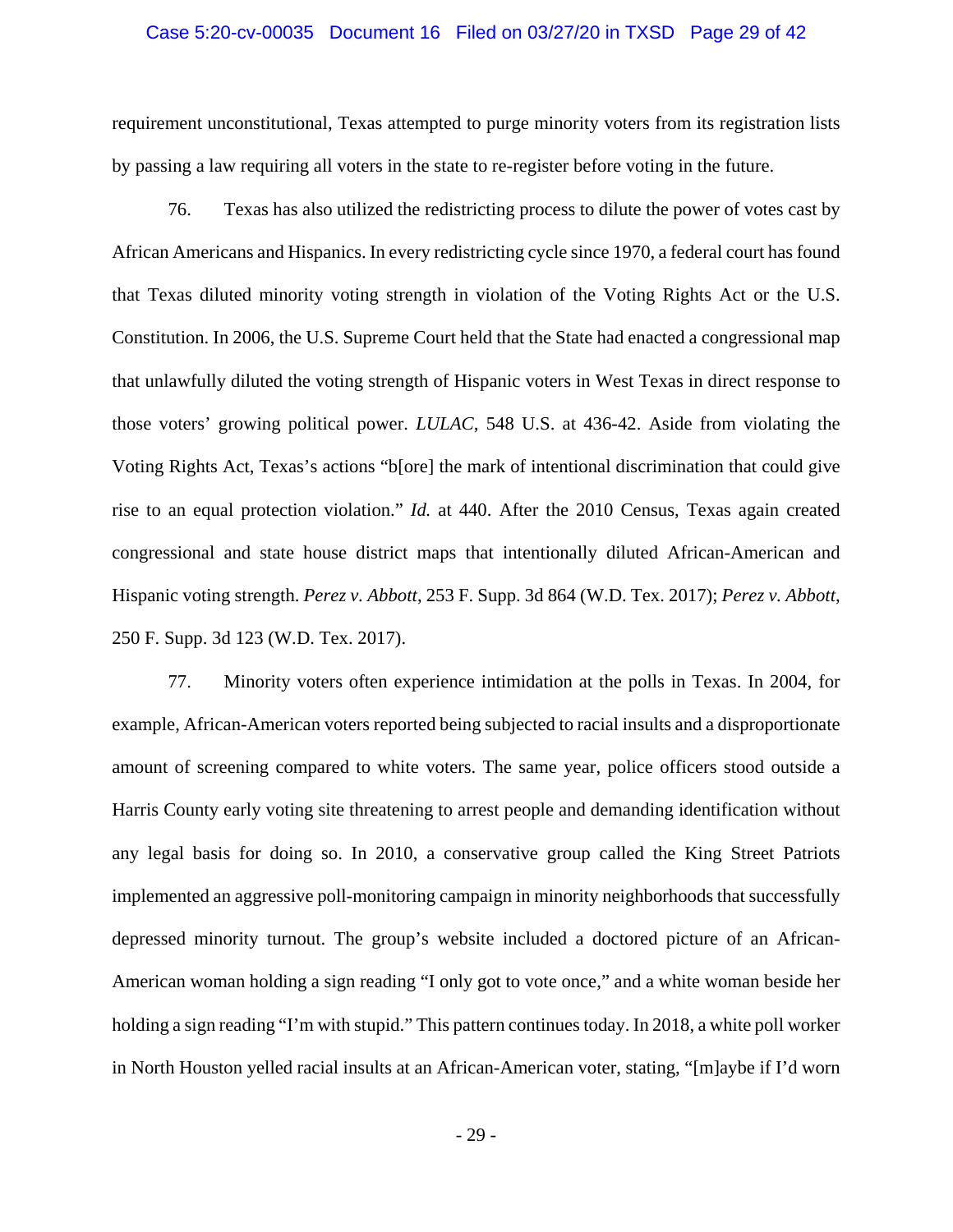### Case 5:20-cv-00035 Document 16 Filed on 03/27/20 in TXSD Page 30 of 42

my blackface makeup today you could comprehend what I'm saying to you," and "[i]f you call the police, they're going to take you to jail and do something to you, because I'm white."

78. The discrimination African Americans and Hispanics have faced in this State has led to significant disparities between the everyday lives of minority Texans and white Texans. African Americans and Hispanics make up a disproportionate number of Texans living in poverty. According to the 2017 ACS 1-Year estimate, 8.5 percent of non-Hispanic white Texans were living below the poverty line, compared to 19 percent of African-African Texans and 20.7 percent of Hispanic Texans.

79. As stated above, similar disparities exist in educational attainment.

80. Disparities also exist in the areas of employment and income. According to the 2011-2015 ACS 5-Year estimate, the median income among white Texans (\$31,235 for individuals, \$56,411 for households) was significantly higher than that of African-American Texans (\$26,786 for individuals, \$39,469 for households) and Hispanic Texans (\$22,402 for individuals, \$41,248 for households). And according to a 2018 study by the Economic Policy Institute, white Texans had a significantly lower unemployment rate (3.9 percent) than African-American Texans (5.7 percent) and Hispanic Texans (4.5 percent).

81. Political campaigns in Texas commonly resort to racial appeals that rely on racial and ethnic stereotypes. The 2018 election cycle was no exception. During the campaign for Texas's seat in the U.S. Senate, Senator Ted Cruz ran ads capitalizing on fears founded on the stereotype that Hispanic immigrants are violent criminals and mocked his opponent's call for an investigation into the police shooting of an unarmed African-American man in his own apartment. In support of Representative Pete Olson, who was facing a challenge by Sri Preston Kulkarni, the Fort Bend County Republican Party circulated an ad depicting a Hindu god, Lord Ganesha, and asking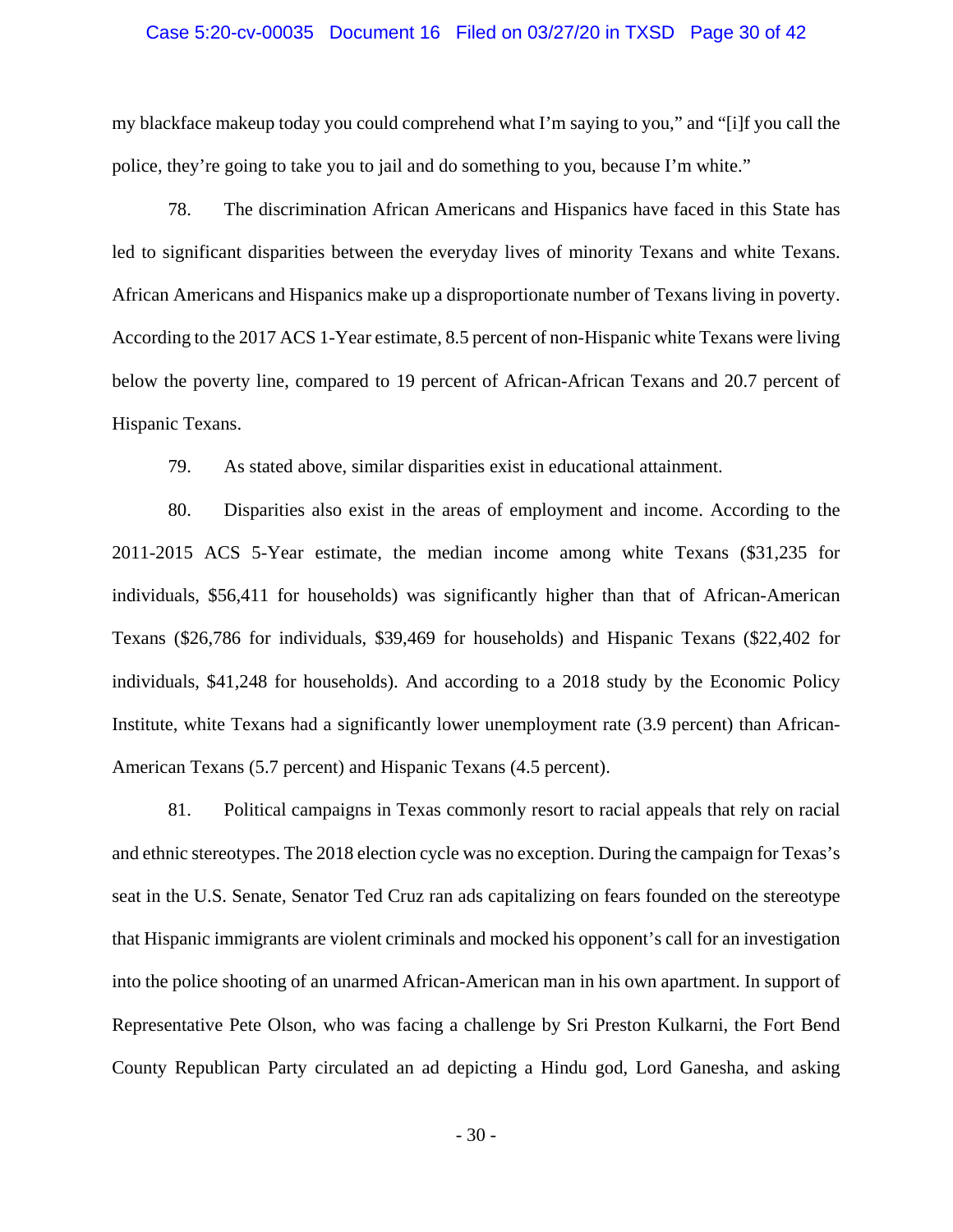### Case 5:20-cv-00035 Document 16 Filed on 03/27/20 in TXSD Page 31 of 42

"Would you worship a donkey or an elephant? The choice is yours." Representative Pete Sessions claimed that his African-American opponent, Colin Allred, wanted to legalize crack cocaine, and also ran a digital ad placing Allred's name over a picture of a dark-skinned hand clasping a white woman's mouth. Local campaigns also included racial appeals. For example, Vic Cunningham, a white candidate for Dallas County Commissioner, explained to the *Dallas Morning News* that he believed it would be "Christian" only if his children married a person "that's Caucasian." All of these statements were widely recognized by the public as capitalizing on race and ethnicity.

82. As courts have long recognized, voting in Texas is severely racially polarized, with white voters and minority voters consistently and cohesively supporting competing candidates. In recent litigation, the State admitted that there is racially polarized voting in nearly all of its counties. *Veasey v. Perry*, 71 F. Supp. 3d 627, 638 (S.D. Tex. 2014).

83. African Americans' and Hispanics' unequal opportunity to participate in Texas's political system is also reflected by the fact that they are underrepresented in the State's elected offices. While Hispanics constitute approximately 40 percent of the State's population, just two Hispanic Texans occupy statewide office, and less than 20 percent of seats in Texas's delegation to the U.S. House of Representatives and the Texas Senate are held by Hispanics. While African Americans constitute approximately 13 percent of the State, not a single African American occupies statewide office, and only two African Americans sit in the 31-seat Texas Senate. At the local level, many communities with high African-American or Hispanic populations lack any minority representation at all.

84. Texas also continues to utilize voting practices that enhance the opportunity for discrimination against African Americans and Hispanics. For example, members of the Texas Supreme Court (the highest state court for civil and juvenile cases) and the Texas Court of Criminal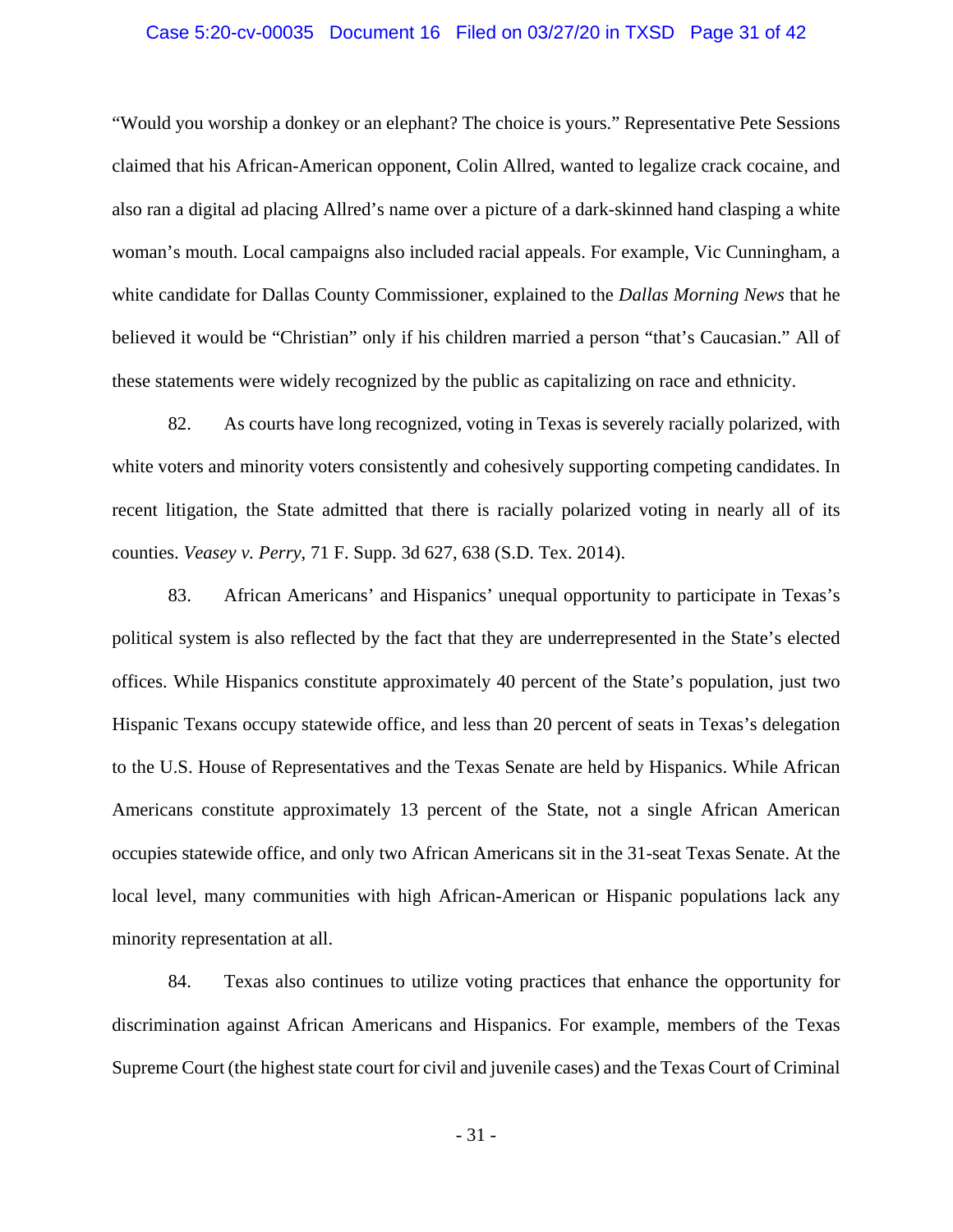Appeals (the highest state court for criminal cases) are elected to at-large positions with numbered places. Out of 18 judges on these two courts only one is Hispanic, and none are African American.

### **CLAIMS FOR RELIEF**

#### **COUNT I**

### **Violation of the First and Fourteenth Amendments to the U.S. Constitution 24 U.S.C. § 1983, 28 U.S.C. §§ 2201, 2202 Undue Burden on the Right to Vote**

85. Plaintiffs reallege and reincorporate by reference all prior paragraphs of this Complaint and the paragraphs in the counts below as though fully set forth herein.

86. Under the First Amendment and the Fourteenth Amendment, a state cannot utilize election practices that unduly burden the right to vote. When addressing a challenge to a state election law, a court balances the character and magnitude of the burden the law causes on any First and Fourteenth Amendment rights the plaintiff seeks to vindicate against the justifications offered by the State in support of the challenged law. *See Burdick v. Takushi*, 504 U.S. 428, 434 (1992); *Anderson v. Celebrezze*, 460 U.S. 780, 789 (1983).

87. "However slight th[e] burden may appear, . . . it must be justified by relevant and legitimate state interests sufficiently weighty to justify the limitation." *Crawford v. Marion Cty. Election Bd.*, 553 U.S. 181, 191 (2008) (Stevens, J., controlling op.) (quotation marks omitted).

88. HB 25 will place a severe burden on the fundamental right to vote by causing drastic increases in polling-place lines. If permitted to take effect, HB 25's elimination of STV will significantly increase line length throughout the State, forcing Texans to wait long periods of time before casting a vote. Long lines impose severe burdens on voters in the form of cost. For many voters, the increased wait times caused by HB 25 will prove too much, forcing them to leave their polling places without casting a vote. For many other voters, the increase in polling-place lines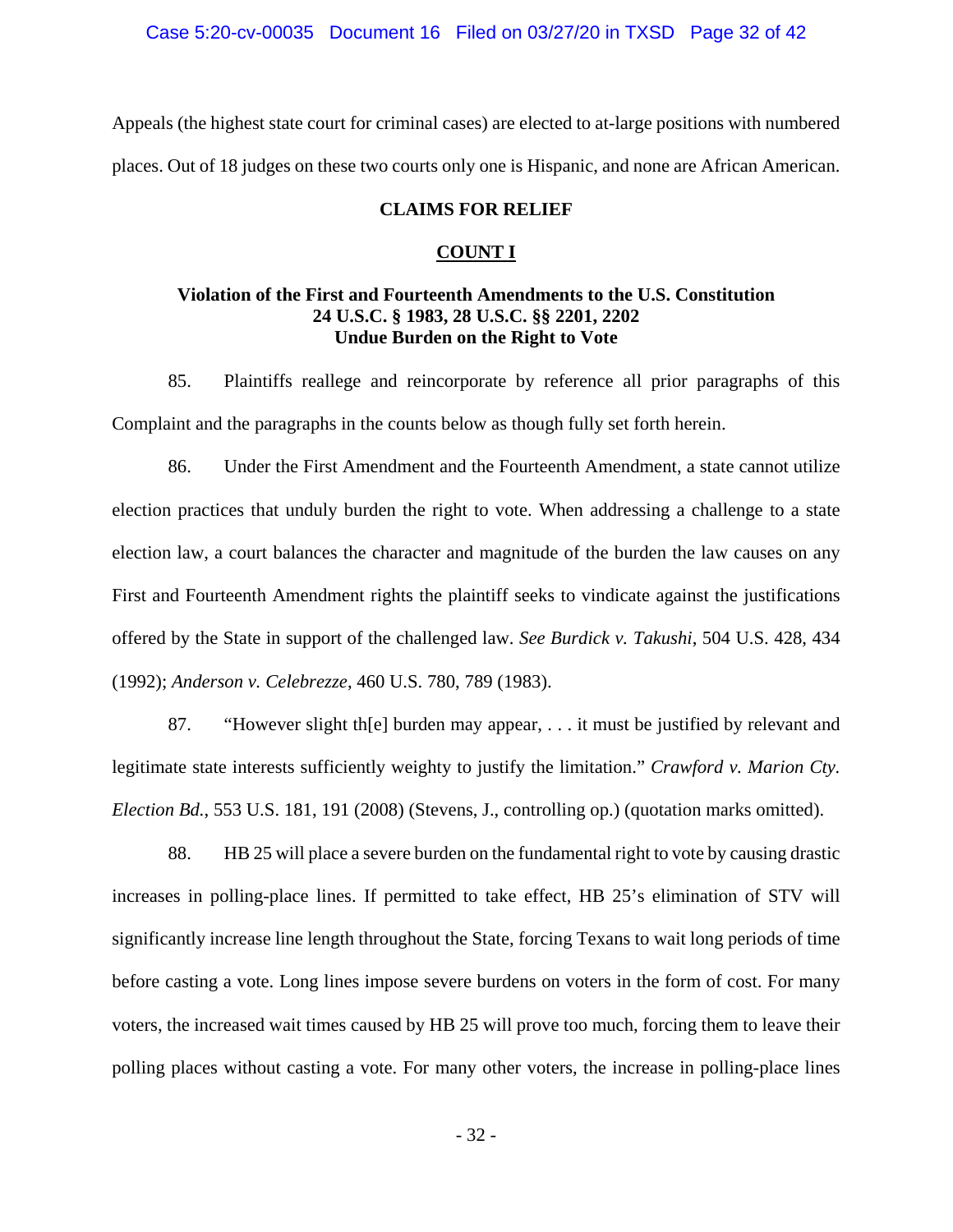### Case 5:20-cv-00035 Document 16 Filed on 03/27/20 in TXSD Page 33 of 42

will dissuade them from voting at all. Even those who eventually do cast a vote will be burdened by the cost of waiting in line for a significantly longer period of time. And HB 25's increase in polling-place lines throughout the State will decrease voter confidence in the accuracy of Texas's elections.

89. HB 25 will unduly burden all Texans' fundamental right to vote, but African-American and Hispanic voters will experience a disproportionately greater burden. African-American and Hispanic voters in Texas are less able to withstand long polling-place lines than non-minority voters. HB 25 will also cause a greater increase in lines in areas with higher minority population. As a result, the cost of voting caused by HB 25 will be higher for minority voters than non-minority voters. Moreover, HB 25's elimination of STV will cause African-American and Hispanic Texans to fail to complete their ballots at a much higher rate.

90. HB 25's elimination of straight-ticket voting in Texas serves no legitimate, let alone compelling, governmental interest. HB 25 will severely burden Texans across the State, prevent voters from casting a ballot due to increased polling-place congestion, and depress voter confidence in election outcomes. As a result, the burdens imposed by HB 25 on the fundamental right to vote outweigh any alleged benefits of the law.

91. Injunctive and declaratory relief are needed to resolve this existing dispute, which presents an actual controversy between the Secretary of State and Plaintiffs, who have adverse legal interests, because HB 25 will subject Plaintiffs to serious, concrete, and irreparable injuries to their fundamental right to vote in future elections including, most immediately, the upcoming general election to be held in November 2020.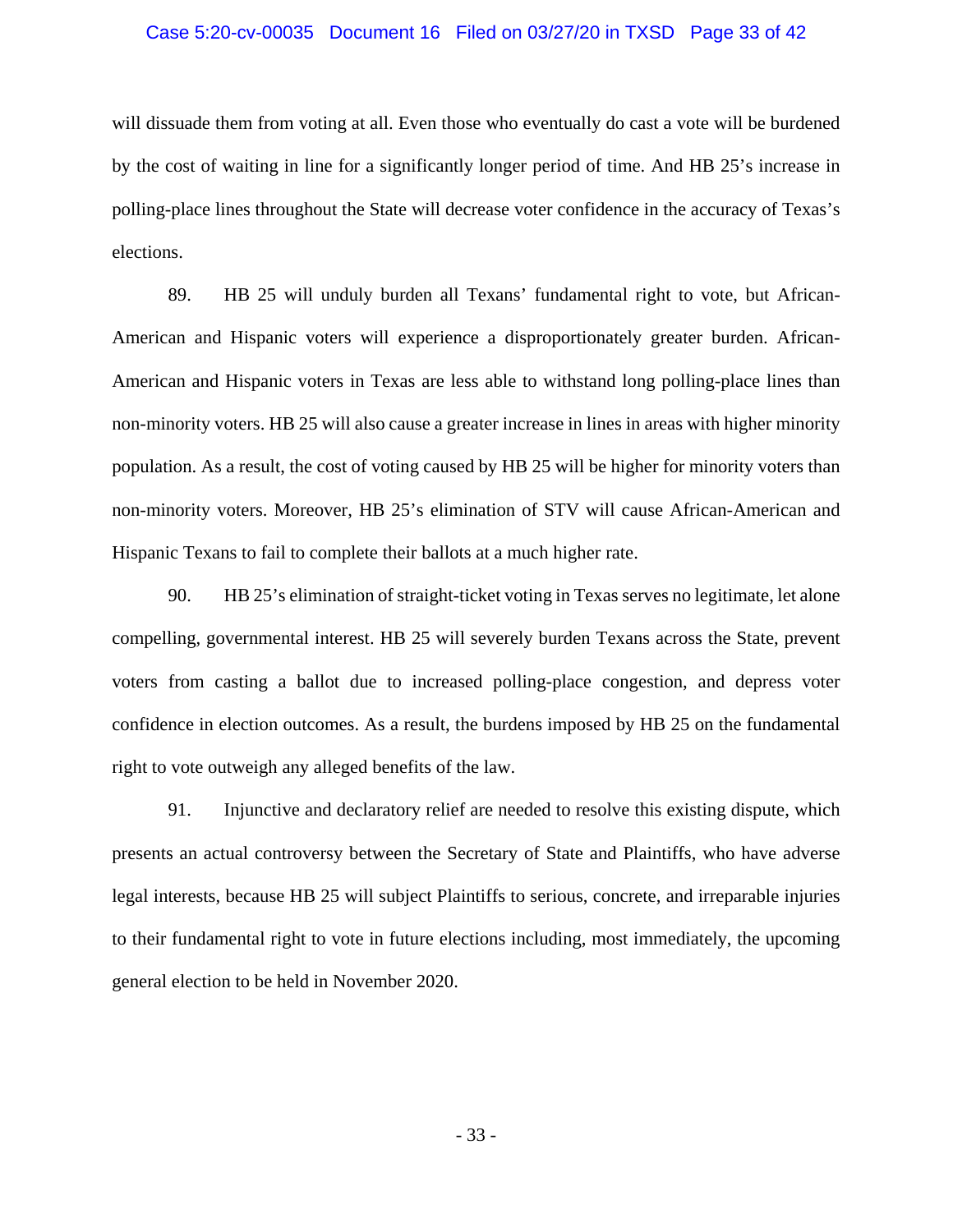### **COUNT II**

## **Violation of the First and Fourteenth Amendments to the U.S. Constitution 24 U.S.C. § 1983, 28 U.S.C. §§ 2201, 2202 Undue Burden on the Right to Associate**

92. Plaintiffs reallege and reincorporate by reference all prior paragraphs of this Complaint and the paragraphs in the counts below as though fully set forth herein.

93. First Amendment rights "include the right to band together for the advancement of political beliefs." *Hadnott v. Amos*, 394 U.S. 358, 364 (1969). Those who support a political party have a fundamental right "to associate in the electoral arena to enhance their political effectiveness as a group," protected by the First Amendment. *Anderson*, 460 U.S. at 794.

94. In addition to harming voters generally, HB 25's elimination of STV will cause an unjustified severe burden on the First Amendment associational rights of those who support the Democratic Party. As discussed above, the elimination of STV from Texas ballots will produce two significant effects: it will (1) disproportionately cause African-American and Hispanic voters to fail to vote, and (2) disproportionately cause those voters to fail to select a candidate in downballot races. Because African-American and Hispanic voters in Texas overwhelmingly prefer the Democratic Party over the Republican Party, HB 25's disproportionate and severe burden on African-American and Hispanic voters also disproportionately and severely burdens the associational rights of those who support the Democratic Party.

95. HB 25's burden on the associational rights of those who support the Democratic Party is not justified by any legitimate, let alone compelling, governmental interest. By reducing turnout and increasing roll-off among African-American and Hispanic voters, HB 25 will unconstitutionally make it harder for Democratic voters, organizations, and candidates to advance their political interests. As a result, the burdens imposed by HB 25 on the fundamental right to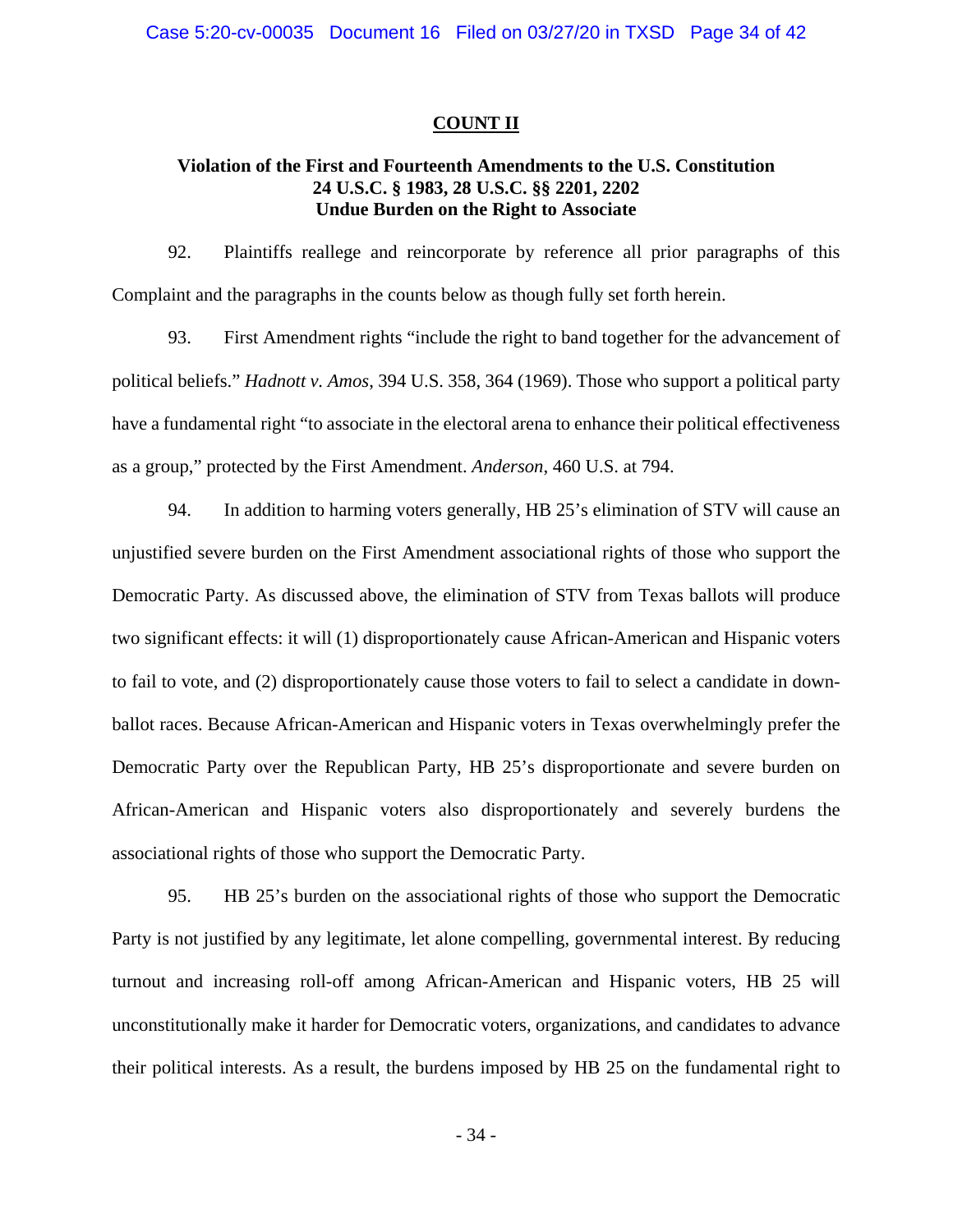political association outweigh any alleged benefits of the law.

96. Injunctive and declaratory relief are needed to resolve this existing dispute, which presents an actual controversy between the Secretary of State and Plaintiffs, who have adverse legal interests, because HB 25 will subject Plaintiffs to serious, concrete, and irreparable injuries to their fundamental right to political association in future elections including, most immediately, the upcoming general election to be held in November 2020.

### **COUNT III**

## **Violation of Section 2 of the Voting Rights Act 52 U.S.C. § 10301(a) Results Test**

97. Plaintiffs reallege and reincorporate by reference all prior paragraphs of this Complaint and the paragraphs in the counts below as though fully set forth herein.

98. Section 2 of the Voting Rights Act of 1965, 52 U.S.C. § 10301(a), prohibits the enforcement of any "standard, practice, or procedure" that either has the purpose or result of denying or abridging the right to vote on account of race. "The essence of a § 2 claim is that a certain electoral law, practice, or structure interacts with social and historical conditions to cause an inequality in the opportunities enjoyed by [minority] and white voters to elect their preferred representatives." *Thornburg v. Gingles*, 478 U.S. 30, 47 (1986).

99. African-American and Hispanic Texans disproportionately utilize STV compared to non-minority voters. African-American and Hispanic Texans also disproportionately live in the State's most populous areas, in which voters encounter the longest ballot lengths and the longest polling-place lines.

100. HB 25's elimination of STV will thus disproportionately cause longer lines and waiting times among African-American and Hispanic voters compared to non-minority voters. If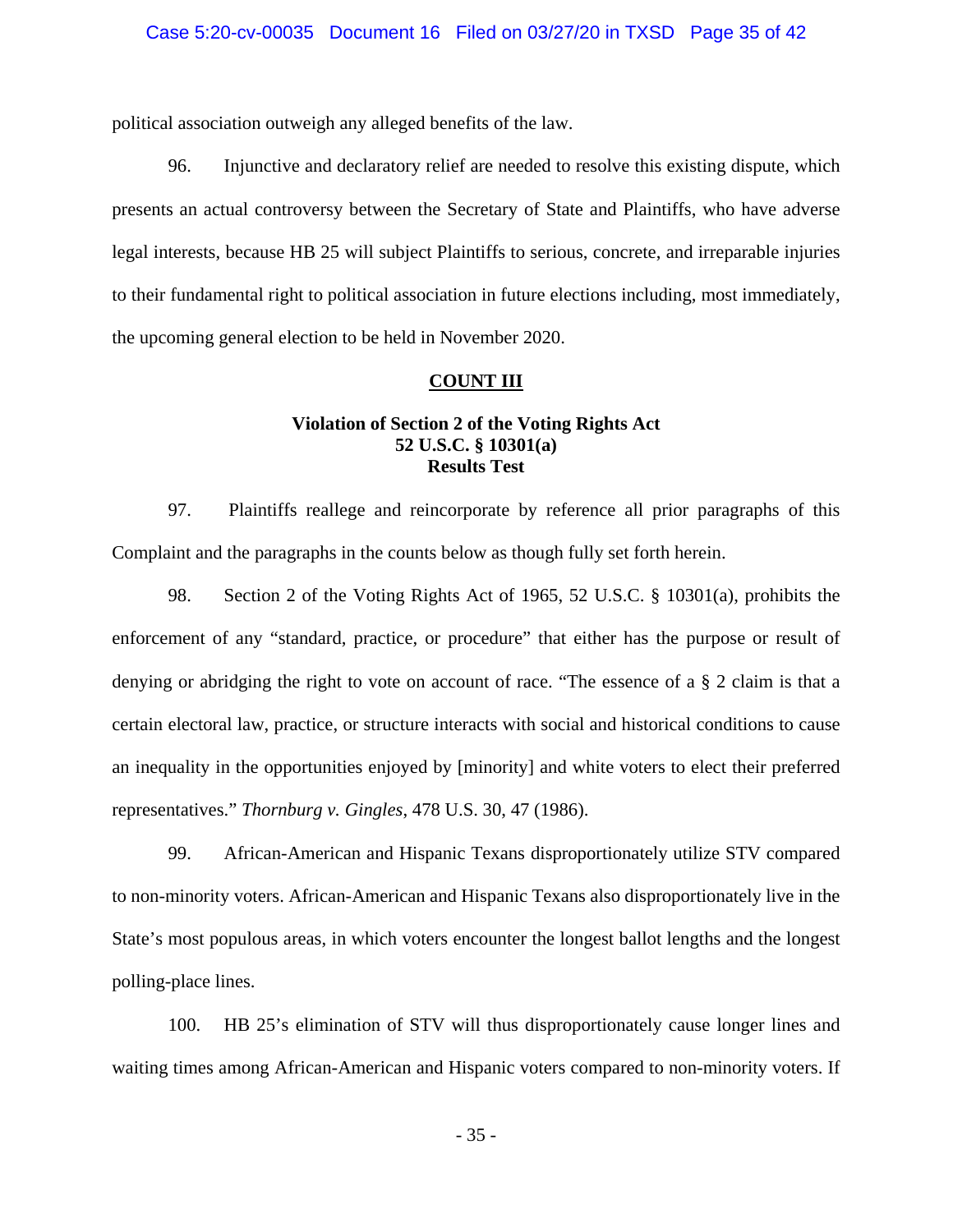### Case 5:20-cv-00035 Document 16 Filed on 03/27/20 in TXSD Page 36 of 42

HB 25 takes effect, the areas with the most voters switching away from STV will be those with the highest minority populations. Moreover, in light of African-American and Hispanic voters' lower average educational attainment, they will encounter a greater risk of confusion and roll-off.

101. HB 25's elimination of STV will thus disproportionately abridge and deny African Americans' and Hispanics' right to vote.

102. Combined with social and historical conditions in Texas, the disproportionate impact of HB 25's elimination of STV will cause an inequality in the opportunities enjoyed by African-American and Hispanic voters to elect their preferred representatives as compared to their non-minority counterparts.

103. Injunctive and declaratory relief are needed to resolve this existing dispute, which presents an actual controversy between the Secretary of State and Plaintiffs, who have adverse legal interests, because HB 25 will violate Plaintiffs' rights under the Voting Rights Act in future elections including, most immediately, the upcoming general election to be held in November 2020.

#### **COUNT IV**

# **Violation of the Fourteenth and Fifteenth Amendments of the U.S. Constitution and Section 2 of the Voting Rights Act 24 U.S.C. § 1983, 28 U.S.C. §§ 2201, 2202, 52 U.S.C. § 10301(a) Intentional Racial Discrimination**

104. Plaintiffs reallege and reincorporate by reference all prior paragraphs of this Complaint and the paragraphs in the counts below as though fully set forth herein.

105. The Fourteenth Amendment invalidates any state law "'conceived or operated as [a] purposeful device<sup>[]</sup> to further racial discrimination' by minimizing, cancelling out or diluting the voting strength of racial elements in the voting population." *Rogers v. Lodge*, 458 U.S. 613, 617 (1982) (quoting *Whitcomb v. Chavis*, 403 U.S. 124, 149 (1971)).

- 36 -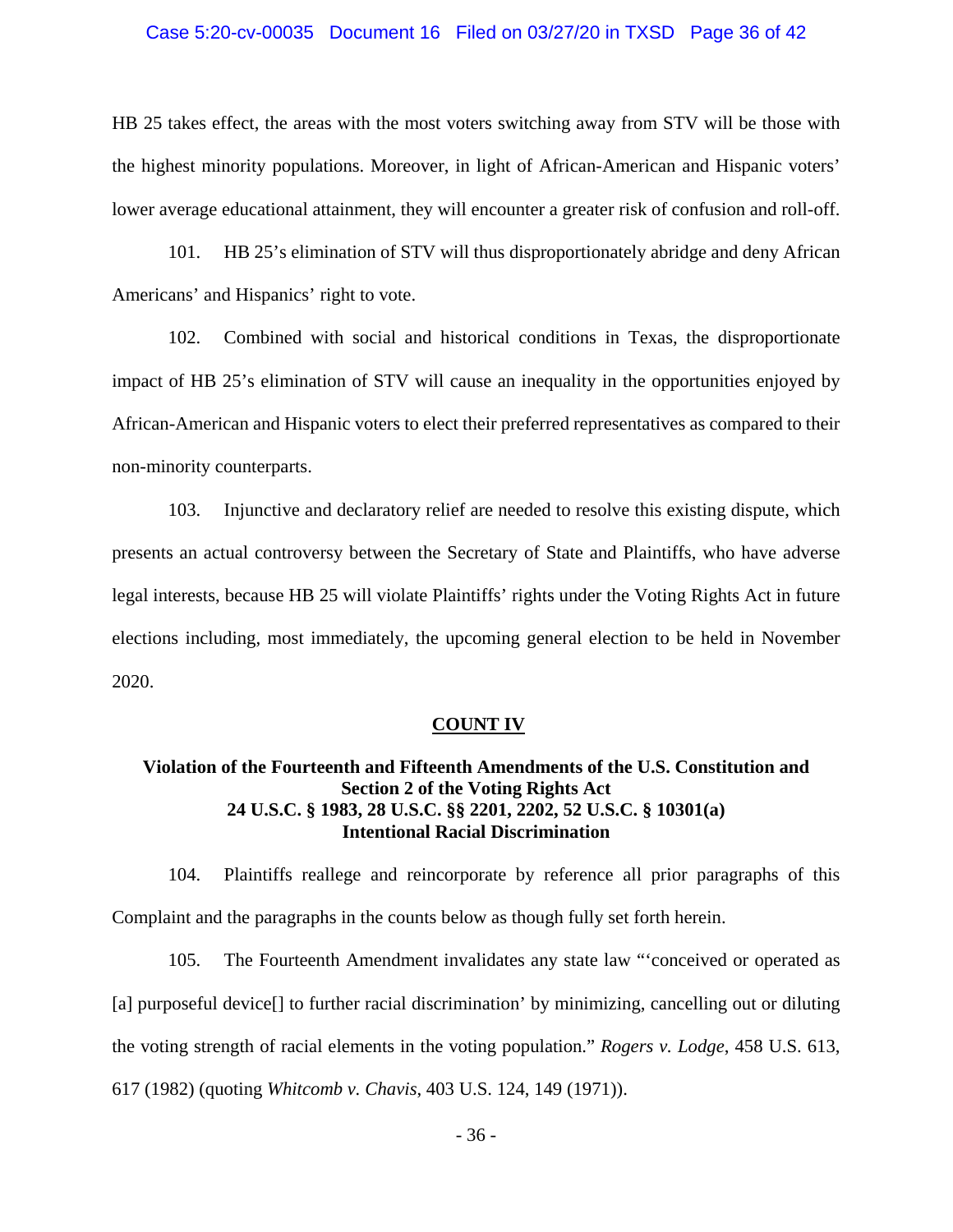### Case 5:20-cv-00035 Document 16 Filed on 03/27/20 in TXSD Page 37 of 42

106. The Fifteenth Amendment to the United States Constitution prohibits the denial or abridgement of the right to vote "on account of race." U.S. Const. amend. XV, § 1.

107. As noted above, Section 2 of the Voting Rights Act of 1965, 52 U.S.C. § 10301(a), prohibits the enforcement of any "standard, practice, or procedure" that either has the purpose or result of denying or abridging the right to vote on account of race.

108. To determine whether a law was enacted with discriminatory purpose under the Fourteenth Amendment, the Fifteenth Amendment, and Section 2 of the Voting Rights Act, courts examine five non-exhaustive factors and consider both direct and circumstantial evidence. *Veasey v. Abbott*, 830 F.3d 216, 231-32 (5th Cir. 2016). The five factors are: (1) disparate impact on the protected class; (2) "[t]he historical background of the decision . . . particularly if it reveals a series of official actions taken for invidious purposes"; (3) "[t]he specific sequence of events leading up to the decision"; (4) departures from usual legislative procedure or from the usual weighing of substantive factors of decision; and (5) "legislative or administrative history," including contemporaneous statements by legislators. *Vill. of Arlington Heights v. Metro. Hous. Dev. Corp.*, 429 U.S. 252, 265-268 (1977). While "[p]roof of racially discriminatory intent or purpose is required to show a violation," "racial discrimination need only be one purpose, and not even a primary purpose of an official action for a violation to occur." *Veasey*, 830 F.3d at 230 (quoting *Arlington Heights*, 429 U.S. at 265 and *United States v. Brown*, 561 F.3d 420, 433 (5th Cir. 2009)). Where a Section 2 intentional discrimination claim has been brought, courts also consider the presence of racially polarized voting. *See, e.g., N.C. Conference of NAACP v. McCrory*, 831 F.3d 204, 222-23 (4th Cir. 2016). "[I]ntentionally targeting a particular race's access to the franchise because its members vote for a particular party, in a predictable manner, constitutes discriminatory purpose." *Id*. at 222.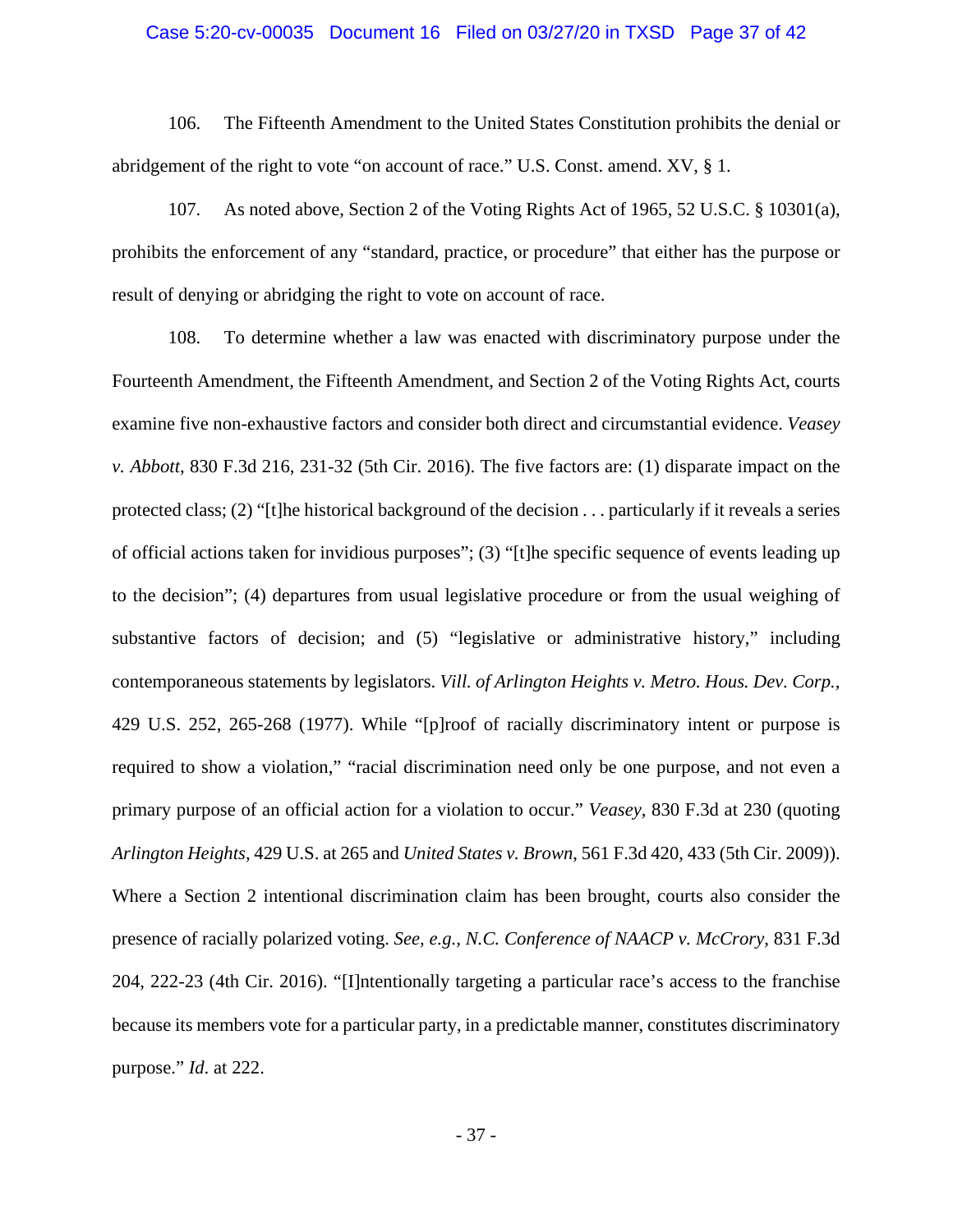### Case 5:20-cv-00035 Document 16 Filed on 03/27/20 in TXSD Page 38 of 42

109. One of the motivating factors behind HB 25 was to discriminate against African-American and Hispanic Texans. First, as discussed above African-American and Hispanic Texans are disparately affected by the elimination of STV.

110. Second, legislators in support of HB 25 turned a blind eye to concerns regarding this disparate impact on minority voters. The Legislature conducted no inquiry into whether minority voters would be disparately impacted, despite repeated requests and concerns from minority-party legislators and members of the community. The Legislature failed to provide for *any* measures to address these concerns, and it rejected all proposed amendments to HB 25 aimed at ameliorating the impacts of the bill on minority communities, which tend to reside in Texas's most populous counties. And despite claiming that HB 25 would result in a more educated electorate, proponents of HB 25 possessed no evidence whatsoever to support this assertion.

111. Third, the Legislature departed from its usual practice of election bills being heard by the Senate State Affairs Committee. Instead, the only public hearing on HB 25 before a Senate Committee took place before the Senate Business & Commerce Committee. The Legislature also deviated from its usual course because the author of HB 25 failed to take a position on or answer questions regarding proposed amendments.

112. Fourth, proponents of HB 25 admitted that the bill was intended to disadvantage Democratic voters, who are disproportionately minority and live in larger counties and who utilized straight-ticket voting to vote out Republican judges.

113. Finally, there is no doubt Texas has a lengthy and recent history of state-sponsored discrimination. For example, as late as 1975, Texas attempted to suppress minority voting through purging the voter rolls, after its former poll tax and re-registration requirements were ruled unconstitutional, and in every redistricting cycle since 1970, Texas has been found to have violated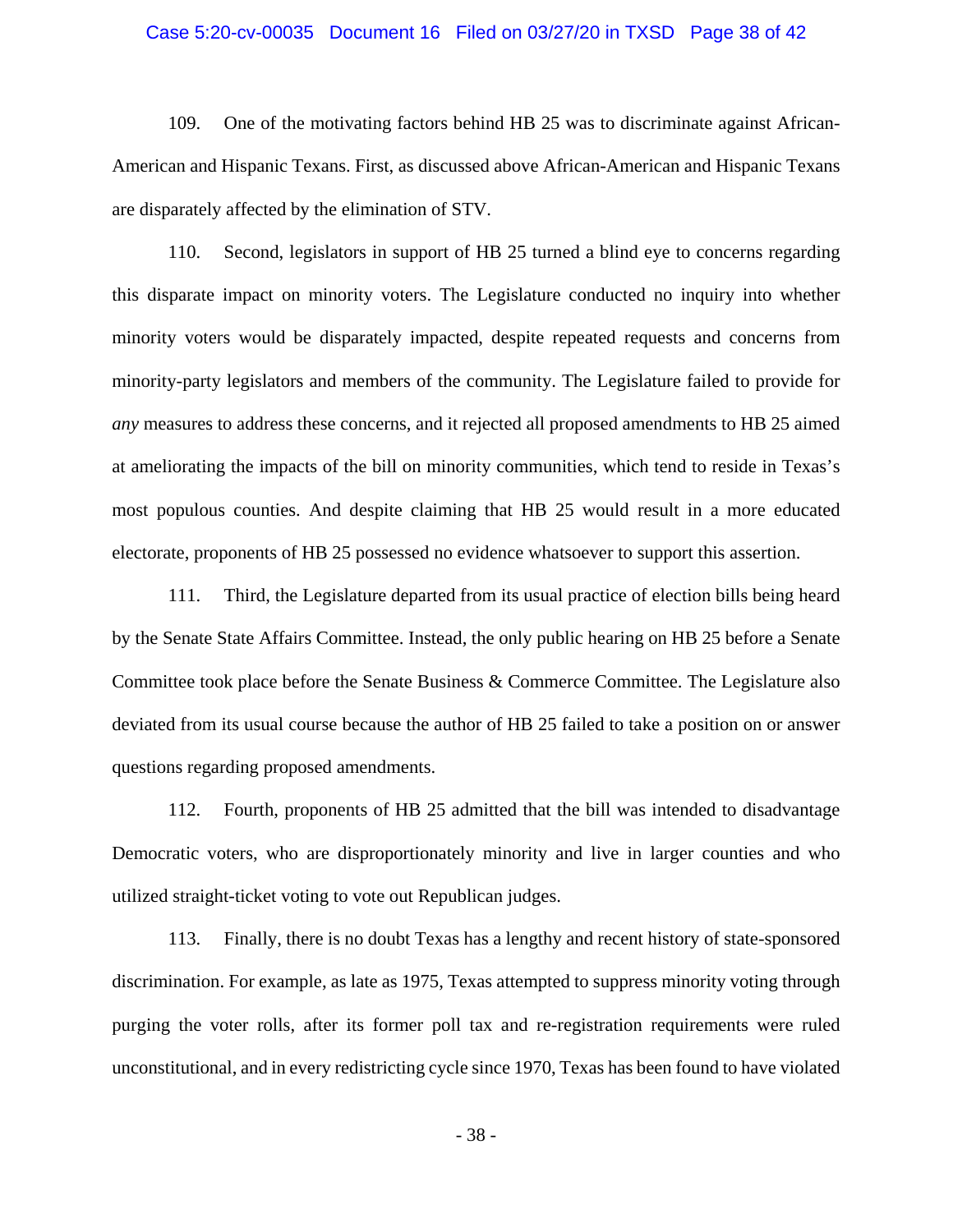### Case 5:20-cv-00035 Document 16 Filed on 03/27/20 in TXSD Page 39 of 42

the Voting Rights Act. *Veasey*, 830 F.3d at 239. In the three months prior to HB 25's passage, three federal courts found that Texas had intentionally discriminated against African-American and Hispanic Texans with its voting laws. All of this evidence indicates that the Legislature enacted HB 25 with the intent to discriminate against minority voters in Texas.

114. Injunctive and declaratory relief are needed to resolve this existing dispute, which presents an actual controversy between the Secretary of State and Plaintiffs, who have adverse legal interests, because HB 25 will subject Plaintiffs to serious, concrete, and irreparable injuries to their right against racial and ethnic discrimination in future elections including, most immediately, the upcoming general election to be held in November 2020.

#### **COUNT V**

# **Violation of the First and Fourteenth Amendments of the U.S. Constitution 24 U.S.C. § 1983, 28 U.S.C. §§ 2201, 2202 Viewpoint Discrimination Based on Partisan Affiliation or Voting**

115. Plaintiffs reallege and reincorporate by reference all prior paragraphs of this Complaint as though fully set forth herein.

116. In *Carrington v. Rash*, 380 U.S. 89, 94 (1965), the Supreme Court held that the Equal Protection Clause prohibits "fencing out" from access to the right to franchise "a sector of the population because of the way they may vote." Likewise, the First Amendment protects citizens against "a law that has the purpose and effect of subjecting a group of voters or their party to disfavored treatment by reason of their views." *Vieth v. Jubelirer*, 541 U.S. 267, 314 (2004) (Kennedy, J., concurring).

117. The elimination of STV in Texas disproportionately burdens the right to vote of individuals who are likely to vote for Democratic candidates. In 2018, for example, African-American Texans preferred the Democratic candidate for the U.S. Senate over the Republican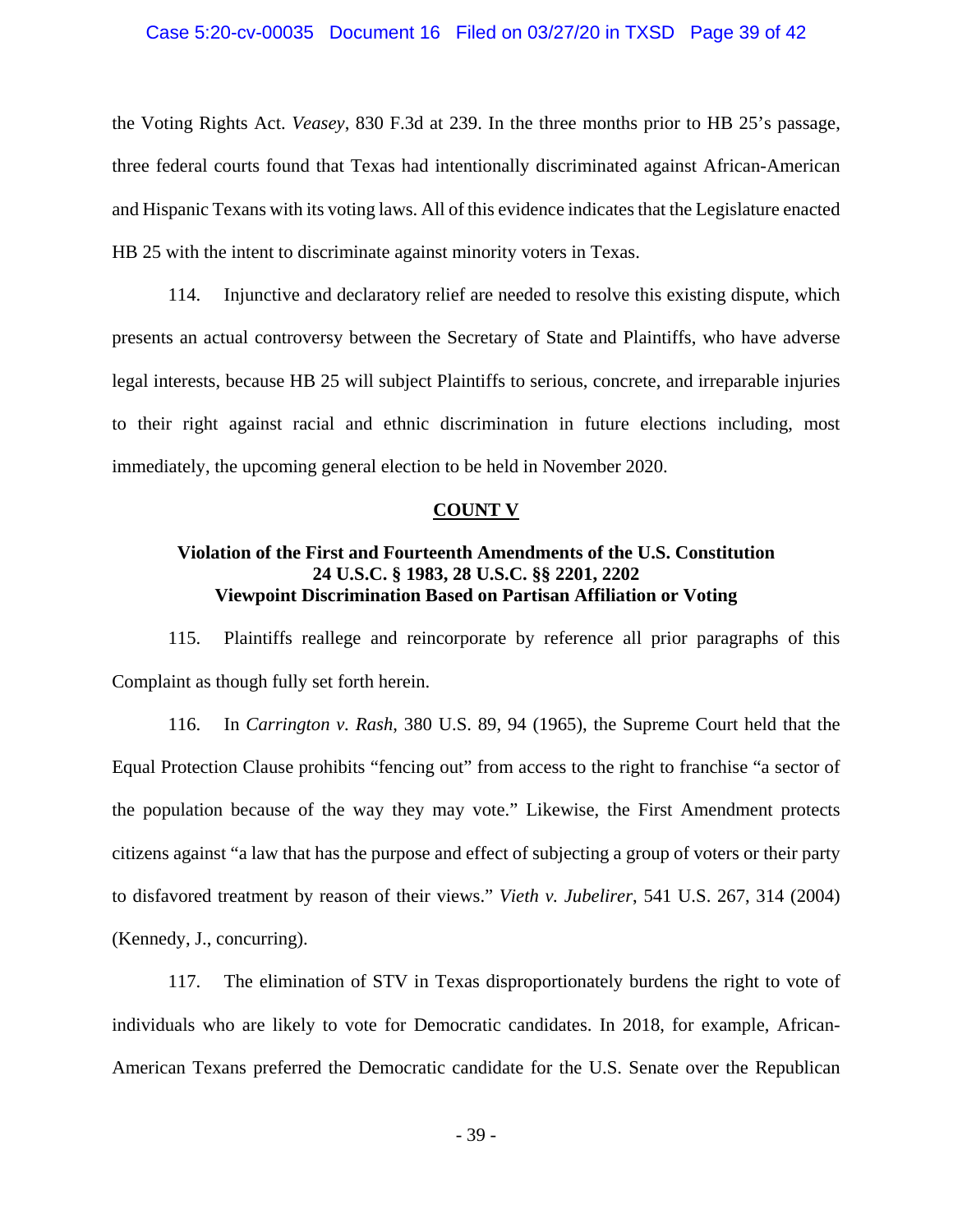### Case 5:20-cv-00035 Document 16 Filed on 03/27/20 in TXSD Page 40 of 42

candidate by nearly 80 points. In 2016, African-American Texans preferred the Democratic candidate for president over the Republican candidate by nearly 75 points. Hispanic Texans also support the Democratic Party at significantly higher rates than the Republican Party. In 2018, Hispanic Texans preferred the Democratic candidate for the U.S. Senate over the Republican candidate by a margin of 64 percent to 35 percent. In the 2016 presidential election, Hispanics preferred the Democratic candidate over the Republican candidate by a margin of 61 percent to 34 percent. Because African-American and Hispanic voters in Texas overwhelmingly prefer the Democratic Party over the Republican Party, HB 25's disproportionate and severe burden on African-American and Hispanic voters also disproportionately and severely burdens the associational rights of those who support the Democratic Party.

118. The Texas Legislature eliminated STV precisely for that reason. Texas Republicans chose to pass HB 25 following consistent growth in Democratic use of STV and consistent decline in Republican use of STV, which resulted in electoral gains for Democratic candidates. Between 2004 and 2016 in every one of Texas's seven largest counties, which account for about 50 percent of Texas's current population, straight-ticket votes for the Democratic Party increased, while straight-ticket votes for the Republican Party fell.

119. The Texas Legislature, without a compelling reason and with intent to achieve a partisan advantage, manipulated the State's election mechanics in way that burdened Democratic voters. Because "voter qualifications and election administration should not be political at all, and partisan gain can never justify a legislative enactment that burdens the right to vote," *One Wis. Inst., Inc. v. Thomsen*, 198 F. Supp. 3d 896, 929 (W.D. Wis. 2016), the Texas Legislature's elimination of STV violates the First and Fourteenth Amendments to the United States Constitution.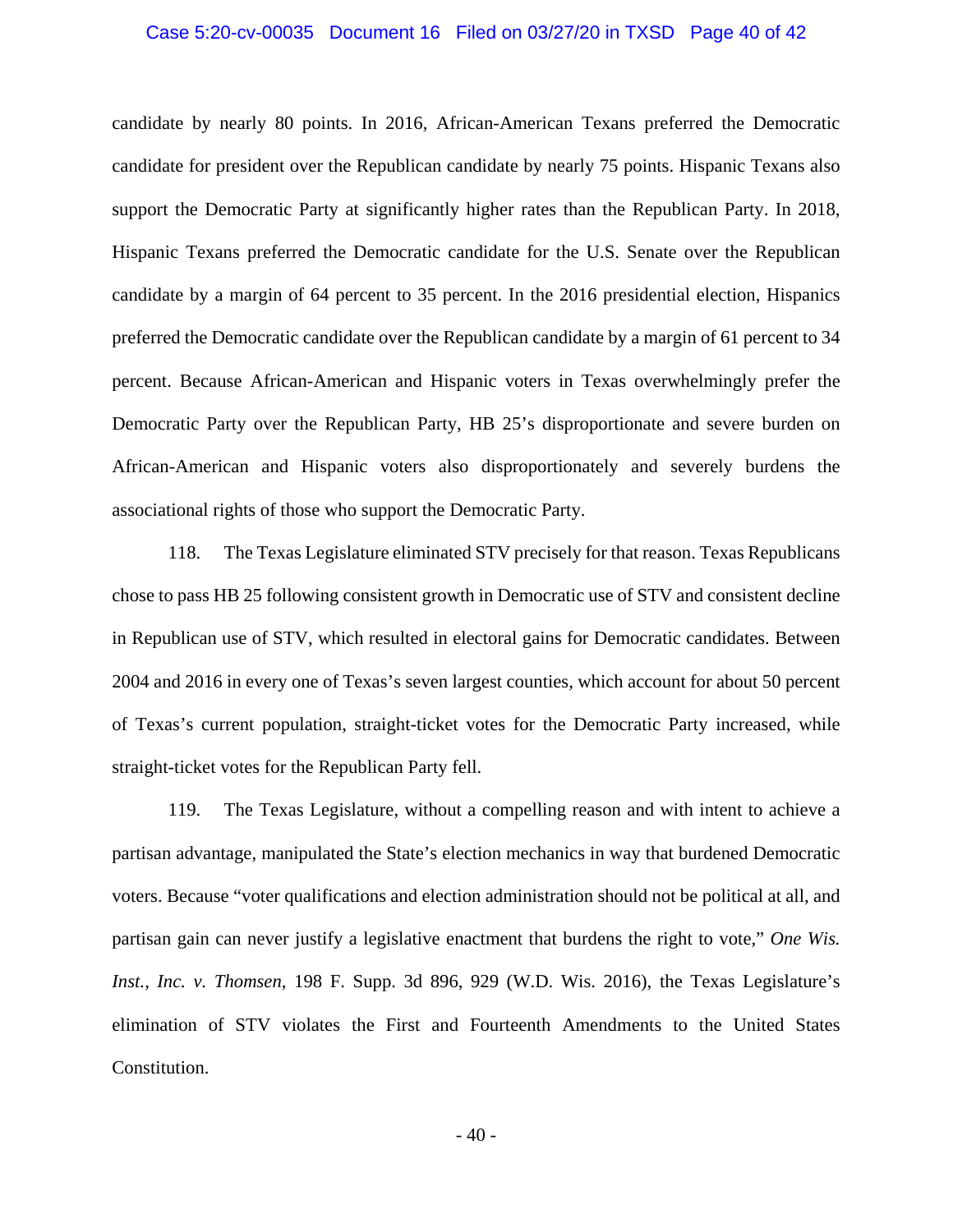120. Injunctive and declaratory relief are needed to resolve this existing dispute, which presents an actual controversy between the Secretary of State and Plaintiffs, who have adverse legal interests, because HB 25 will subject Plaintiffs to serious, concrete, and irreparable injuries to their right against intentional partisan discrimination in future elections including, most immediately, the upcoming general election to be held in November 2020.

### **PRAYER FOR RELIEF**

**WHEREFORE**, Plaintiffs respectfully request that this Court enter judgment:

- a. Declaring, under the authority granted to this Court by 28 U.S.C. § 2201, that HB 25 violates the First, Fourteenth, and Fifteenth Amendments to the United States Constitution, as well as Section 2 of the Voting Rights Act;
- b. Preliminarily and permanently enjoining Defendant, her respective agents, officers, employees, and successors, and all persons acting in concert with each or any of them, from implementing, enforcing, or giving any effect to HB 25 under the authority granted to this Court by Federal Rule of Civil Procedure 65(a) and 28 U.S.C. § 2202;
- c. Awarding Plaintiffs their costs, disbursements, and reasonable attorneys' fees incurred in bringing this action pursuant to 42 U.S.C. § 1988 and other applicable laws; and
- d. Granting such other and further relief as the Court deems just and proper.

March 27, 2020 Respectfully submitted,

/s/ Skyler M. Howton Skyler M. Howton Attorney-in-Charge TX# 24077907 SDTX#2395101 PERKINS COIE LLP 500 North Akard St., Suite 3300 Dallas, TX 75201-3347 Telephone: (214) 965-7700 Facsimile: (214) 965-7799

- 41 -